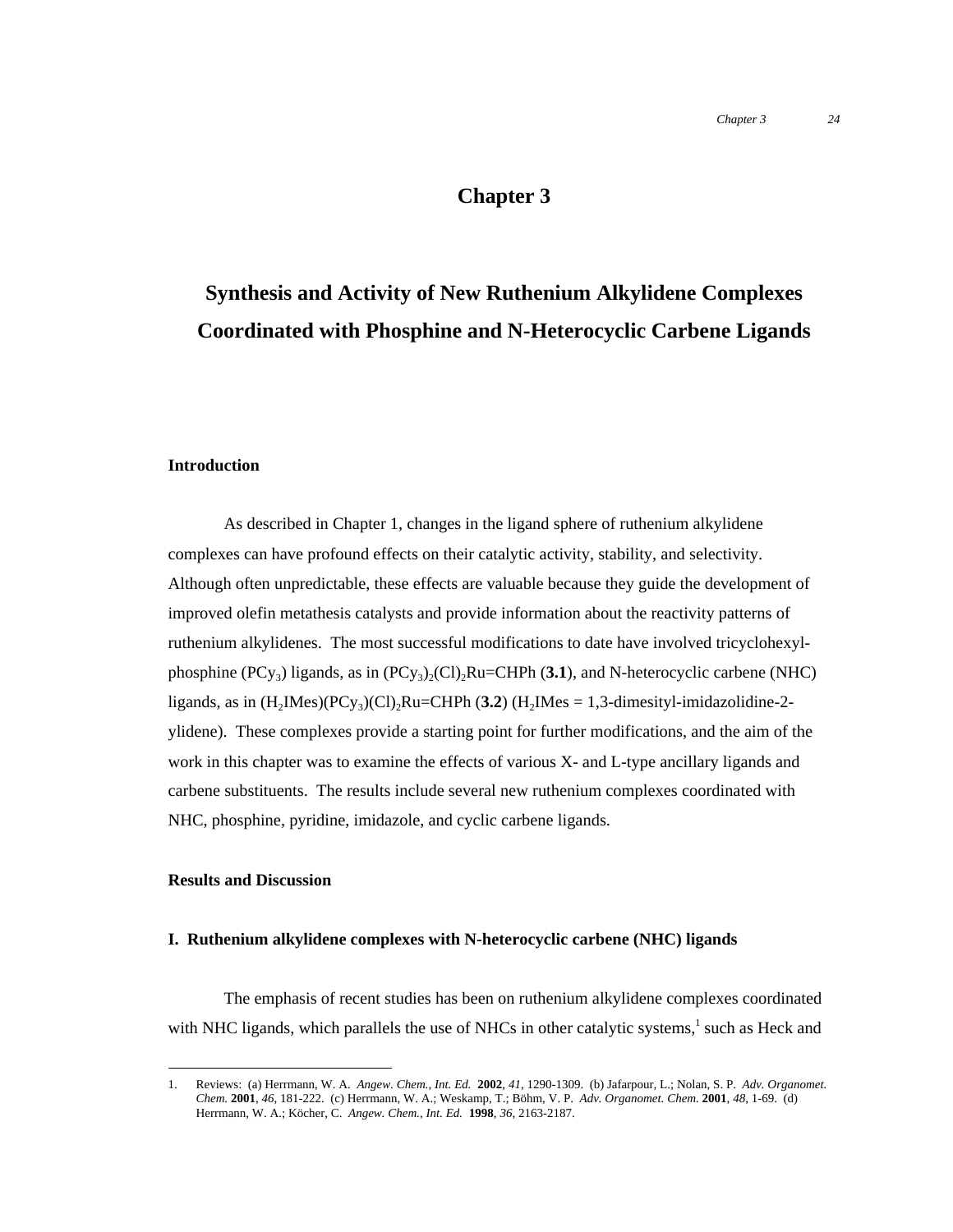Suzuki couplings, aryl amination, hydrogenation, and hydroformylation.<sup>2</sup> NHC derivatives can have widely varied steric and electronic properties,<sup>3</sup> and the selection used in this study includes the aryl-substituted ligands Ph<sub>3</sub>Tri (1,3,4-triphenyl-4,5-dihydro-1*H*-triazol-5-ylidene), IMes (1,3dimesityl-imidazoline-2-ylidene), and  $H_2$ IMes, and the alkyl-substituted ligands IAda (1,3diadamantyl-imidazoline-2-ylidene), and ImIPC [1,3-(+)-diisopinocamphenyl-imidazolidine-2 ylidene].

**Preparation of**  $(\text{Ph}_3\text{Tri})(\text{PCy}_3)(\text{Cl})_2\text{Ru}=\text{CHR}$  **(** $\text{R} = \text{Ph}$  **and**  $\text{CH}=\text{CMe}_2$ **).<sup>4</sup> The triazole**based methanol adduct  $Ph<sub>3</sub>Tri(H)(OMe)$  has been isolated by Enders and coworkers from the reaction of the triazolium salt  $[Ph_3Tri(H)][ClO_4]$  with sodium methoxide.<sup>5</sup> This adduct reacts cleanly with the ruthenium benzylidene precursor  $(PC_{y3})_2(Cl)$ <sub>2</sub>Ru=CHPh (3.1) to provide  $(Ph<sub>3</sub>Tri)(PCy<sub>3</sub>)(Cl)<sub>2</sub>Ru=CHPh (3.3)$  (Scheme 3.1). Complete conversion is achieved quickly by heating the reaction mixture briefly, and then **3.3** is separated from the tricyclohexylphosphine and methanol byproducts by precipitation from pentane. Complex **3.3** is a mixture of two conformational isomers, in which only the orientations of the triazolylidene ligand and/or the alkylidene moiety are different. By <sup>1</sup>H NMR, two doublet resonances for the alkylidene  $\alpha$ protons occur at δ 19.56 [<sup>3</sup> $J_{HP}$  = 8 Hz] and 19.37 [<sup>3</sup> $J_{HP}$  = 6.5 Hz] in a 60:40 ratio. Likewise, <sup>31</sup>P NMR shows one singlet resonance for each of the isomers, at  $\delta$  24.14 and 23.04. The identity of the product is further supported by high resolution mass spectrometry data, which reveal only one product molecular ion peak.

Complex **3.3** also can be obtained by *in situ* deprotonation of the triazolium salt with NaH followed by addition of  $(PCy_3)_2(Cl)_2Ru=CHPh (3.1)$ , or by direct reaction of 3.1 with the

 <sup>2.</sup> Representative examples: (a) Jackstell, R.; Andreau, M. G.; Frisch, A.; Selvakumar, K.; Zapf, A.; Klein, H.; Spannenberg, A.; Röttger, D.; Briel, O.; Karch, R.; Beller, M. *Angew. Chem., Int. Ed.* **2002**, *41*, 986-989. (b) Tan, K. L.; Bergman, R. G.; Ellman, J. A. *J. Am. Chem. Soc.* **2002**, *124*, 3202-3203. (c) Albrecht, M.; Crabtree, R. H.; Mata, J.; Peris, E. *Chem. Commun.* **2002**, 32-33. (d) Batey, R. A.; Shen, M.; Lough, A. J. *Org. Lett.* **2002**, *4*, 1411-1414. (e) Peris, E.; Loch, J. A.; Mata, J.; Crabtree, R. H. *Chem. Commun.* **2001**, 201-202. (f) Mathews, C. J.; Smith, P. J.; Welton, T.; White, A. J. P.; Williams, D. J. *Organometallics* **2001**, *20*, 3848-3850. (g) Powell, M. T.; Hou, D.-R.; Perry, M. C.; Cui, X.; Burgess, K. *J. Am. Chem. Soc.* **2001**, *123*, 8878-8879. (h) Tulloch, A. D.; Danopoulos, A. A.; Tooze, R. P.; Cafferkey, S. M.; Kleinhenz, S.; Hursthouse, M. B. *Chem. Commun.* **2000**, 1247-1248. (i) McGuinness, D. S.; Cavell, K. J. *Organometallics* **2000**, *19*, 741-748. (j) Chen, J. C. C.; Lin, I. J. B. *Organometallics* **2000**, *19*, 5113-5121. (k) Gardiner, M. G.; Herrmann, W. A.; Reisinger, C.-P.; Schwarz, J.; Spiegler, M. *J. Organomet. Chem.* **1999**, *572*, 239-247. (l) Weskamp, T.; Böhm, V. P. W.; Herrmann, W. A. *J. Organomet. Chem.* **1999**, *585*, 348-352. (m) McGuinness, D. S.; Green, M. J.; Cavell, K. J.; Skelton, B. W.; White, A. H. *J. Organomet. Chem.* **1998**, *565*, 165-178. (n) Lappert, M. F.; Maskell, R. K. *J. Organomet. Chem.* **1984**, *264*, 217-228. (o) Hill, J. E.; Nile, T. A. *Trans. Met. Chem.* **1978**, *3*, 315-316.

<sup>3.</sup> Bourissou, D.; Guerret, O.; Gabbaï, F. P.; Bertrand, G. *Chem. Rev.* **2000**, *100*, 39-91.

<sup>4.</sup> These results have been published. (a) Trnka, T. M.; Morgan, J. P.; Sanford, M. S.; Wilhelm, T. E.; Scholl, M.; Choi, T.-L.; Ding, S.; Day, M. W.; Grubbs, R. H. *J. Am. Chem. Soc.* **2003**, in press. (b) Grubbs, R. H.; Trnka, T. M. *U.S. Patent* 6,426,419 B1, 2002.

<sup>5.</sup> (a) Teles, J. H.; Melder, J.-P.; Ebel, K.; Schneider, R.; Gehrer, E.; Harder, W.; Brode, S.; Enders, D.; Breuer, K.; Raabe, G. *Helvetica Chim. Acta.* **1996**, *79*, 61-83. (b) Enders, D.; Breuer, K.; Raabe, G.; Runsink, J.; Teles, J. H.; Melder, J.-P.; Ebel, K.; Brode, S. *Angew. Chem. Int. Ed. Eng.* **1995**, *34*, 1021-1023.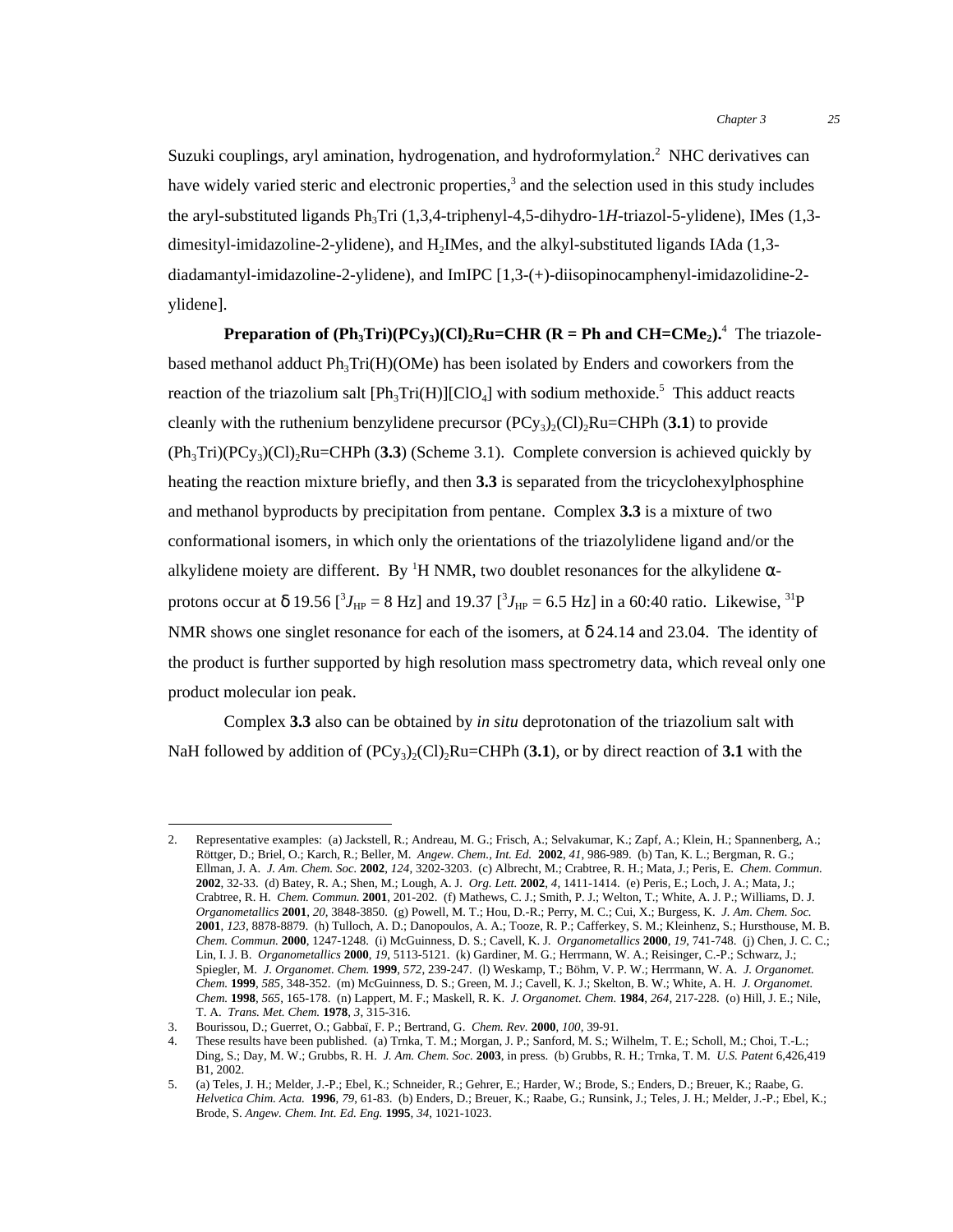isolated free carbene (Scheme 3.1). <sup>6</sup> However, the air-stable  $Ph_3Tri(H)(OMe)$  adduct is more convenient to isolate and handle, and this route provides **3.3** in 59% yield on a half-gram scale with minimal purification.





The dimethylvinyl alkylidene derivative  $(Ph_3Tri)(PCy_3)(Cl)_2Ru=CHCH=CMe_2 (3.5)$  can be synthesized by the analogous reaction between  $Ph_3Tri(H)(OMe)$  and the bis(phosphine) precursor  $(PCy_3)_2(Cl)_2Ru=CHCH=CMe_2(3.4)$ . Like 3.3, this product is a mixture of conformational isomers characterized by two doublets of doublets by <sup>1</sup>H NMR at δ 19.56 ( $^3J_{\text{HP}}$  = 5.5 Hz,  ${}^{3}J_{\text{HH}}$  = 11 Hz) and 19.37 ( ${}^{3}J_{\text{HP}}$  = 2.5 Hz,  ${}^{3}J_{\text{HH}}$  = 11 Hz) for the alkylidene α-protons, two doublets with  ${}^{3}J_{\text{HH}} = 11$  Hz at  $\delta$  7.85 and 7.71 for the vinyl protons, and two  ${}^{31}P$  NMR singlet resonances at  $\delta$  28.11 and 26.43.

Unfortunately, both 3.3 and 3.5 are unstable in solution. After several hours in  $C_6D_6$  or  $CD_2Cl_2$  at room temperature under an N<sub>2</sub> atmosphere, significant decomposition is visible by NMR. Included among the decomposition products are the  $[Ph_3Tri(H)]^+$  salt and  $(PCy_3)_{2}$ (Cl)<sub>2</sub>Ru=CHR, which suggests that the Ph<sub>3</sub>Tri ligand dissociates from the metal center and phosphine reassociates to yield the more stable bis(phosphine) complex.<sup>7</sup> Because this decomposition pathway is accelerated at elevated temperatures and under catalytic turnover

<sup>6.</sup> The synthesis of  $(\text{Ph}_3\text{Tri})(\text{PCy}_3)(\text{Cl})_2\text{Ru}=CHPh$  from the free  $\text{Ph}_3\text{Tri}$  carbene also has been reported by Fürstner and coworkers. Fürstner, A.; Guth, O.; Düffels, Seidel, G.; Liebl, M.; Gabor, B.; Mynott, R. *Chem. Eur. J.* **2001**, *7*, 4811-4820.

<sup>7.</sup> Although *ortho*-metallation of the Ph<sub>3</sub>Tri ligand occurs in some metal complexes (Enders, D.; Gielen, H.; Raabe, G.; Runsink, J.; Teles, J. H. *Chem. Ber.* **1997**, 130, 1253-1260), we have not observed this reaction in the  $(Ph_3Tri)(PCy_3)(Cl)_2Ru=CHR$  system.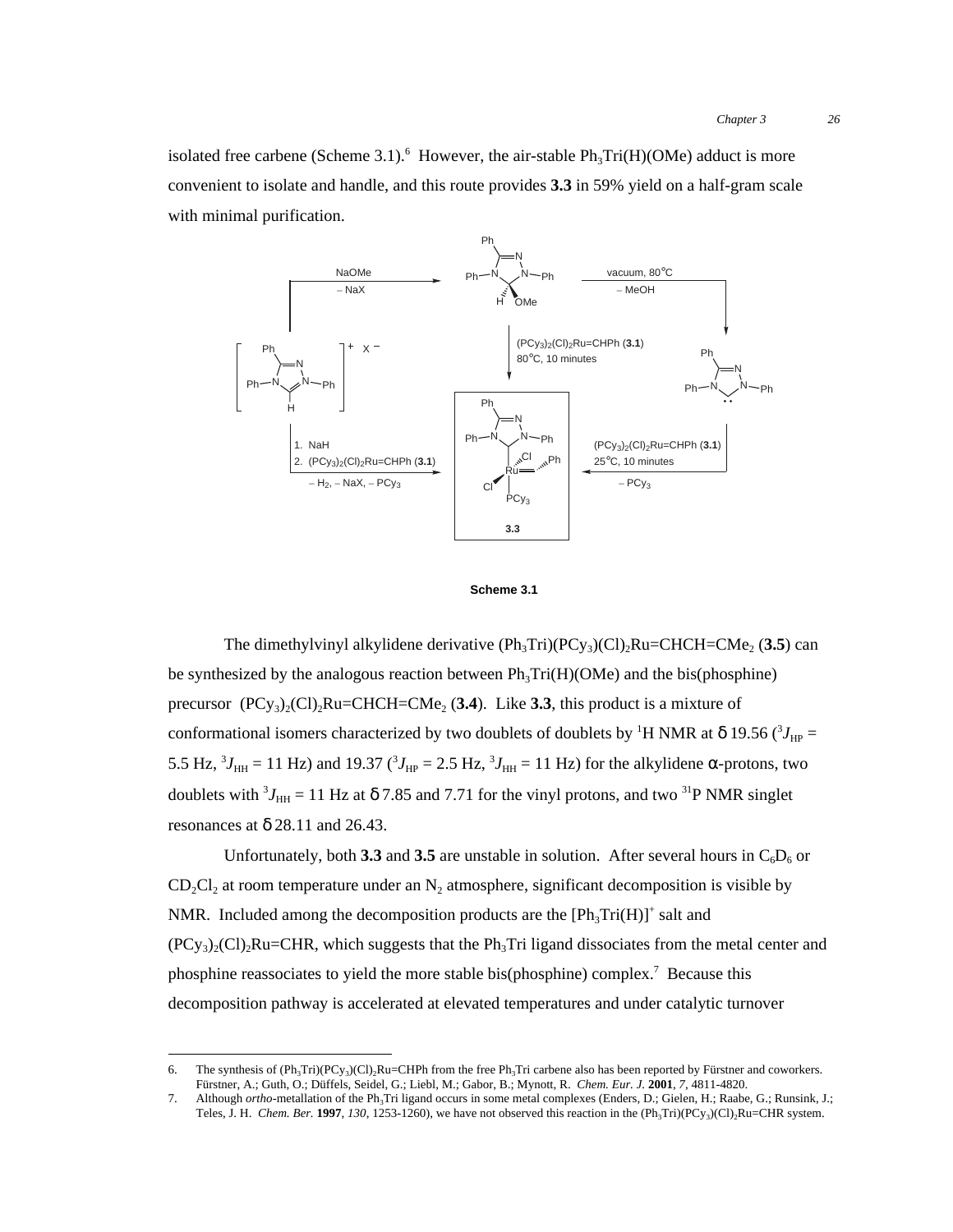conditions, **3.3** and **3.5** are not ideal olefin metathesis catalysts. Nevertheless, the synthesis of **3.3** and **3.5** from the methanol adduct  $Ph_3Tri(H)(OMe)$  established that NHC adducts provide a new route to NHC-coordinated ruthenium alkylidene complexes.

**Significance of Scheme 3.1.** The synthesis of NHC-coordinated complexes can be achieved in several ways.<sup>3,8,9</sup> One of the most widely used methods, pioneered by Lappert and coworkers in the 1970s and 80s, is the thermal cleavage of enetetramines in the presence of metal species.<sup>10</sup> Unfortunately, this route is not compatible with the synthesis of ruthenium alkylidene complexes because the high temperatures required for enetetramine cleavage ( $\geq 100^{\circ}$ C) lead to decomposition of alkylidene-containing precursors. Another popular approach is the reaction of free NHCs with a variety of metal species, which became possible after Arduengo and coworkers successfully isolated the first free NHC in the early 1990s.<sup>11</sup> This route has been the method of choice for the synthesis of NHC-containing ruthenium alkylidene complexes because the substitution of a free NHC for a phosphine ligand in bis(phosphine) precursors like  $(PC_{V_3}$ <sub>2</sub>(Cl)<sub>2</sub>Ru=CHPh (3.1) is generally a clean and straightforward reaction.<sup>12</sup>

The use of NHC adducts as "protected" forms of the free carbenes is a new route for the synthesis of ruthenium alkylidene complexes. These adducts may contain alkoxide or trichloromethyl groups, and as illustrated in Scheme 3.2, can eliminate alcohol or chloroform to unmask the carbene, which then coordinates to the metal center.<sup>13</sup>



### **Scheme 3.2**

 <sup>8.</sup> Reviews: (a) Raubenheimer, H. G.; Cronje, S. *J. Organomet. Chem.* **<sup>2001</sup>**, *617-618*, 170-181. (b) Weskamp, T.; Böhm, V. P. W.; Herrmann, W. A. *J. Organomet. Chem.* **2000**, *600*, 12-22. (c) Liu, S.-T.; Reddy, K. R. *Chem. Soc. Rev.* **1999**, *28*, 315-322.

<sup>9.</sup> Other methods include the reduction of thiones, nucleophilic addition to coordinated isocyanide ligands, and carbene transfer from one metal center to another. See references 3 and 8.

<sup>10.</sup> (a) Lappert, M. F. *J. Organomet. Chem.* **1988**, *358*, 185-214. (b) Hitchcock, P. B.; Lappert, M. F.; Pye, P. L. *J. Chem. Soc., Dalton Trans.* **1978**, 826-836. (c) Lappert, M. F.; Pye, P. L. *J. Chem. Soc., Dalton Trans.* **1978**, 837-844. (d) Lappert, M. F.; Pye, P. L. *J. Chem. Soc., Dalton Trans.* **1977**, 2172-2180. (e) Lappert, M. F. *J. Organomet. Chem.* **1975**, *100*, 139-159. (f) Çetinkaya, B.; Dixneuf, P.; Lappert, M. F. *J. Chem. Soc., Dalton Trans.* **1974**, 1827-1833.

<sup>11.</sup> (a) Arduengo, A. J.; Davidson, F.; Dias, H. V. R.; Goerlich, J. R.; Khasnis, D.; Marshall, W. J.; Prakasha, T. K. *J. Am. Chem. Soc.* **1997**, *119*, 12742-12749. (b) Arduengo, A. J.; Goerlich, J. R.; Marshall, W. J. *J. Am. Chem. Soc.* **1995**, *117*, 11027-11028. (c) Arduengo, A. J.; Harlow, R. L.; Kline, M. *J. Am. Chem. Soc.* **1991**, *113*, 361-363.

<sup>12.</sup> Examples: (a) Scholl, M.; Trnka, T. M.; Morgan, J. P.; Grubbs, R. H. *Tetrahedron Lett.* **1999**, *40*, 2247-2250. (b) Schanz, H.- J.; Jafarpour, L.; Stevens, E. D.; Nolan, S. P. *Organometallics* **1999**, *18*, 5187-5190. (c) Weskamp, T.; Schattenmann, W. C.; Spiegler, M.; Herrmann, W. A. *Angew. Chem., Int. Ed.* **1998**, *37*, 2490-2493.

<sup>13.</sup> The mechanism of this process has not been studied, but is reasonable to propose that some free carbene is released from the adduct in solution. Coordination of the free NHC to the metal center would then drive the adduct−carbene equilibrium toward more free carbene. This mechanism is supported by the observation that free carbenes are obtained when the adducts are heated under vacuum to remove the alcohol or chloroform byproduct (reference 5). However, a metal-facilitated adduct deprotection or ligand substitution mechanism cannot be discounted at this time.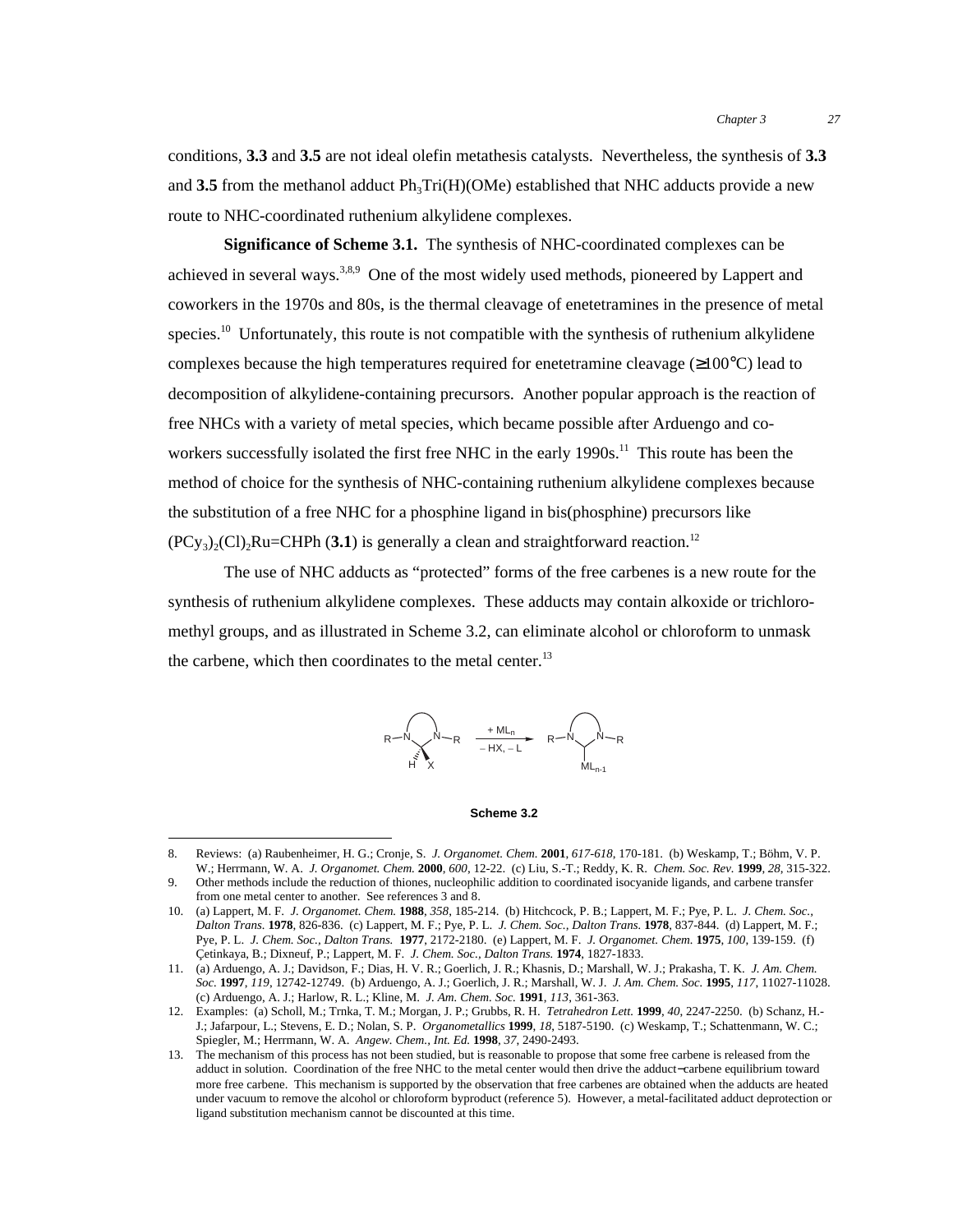The direct use of an isolated NHC−alcohol adduct in the synthesis of a metal complex was unprecedented at the time this study was initiated, although Lappert and coworkers had used NHC−chloroform and −amine adducts to make (NHC)( $PEt_3$ )(Cl)<sub>2</sub>Pt and (NHC)<sub>2</sub>(Cl)<sub>2</sub>Pt complexes.14 However, in the case of this particular chloroform adduct, 1,3-diphenyl-2-(trichloromethyl)imidazolidine, it is not clear whether the released NHC reacts directly with the platinum precursor, or whether two equivalents first dimerize to form the enetetramine *in situ* (Scheme  $3.3$ ).<sup>15</sup> This ambiguity exists because the free carbene has a strong tendency to dimerize<sup>16</sup> and the enetetramine is known to react with  $[(PEt<sub>3</sub>)Pt(Cl)(\mu-Cl)]<sub>2</sub>$  to provide  $(NHC)(PEt<sub>3</sub>)Pt(Cl)<sub>2</sub>$ .<sup>14a</sup> In related carbene adduct chemistry, diazirines and oxadiazolines have been used to generate free alkoxy-, amino-, and thiocarbenes by thermal elimination of dinitrogen and/or ketones,<sup>17</sup> and various carbene adducts have been proposed as reaction intermediates.<sup>15,18</sup>



### **Scheme 3.3**

As first demonstrated by the transformations in Scheme 3.1, the application of NHC adducts to the synthesis of metal complexes is a facile and reliable way to synthesize ruthenium alkylidene complexes. In addition, this route is general and has been extended to other NHC

 <sup>14.</sup> (a) Cardin, D. J.; Çetinkaya, B.; Çetinkaya, E.; Lappert, M. F. *J. Chem. Soc., Dalton Trans.* **<sup>1973</sup>**, 514-522. (b) Chamizo, J. A.; Lappert, M. F. In *Advances in Metal Carbene Chemistry*; Schubert, U., Ed.; Kluwer Academic Publishers: Norwell, MA, 1989; pp. 47-58.

<sup>15.</sup> (a) Çetinkaya, B.; Çetinkaya, E.; Chamizo, J. A.; Hitchcock, P. B.; Jasim, H. A.; Küçükbay, H.; Lappert, M. F. *J. Chem. Soc., Perkin Trans. 1* **1998**, 2047-2054. (b) Çetinkaya, E.; Hitchcock, P. B.; Jasim, H. A.; Lappert, M. F.; Kostas, S. *J. Chem. Soc., Perkin Trans. 1* **1992**, 561-567. (c) Wanzlick, H. W. *Angew. Chem., Int. Ed. Engl.* **1962**, *1*, 75-80.

<sup>16.</sup> Hitchcock, P. B. *J. Chem. Soc., Dalton Trans.* **1979**, 1314-1317.

<sup>17.</sup> (a) Moss, R. A. *Acc. Chem. Res.* **1999**, 32, 969-974. (b) Ross, J. P.; Couture, P.; Warkentin, J. *Can. J. Chem.* **1997**, *75*, 1331- 1335. (c) Couture, P.; Warkentin, J. *Can. J. Chem.* **1997**, *75*, 1281-1294. (d) Couture, P.; Terlouw, J. K.; Warkentin, J. *J. Am. Chem. Soc.* **1996**, *118*, 4214-4215. (e) Rigby, J. H.; Cavezza, A.; Ahmed, G. *J. Am. Chem. Soc.* **1996**, *118*, 12848-12849.

<sup>18.</sup> (a) Lappert, M. F.; Pye, P. L. *J. Less-Common Met.* **1997**, *54*, 191-207. (b) Hocker, J.; Merten, R. *Angew. Chem., Int. Ed. Engl.* **1972**, *11*, 964-973. (c) Hoffmann, R. W. *Angew. Chem., Int. Ed. Engl.* **1968**, *7*, 754-765. (d) Wiberg, N. *Angew. Chem., Int. Ed. Engl.* **1968**, *7*, 766-779.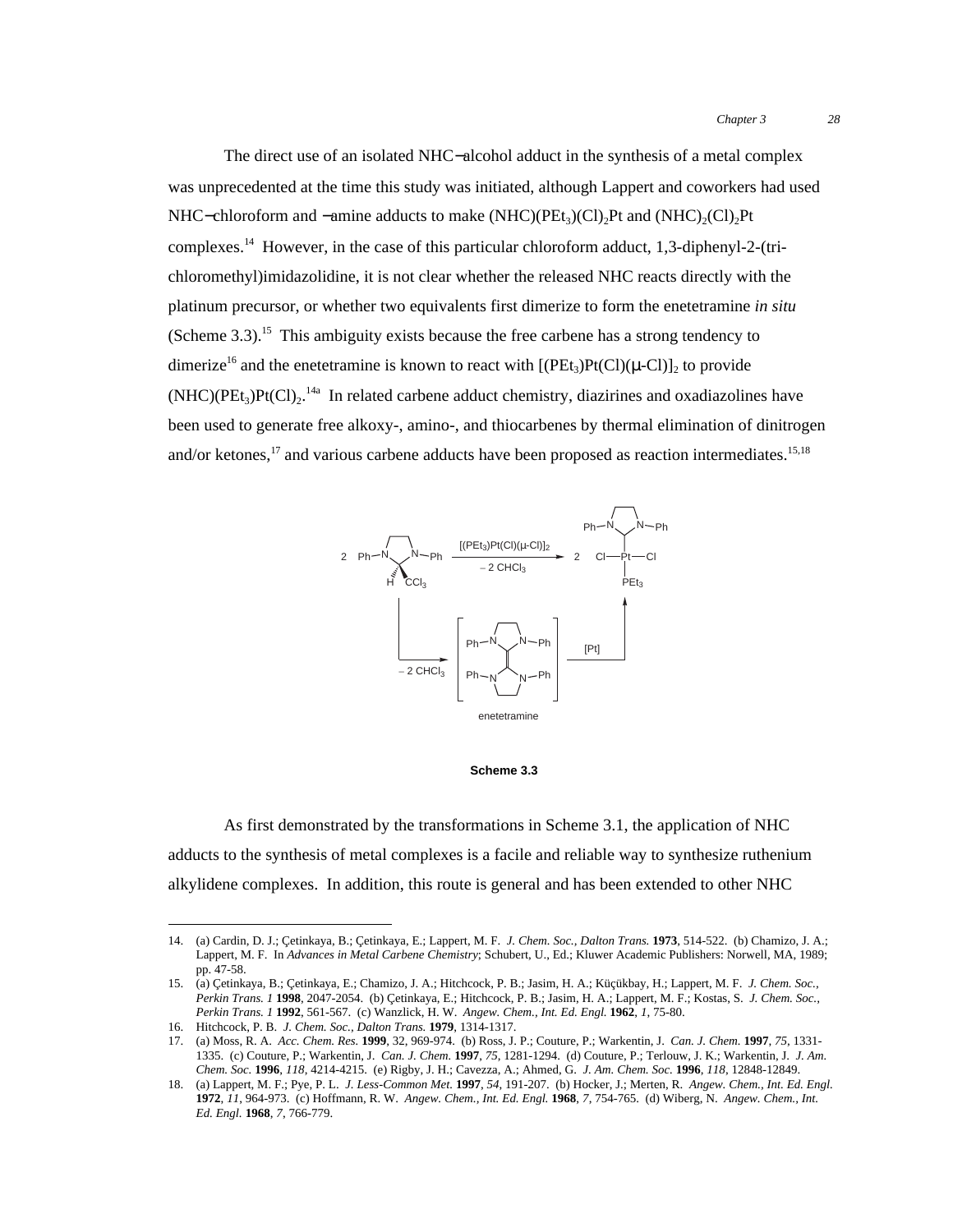ligands, such as  $H_2$ IMes.<sup>4a,19,20</sup> This methodology has been used recently by Herrmann and coworkers in the synthesis of (COD)M(Cl)(L) (L = NHC; M = Rh, Ir) complexes,<sup>21</sup> by Blechert and coworkers to prepare polymer-supported  $3.2$ ,<sup>22</sup> and by Fürstner and coworkers to prepare various ruthenium alkylidene complexes.<sup>6</sup> In addition, the reactions of  $Ph_3Tri(H)(OMe)$  or other NHC adducts with molybdenum hexacarbonyl afford the pentacarbonyl derivatives  $(CO)_{5}Mo(L)$  $(L = NHC).^{23}$ 

Several properties of NHC adducts make them highly desirable reagents: (i) they are easy to synthesize and use, (ii) they are air-stable and easier to handle than their free carbene counterparts, and (iii) the latent carbene is readily released in solution. Unlike the example in Scheme 3.3, there is no evidence for dimer formation with the  $Ph_3Tri$  ligand, and therefore the  $Ph<sub>3</sub>Tri(H)(OMe)$  adduct provides direct access to metal–NHC complexes.

**Preparation of**  $(H_2IMes)(L)(Cl)_2Ru=CHPh (L = IMes or H_2IMes).$ <sup>4a</sup> In the synthesis of NHC-coordinated complexes **3.2**, **3.3**, and **3.5**, the mono(substituted) product  $(NHC)(PC_{y3})(Cl)$ <sub>2</sub>Ru=CHR is observed exclusively, even in the presence of a large excess of NHC. In theory, the bis(substituted) product also could form, and  $(NHC)_{2}(Cl)_{2}Ru=CHR$  has been



**Scheme 3.4**

23. See chapter 5.

 <sup>19.</sup> Morgan, J. P. Ph.D. Dissertation; California Institute of Technology: Pasadena, CA, 2002.

<sup>20.</sup> Scholl, M. Ph.D. Dissertation; California Institute of Technology: Pasadena, CA, 2000.

<sup>21.</sup> Denk, K.; Sirsch, P.; Herrmann, W. A. *J. Organomet. Chem.* **2002**, *649*, 219-224.

<sup>22.</sup> Schürer, S. C.; Gessler, S.; Buschmann, N.; Blechert, S. *Angew. Chem., Int. Ed.* **2000**, *39*, 3898-3901.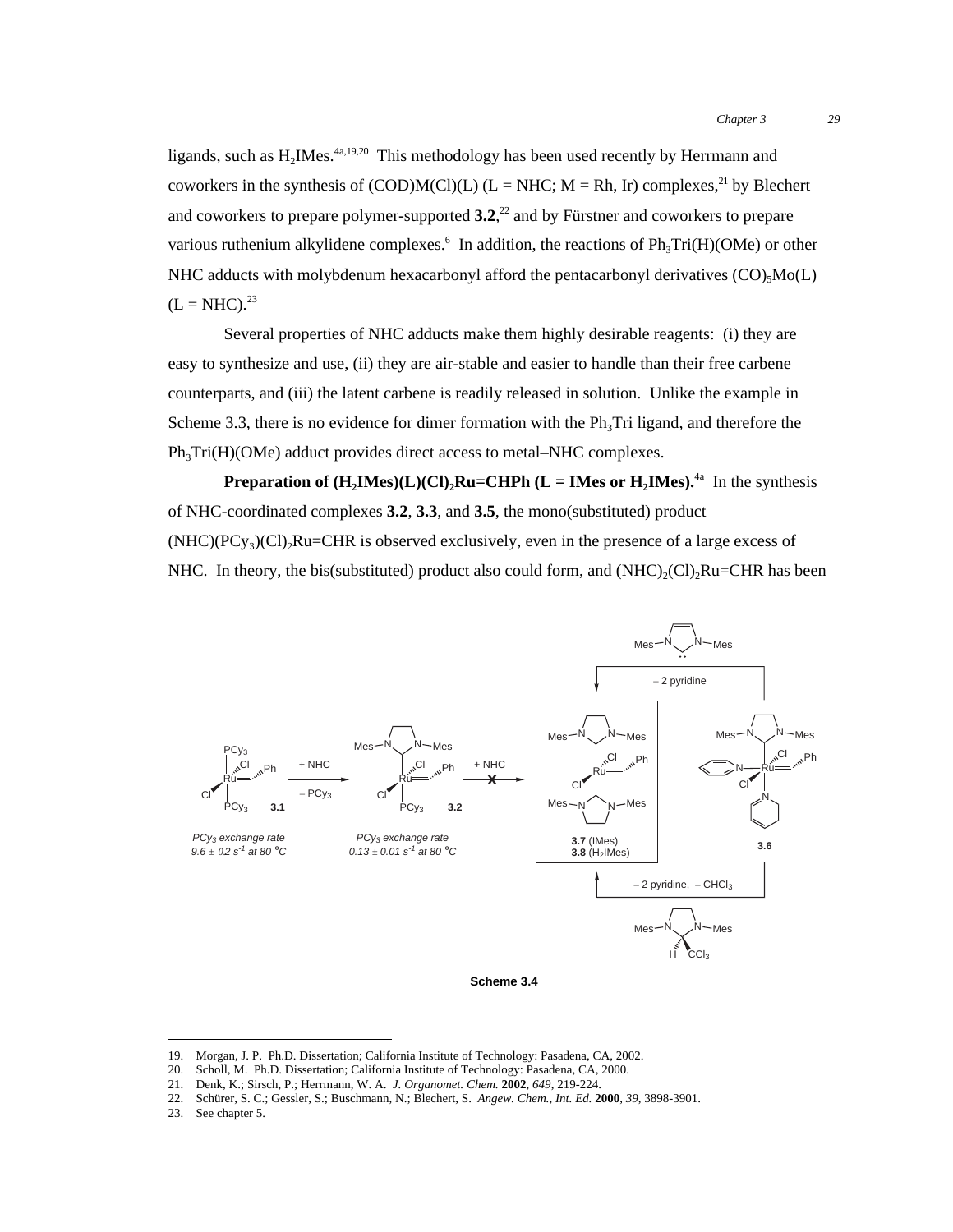observed when NHC = 1,3-dicyclohexyl-imidazoline-2-ylidene.<sup>12c</sup> However, the origin of this effect is not entirely steric congestion, as originally believed, and examples of bis(IMes) metal complexes have been synthesized.<sup>24</sup> As shown in Scheme 3.4, the phosphine exchange rate decreases dramatically when one of the PCy<sub>3</sub> ligands in **3.1** is replaced by  $H_2$ IMes.<sup>25</sup> This slow phosphine exchange rate in  $3.2$  may effectively prevent further  $PC_{y_3}$  substitution by the accepted dissociative ligand substitution pathway. According to Scheme 3.5, this corresponds to a situation where  $k_{I(NHC)}$  is less than  $k_{I(PCy_3)}$ , which is already slow. In addition, there may be a contribution from the reverse rates if  $k_{-1 \text{ (NHC)}}$  is less than  $k_{-1 \text{ (PCy}_3)}$ , although this relationship cannot be confirmed because values of  $k_{\text{1 (PCy)} }$  have been experimentally inaccessible.<sup>25</sup>



#### **Scheme 3.5**

However, bis-substitution can be achieved by using derivatives of **3.2** with more labile ligands in place of the tricyclohexylphosphine, such as the pyridine complex  $(H_2Mes)(py)_{2}(Cl)_{2}Ru=CHPh (3.6).^{26}$  For example, addition of the free IMes: carbene to 3.6 cleanly provides the mixed H2IMes–IMes complex (H2IMes)(IMes)(Cl)2Ru=CHPh (**3.7**) (Scheme 3.4). Similarly, the reaction of **3.6** with the chloroform adduct  $H_2$ IMes( $H$ )(CCl<sub>3</sub>) provides the bis(H<sub>2</sub>IMes) complex (H<sub>2</sub>IMes)<sub>2</sub>(Cl)<sub>2</sub>Ru=CHPh (**3.8**) (Scheme 3.4). These products are highly stable and can be purified by column chromatography on silica gel.<sup>27</sup> At room temperature, the <sup>1</sup>H NMR spectra of 3.7 and 3.8 each contain a sharp alkylidene  $\alpha$ -proton resonance at low field, but the rest of the resonances appear broadened due to hindered rotation of the  $H<sub>2</sub>$ IMes, IMes, and/or benzylidene ligands. At lower temperature (−15°C), these resonances sharpen into distinct peaks for each set of inequivalent protons.

The crystal structure of **3.7** is shown in Figure 3.1, and the metrical data are presented in

 <sup>24.</sup> Jazzar, R. F. R.; Macgregor, S. A.; Mahon, M. F.; Richards, S. P.; Whittlesey, M. K. *J. Am. Chem. Soc.* **<sup>2002</sup>**, *124*, 4944-4945.

<sup>25.</sup> (a) Sanford, M. S.; Ulman, M.; Grubbs, R. H. *J. Am. Chem. Soc.* **2001**, *123*, 749-750. (b) Sanford, M. S., Love, J. A., Grubbs, R. H. *J. Am. Chem. Soc.* **2001**, *123*, 6543-6554.

<sup>26.</sup> Sanford, M. S.; Love, J. A.; Grubbs, R. H. *Organometallics* **2001**, *20*, 5314-5318.

<sup>27.</sup> Other ruthenium alkylidene complexes (including **3.2**) also can be purified in this way. (a) Kingsbury, J. S.; Harrity, J. P. A.; Bonitatebus, P. J.; Hoveyda, A. H. *J. Am. Chem. Soc.* **1999**, *121*, 791-799. (b) Tallarico, J. A.; Bonitatebus, P. J.; Snapper, M. L. *J. Am. Chem. Soc.* **1997**, *119*, 7157-7158.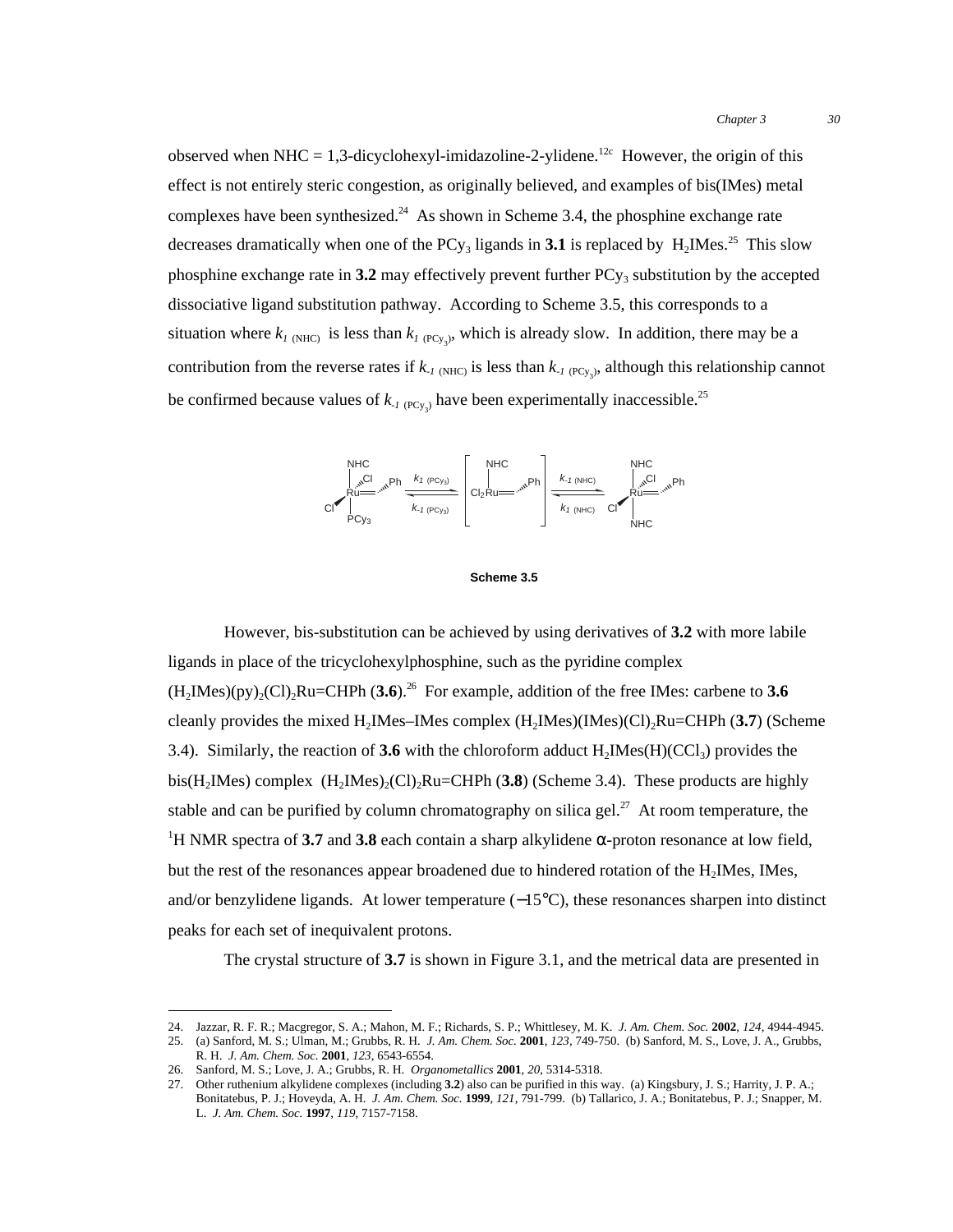Table 3.1 along with comparisons to the mixed phosphine-NHC derivatives **3.2** and (IMes)(PCy3)(Cl)2Ru=CHPh. Both of the Ru−NHC distances in **3.7** are longer than in either of the corresponding mono(NHC) complexes, which surely reflects the greater steric congestion in **3.7** and possibly also a more electron-rich ruthenium center. Unfortunately, further comparisons of the internal NHC bond lengths and angles have little meaning because of disorder between the H2IMes and IMes ligands in this structure.



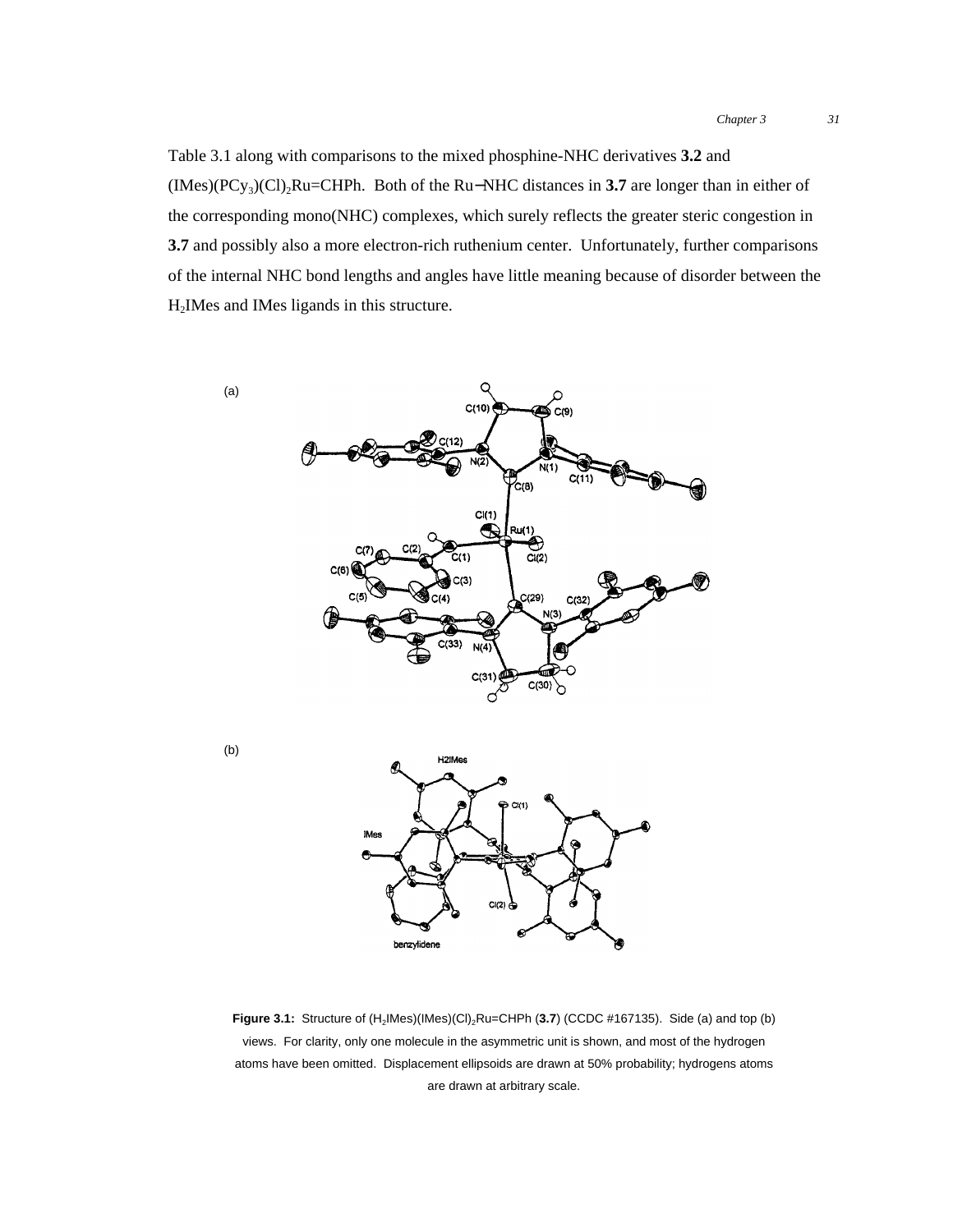| distances (Å) and              | (H <sub>2</sub> IMes)(IMes)(CI) <sub>2</sub> Ru=CHPh | $(H2IMes)(PCy3)(Cl)2Ru=CHPh$ | $(IMes)(PCy3)(Cl)2Ru=CHPh$ |
|--------------------------------|------------------------------------------------------|------------------------------|----------------------------|
| angles (deg)                   | (3.7)                                                | $(3.2,$ reference $28)$      | (reference 29)             |
| $Ru-CN2$ (IMes)                | $2.093(3)^{*}$                                       |                              | 2.07(1)                    |
| $Ru-CN2$ (H <sub>2</sub> IMes) | $2.125(3)^{*}$                                       | 2.085(2)                     |                            |
| Ru-Cl                          | 2.381(1)                                             | 2.395(1)                     | 2.388(3)                   |
| $Ru=C$                         | 1.819(3)                                             | 1.835(2)                     | 1.84(1)                    |
| RuC-Ph                         | 1.472(4)                                             | 1.470(3)                     | 1.40(2)                    |
| $CH2-CH2$ backbone             | $1.421(5)^{*}$                                       | 1.515(3)                     |                            |
| CH=CH backbone                 | $1.382(5)^{*}$                                       |                              | 1.30(1)                    |
| $C-N$ (IMes)                   | $1.364(3)^{*}$                                       |                              | 1.36(1)                    |
| $C-N$ (H <sub>2</sub> IMes)    | $1.359(3)^{*}$                                       | 1.348(2)                     |                            |
| N-Mes (IMes)                   | $1.435(3)^{*}$                                       |                              | 1.46(1)                    |
| $N-Mes$ (H <sub>2</sub> IMes)  | $1.434(3)^{*}$                                       | 1.436(2)                     |                            |
| CI-Ru-CI                       | 166.11(3)                                            | 167.71(2)                    | 168.6(1)                   |
| $N_2C-Ru-L$                    | 164.9(1)                                             | 163.73(6)                    | 163.2(3)                   |
| $Ru=C-Ph$                      | 136.1(2)                                             | 140.0(2)                     | 141(1)                     |
| $N-C-N$ (IMes)                 | $104.7(2)^{*}$                                       |                              | 101.0(8)                   |
| $N-C-N$ (H <sub>2</sub> IMes)  | $104.3(2)^{*}$                                       | 107.3(2)                     |                            |

**Table 3.1:** Structural comparisons. In cases where there is more than one chemically equivalent bond length or angle, the values have been averaged.

 $*$  These bond lengths and angles are compromised because of disorder between the  $H_2$ IMes and IMes ligands.

**Olefin metathesis activity of 3.3 and 3.8.** The activities of these two complexes were evaluated in representative RCM and ROMP reactions. As shown in Table 3.2, complex **3.3** is superior to **3.1** in the cyclization of 4,4-dicarboethoxy-2-methyl-1,6-heptadiene derivatives, and the differences are more pronounced for sterically encumbered substrates. This activity profile is comparable to that of complex **3.2**. 30

Although the Ph<sub>3</sub>Tri-coordinated catalysts  $3.3$  and  $3.5$  are unstable in solution, the NHC adduct  $Ph_3Tri(H)(OMe)$  provides easy access to *in situ*-generated  $(Ph_3Tri)(PPh_3)(Cl)$ <sub>2</sub>Ru=CHPh  $(3.9)$ <sup>31</sup> Upon mixing at room temperature,  $(PPh_3)_{2}(Cl)_{2}Ru=CHPh$  and one equivalent of  $Ph<sub>3</sub>Tri(H)(OMe)$  form **3.9**, which then catalyzes the ROMP of COD at a fast rate (Table 3.3). This protocol is also effective for the ROMP of bulk dicyclopentadiene. In comparison, the

 <sup>28.</sup> Sanford, M. S. Ph.D. Dissertation; California Institute of Technology: Pasadena, CA, 2002.

<sup>29.</sup> Huang, J.; Stevens, E. D.; Nolan, S. P.; Petersen, J. L. *J. Am. Chem. Soc.* **1999**, *121*, 2674-2678.

<sup>30.</sup> Scholl, M.; Ding, S.; Lee, C. W.; Grubbs, R. H. *Org. Lett.* **1999**, *1*, 953-956.

<sup>31.</sup> A related *in situ* preparation of catalyst **3.2** consisting of  $(PCy_3)_2(Cl)_2Ru=CHPh + [H_2Mes(H)][BF_4] + KOBu^t + phosphine$ scavenger has been described. Morgan, J. P.; Grubbs, R. H. *Org. Lett.* **2000**, *2*, 3153-3155.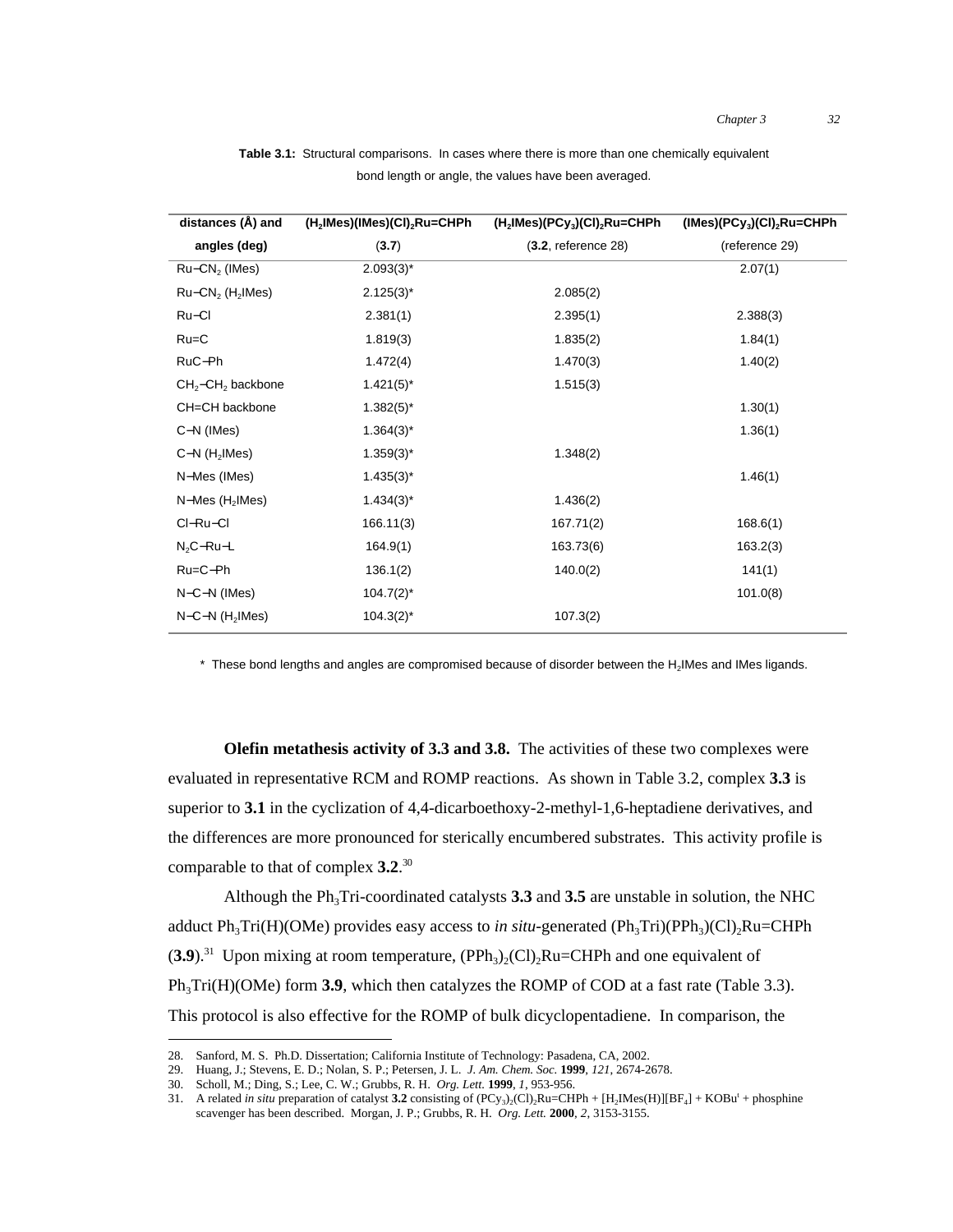bis(triphenylphosphine) starting material (PPh<sub>3</sub>)<sub>2</sub>(Cl)<sub>2</sub>Ru=CHPh is completely inactive toward this substrate.

**Table 3.2:** Ring-closing metathesis activity of 3.3 compared to 3.1 ( $E = CO<sub>2</sub>Et$ ). Conditions: 5 mol % catalyst,  $0.05$  M CD<sub>2</sub>Cl<sub>2</sub>,  $40^{\circ}$ C.



Table 3.3:  $k_{rel}$  values for various ruthenium catalysts for the ROMP of 1,5-cyclooctadiene; kinetics measured by <sup>1</sup>H NMR spectroscopy. Conditions: 5 mM catalyst and 1500 mM cyclooctadiene in  $CD_2Cl_2$  at 25°C.

| Catalyst                                                                      | $k_{\rm rel}$ for ROMP <sup>[b]</sup> |
|-------------------------------------------------------------------------------|---------------------------------------|
| $(PPh_3)$ <sub>2</sub> $(Cl)_2$ Ru=CHPh                                       | O                                     |
| $(PC_{V_3})$ , $(Cl)$ , $Ru=CHPh(3.1)$                                        | 1                                     |
| $(H2$ IMes $)_{2}$ (CI) <sub>2</sub> Ru=CHPh (3.8)                            | 0                                     |
| $(H2$ IMes $)(PC_{V3})(Cl)2Ru=CHPh (3.2)$                                     | 27                                    |
| $(PPh_3)$ <sub>2</sub> (CI) <sub>2</sub> Ru=CHPh + 1 equiv. $Ph_3Tri(H)(OMe)$ | 66                                    |

We were particularly interested in the olefin metathesis activity of the bis(NHC) complexes **3.7** and **3.8** because, according to our mechanistic model, one NHC ligand would have to dissociate from the ruthenium center for the catalyst to initiate.<sup>25</sup>  $(H_2$ IMes)<sub>2</sub>(Cl)<sub>2</sub>Ru=CHPh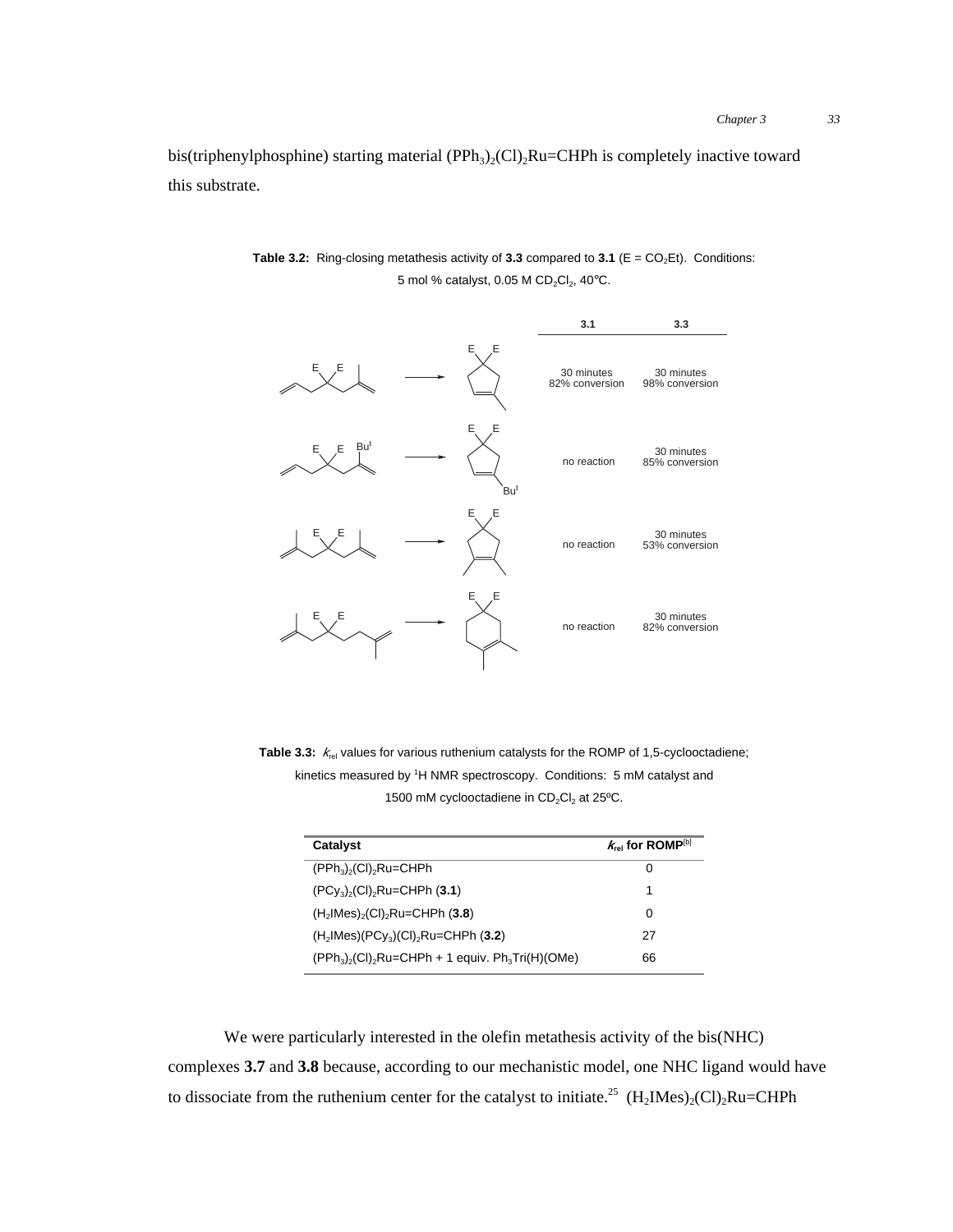$(3.8)$  shows slight activity for the RCM of 4,4-dicarboethoxy-2-methyl-1,6-heptadiene at  $40^{\circ}$ C and no ROMP activity at 25°C, but respectable turnover for both reactions can be achieved at 80°C (100% after 12 hrs). However, **3.8** does not react with ethylene to form the corresponding methylidene derivative [Ru]=CH<sub>2</sub> at any temperature. Although the latter result is consistent with no observable catalyst initiation, the fact that **3.8** displays any RCM or ROMP activity at all suggests that some initiation can occur, at least at elevated temperatures.

To test for NHC dissociation,  $(H_2Mes)_{2}(Cl)_{2}Ru=CHPh (3.8)$  was heated in the presence of excess PCy<sub>3</sub> to trap any of the 14-electron intermediate  $[(H_2Mes)(Cl)_2Ru=CHR]$  as the 16electron phosphine complex  $(H_2IMes)(PCy_3)(Cl)_2Ru=CHPh (3.2)$ . As illustrated in Figure 3.2, significant quantities of **3.2** form during the course of the reaction: after 36 hours, **3.2** is present in a 6.3 : 1.0 ratio compared to **3.8**. The reaction of **3.8** with one equivalent of  $(PCy_3)_{2}(Cl)_{2}$ Ru=CHPh (3.1) also generates 3.2, but this reaction is not as clean. This evidence strongly suggests that **3.8** is metathesis active because some H2IMes dissociation occurs at elevated temperatures and provides the necessary initiation pathway. The resulting 14-electron species  $[(H<sub>2</sub>IMes)(Cl)<sub>2</sub>Ru=CHR]$  is extraordinarily active, and a very small amount is capable of producing the observed catalysis.<sup>25</sup>





It is reasonable to expect that NHC dissociation occurs in other  $(NHC)_{2}(Cl)_{2}Ru=CHPh$ complexes, such as those reported by Herrmann and coworkers in  $1998$ <sup>12c</sup> The  $(IPr<sup>i</sup>)<sub>2</sub>(Cl)<sub>2</sub>Ru=CHPh derivative (IPr<sup>i</sup> = 1,3-diisopropyl-imidazoline-2-ylidene), for example,$ exhibits ROMP activity that is comparable to **3.1**. This activity may be attributed to dissociation of one IPr<sup>i</sup> ligand from  $(IPr^i)_2$ (Cl)<sub>2</sub>Ru=CHPh, which provides a small amount of the 14-electron species [(IPr<sup>i</sup>)(Cl)<sub>2</sub>Ru=CHPh] that carries out catalysis. Interestingly, Herrmann and coworkers also have reported that the reaction of  $(PCy_3)_2(Cl)_2Ru=CHPh$  (**3.1**) and  $(ICy)_2(Cl)_2Ru=CHPh$  (ICy  $= 1.3$ -dicyclohexyl-imidazoline-2-ylidene) provides (ICy)(PCy<sub>3</sub>)(Cl)<sub>2</sub>Ru=CHPh in 15% yield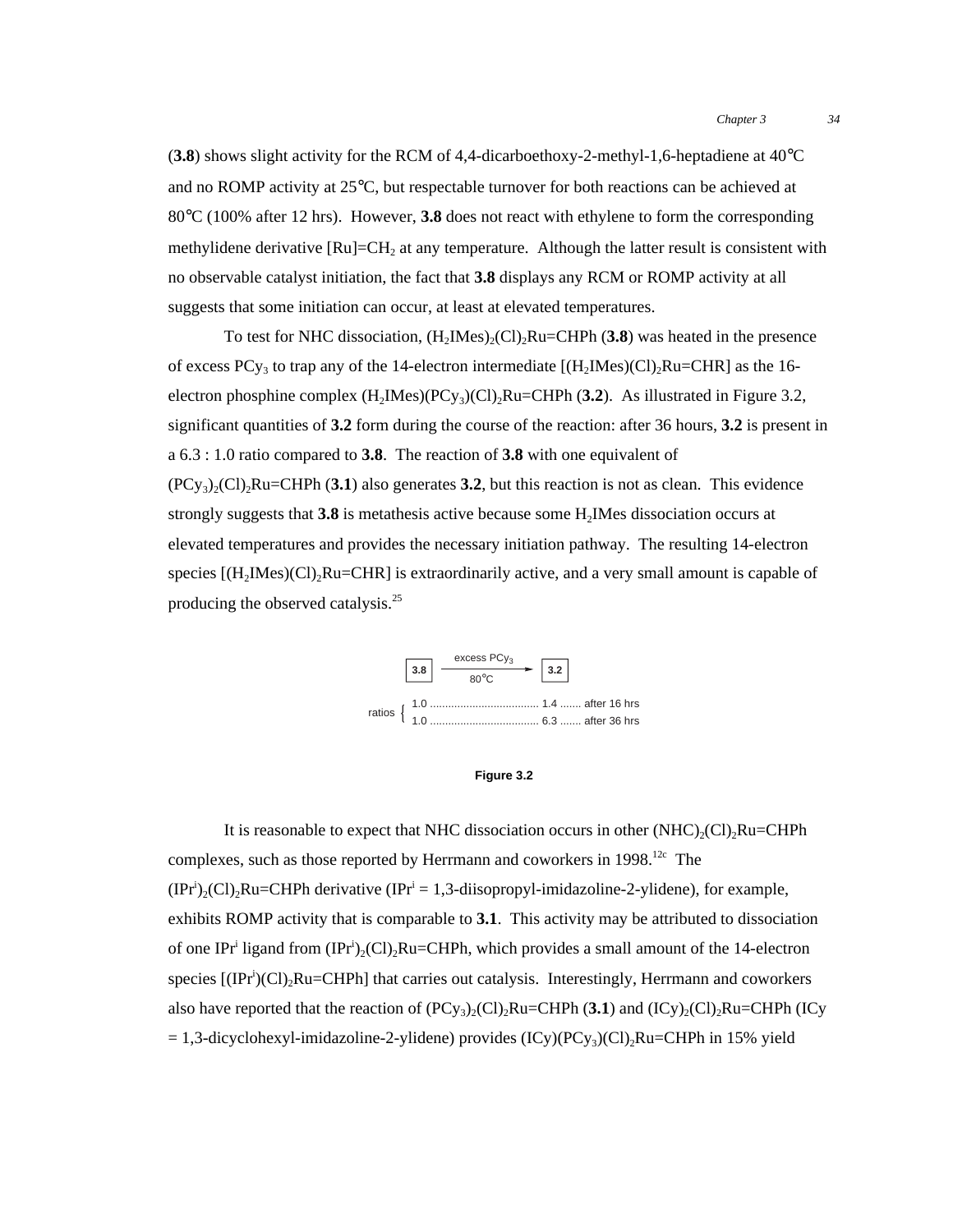after 12 hrs, which they attribute to a bimolecular NHC transfer mechanism.<sup>32</sup> Thus, although one of the most widely cited features of NHC ligands is their strong bonding to metal centers,<sup>1</sup> there is a growing list of examples that exhibit facile NHC dissociation and NHC transfer.<sup>8c,33</sup> For this reason, predictions about the lability of NHC ligands in new organometallic complexes should be made with care.

**Ruthenium complexes with alkyl-substituted N-heterocyclic carbene ligands.** Alkyland aryl-substituted NHCs differ substantially with respect to their steric and electronic properties. For example, the adamantyl-substituted free carbene IAda: (1,3-diadamantylimidazoline-2-ylidene)<sup>11c</sup> does not react with  $(PCy_3)_{2}(Cl)_{2}Ru=CHPh (3.1)$ , but it does react with  $(PPh_3)_{2}(Cl)_{2}$ <sup>2</sup>Ru=CHPh at room temperature to provide  $(Idda)(PPh_3)(Cl)_{2}Ru=CHPh (3.10)$ . Unfortunately, this product could not be isolated because the reaction does not go to completion even in the presence of excess IAda:, and because **3.10** is unstable in solution. Presumably, the complete substitution of a phosphine ligand by IAda: is difficult because of the steric bulk of the adamantyl substituents.<sup>34</sup>

The ImIPC ligand [1,3-(+)-diisopinocamphenyl-imidazolidine-2-ylidene] is more compact than IAda, and preliminary studies have shown that  $(ImIPC)(PC_{y3})(Cl)$ <sub>2</sub>Ru=CHPh (**3.11**) is an isolable product.<sup>20</sup> As illustrated in Scheme 3.6, the [ImIPC(H)][BF<sub>4</sub>] salt<sup>35</sup> was first treated with KOBu<sup>t</sup> to generate the alkoxy adduct ImIPC(H)(OBu<sup>t</sup>) in situ, which was then added to a solution of  $(PC_{y_3})_2(C)$ <sub>2</sub>Ru=CHPh (**3.1**). This reaction mixture must be kept at room temperature because complex **3.11** is thermally unstable; it slowly decomposes at room temperature, both in solution and the solid state.<sup>36</sup> By NMR, the reaction in Scheme 3.6 provides  $\sim$ 95% of **3.11** and  $\sim$ 5% of the bis(substituted) derivative (ImIPC)<sub>2</sub>(Cl)<sub>2</sub>Ru=CHPh. However, **3.11** is isolated cleanly in only 19% yield after column chromatography, which is probably due to the instability of this complex. The <sup>1</sup>H NMR spectrum of **3.11** reveals two singlet resonances for the  $Ru=CH_{\alpha}$  proton at δ 20.583 and 20.577 corresponding with two isomers, as also exhibited by complex **3.3**.

 <sup>32.</sup> Weskamp, T.; Kohl, F. J.; Herrmann, W. A. *J. Organomet. Chem.* **<sup>1999</sup>**, *582*, 362-365.

<sup>33.</sup> (a) Simms, R. W.; Drewitt, M. J.; Baird, M. C. *Organometallics* **2002**, *21*, 2958-2963. (b) Titcomb, L. R.; Caddick, S.; Cloke, F. G. N.; Wilson, D. J.; McKerrecher, D. *Chem. Commun.* **2001**, 1388-1389.

<sup>34.</sup> Huang, J.; Schanz, H. J.; Stevens, E. D.; Nolan, S. P. *Organometallics* **1999**, *18*, 2370-2375.

<sup>35.</sup> This salt has also been used for the enantioselective formation of oxindoles. Lee, S.; Hartwig, J. F. *J. Org. Chem.* **2001**, *66*, 3402-3416.

<sup>36.</sup> One of the decomposition products is complex **3.1**.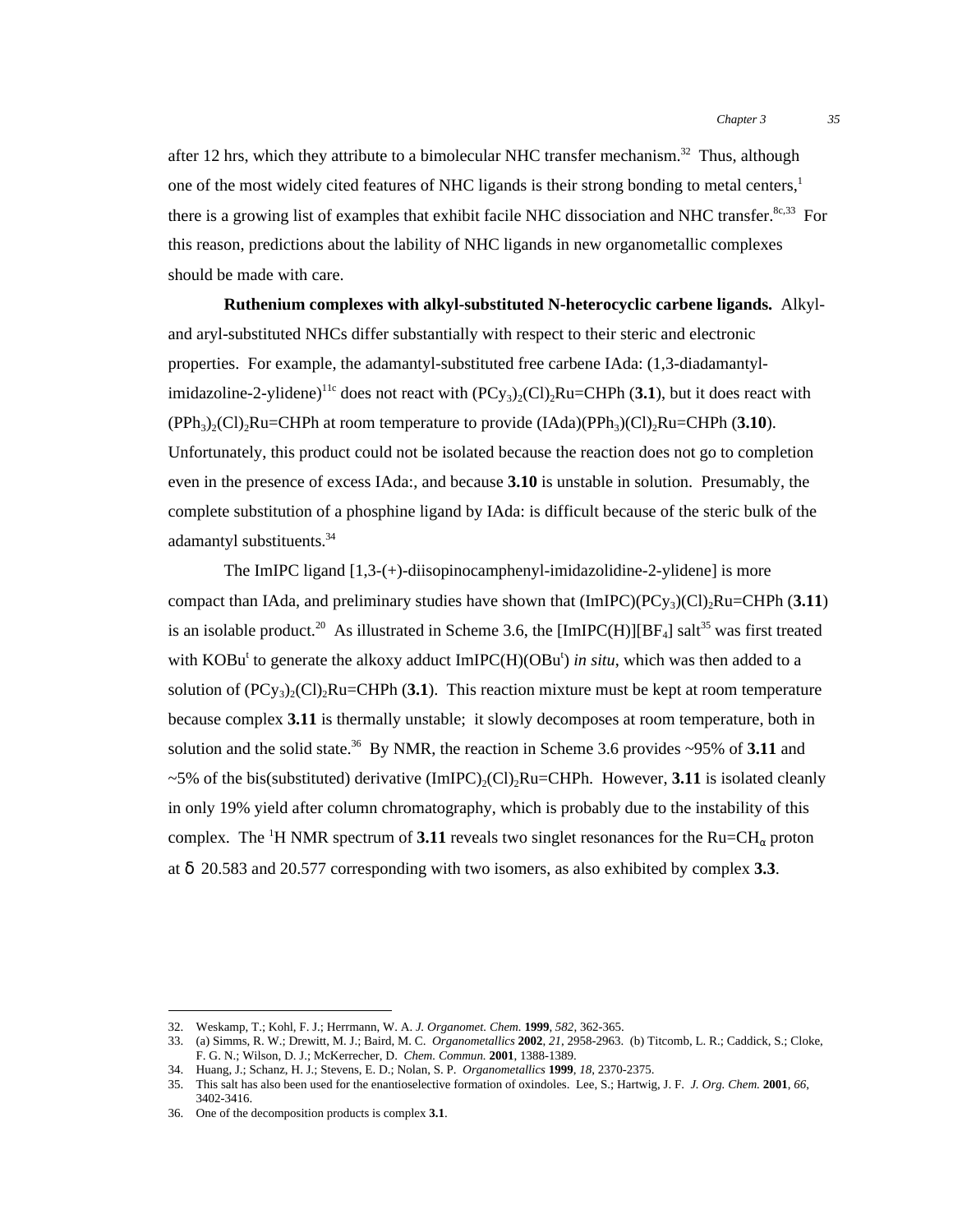*Chapter 3 36*



**Scheme 3.6**

Attempts to grow crystals of **3.11** from methanol unexpectedly provided crystals of the hydrido-carbonyl-chloride complex  $(ImIPC)(PCy_3)(Cl)(CO)(H)Ru$  instead.<sup>37</sup> This yellow species was identified by distinctive upfield <sup>1</sup>H NMR resonances at  $\delta$  –24.63 and –24.70, which are each split into doublets with  $^2J_{HP} = 23$  and 25 Hz. These resonances are characteristic of a hydride situated trans to an empty coordination site and cis to a phosphine, and they also indicate that there are again two isomers present in solution. Reaction of this monocarbonyl complex with carbon monoxide provides  $(ImIPC)(PC_y)(Cl)(CO)_2(H)Ru$ , which also has distinctive hydride chemical shifts at  $\delta$  –4.39 [d, <sup>2</sup> $J_{HP}$  = 22 Hz] and –4.52 [d, <sup>2</sup> $J_{HP}$  = 23 Hz], due to the new CO ligand trans to the hydride.



**Scheme 3.7**

The use of methanol as a wash solvent with **3.1**, **3.2**, and other ruthenium alkylidene complexes also leads to similar metal-hydride impurities. In the case of  $(H_2Mes)(PCy_3)(CO)(H)(Cl)Ru$  (3.14), the presence of the hydride is indicated by its <sup>1</sup>H NMR resonances at  $\delta$  –24.90 [d, <sup>2</sup> $J_{HP}$  = 21 Hz], similar to this resonance in the closely related  $(IMes)(PCy<sub>3</sub>)(CO)(H)(Cl)$ Ru derivative (3.15) ( $\delta$  –24.83, d, <sup>2</sup> $J_{HP}$  = 21 Hz).<sup>38</sup> The transformation of ruthenium alkylidene complexes to hydrido-carbonyl-chloride derivatives was confirmed by direct reaction with methanol to provide  $(ImIPC)(PC_{y_3})(Cl)(CO)(H)Ru (3.12)$ ,  $(PCy_3)_2(CO)(H)(Cl)Ru$  (3b),  $(H_2IMes)(PCy_3)(CO)(H)(Cl)Ru$  (3.14), and  $(IMes)(PCy<sub>3</sub>)(CO)(H)(Cl)Ru (3.15)$  (Scheme 3.7). Although the decarbonylation of primary

 <sup>37.</sup> Trnka, T. M.; Henling, L. M.; Grubbs, R. H. **2001**, unpublished results.

<sup>38.</sup> Lee, H. M.; Smith, D. C.; He, Z.; Stevens, E. D.; Yi, C. S.; Nolan, S. P. *Organometallics* **2001**, *20*, 794-797.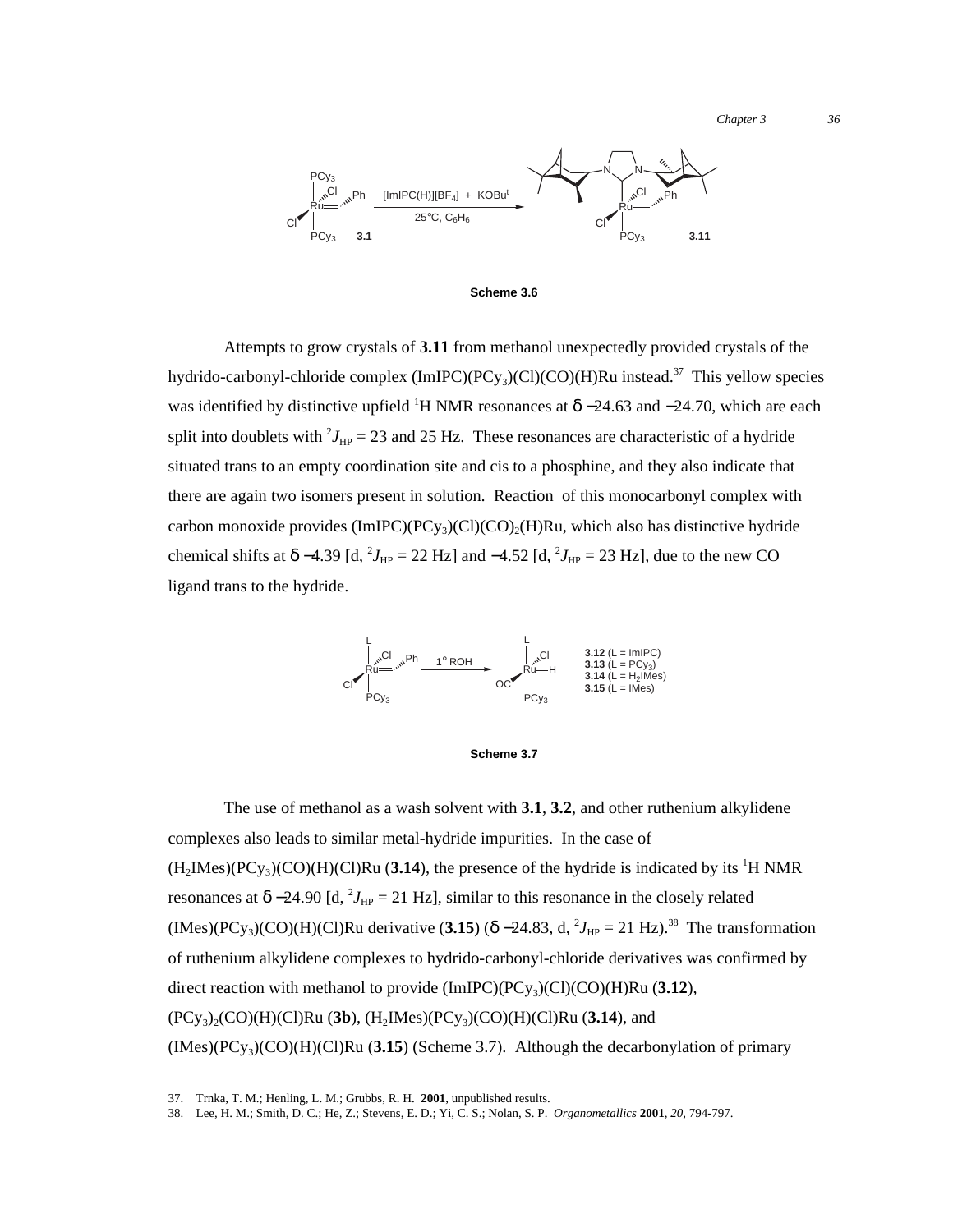alcohols by group 8 metal precursors is a general route to hydrido-carbonyl complexes,  $39$  the mechanism of this process is unknown, and it is not clear what happens to the benzylidene fragment in Scheme 3.7.

Although **3.11** ultimately could not be crystallized, the crystal structure of the related complex  $(CO)$ <sub>5</sub>M<sub>o</sub>(ImIPC) was determined instead.<sup>40</sup> As shown in Figure 3.3, the orientation of the isopinocamphenyl substituents positions the NC−H protons toward the ML<sub>n</sub> fragment. The same ligand orientation occurs in the structures of  $Cp*Ru(Cl)(ImIPC)^{41}$  and  $(ImIPC)(PCy_3)(Cl)(CO)(H)Ru.$ 



**Figure 3.3:** Structure of  $(CO)_{5}$ Mo(ImIPC) (CCDC #178188).

Initial studies revealed that **3.11** is a poor catalyst for enantioselective olefin metathesis reactions.20,42 However, several cross metathesis results indicated that **3.11** had potential for olefin cis/trans selectivity. For example, the yields and *E:Z* ratios in the cross metathesis of allyl benzene and *cis*-2-butene-1,4-diacetate with **3.1**, **3.2**, and **3.11** are compared in Table 3.4.43 In the reactions with catalysts **3.1** and **3.2**, the favored product is the more thermodynamically stable *E* olefin geometry. The *E* olefin is formed selectively in the vast majority of cross metathesis

 <sup>39.</sup> (a) Gill, D. F.; Shaw, B. L. *Inorg. Chim. Acta* **<sup>1979</sup>**, *32*, 19-23. (b) Esteruelas, M. A.; Werner, H. *J. Organomet. Chem.* **<sup>1986</sup>**, *303*, 221-231. (c) Moers, F. G.; Langhout, J., P. *Recueil* **1972**, *91*, 591-600. (d) James, B. R.; Preece, M.; Robinson, S. D. In *Catalytic Aspects of Metal Phosphine Complexes*; Alyea, E. C., Meek, D. W., Eds.; American Chemical Society: Washington, D.C., 1982; pp. 145-161.

<sup>40. (</sup>CO)<sub>5</sub>Mo(ImIPC) was synthesized by the reaction of  $(CO)_{6}$ Mo with [ImIPC(H)][BF<sub>4</sub>]/KOBu<sup>1</sup>; see chapter 5 for more examples.

<sup>41.</sup> Huang, J.; Jafarpour, L.; Hillier, A. C.; Stevens, E. D.; Nolan, S. P. *Organometallics* **2001**, *20*, 2878-2882.

<sup>42.</sup> Ward, D. W.; Grubbs, R. H. **2000**, unpublished results.

<sup>43.</sup> Chatterjee, A. K.; Grubbs, R. H. **2000**, unpublished results.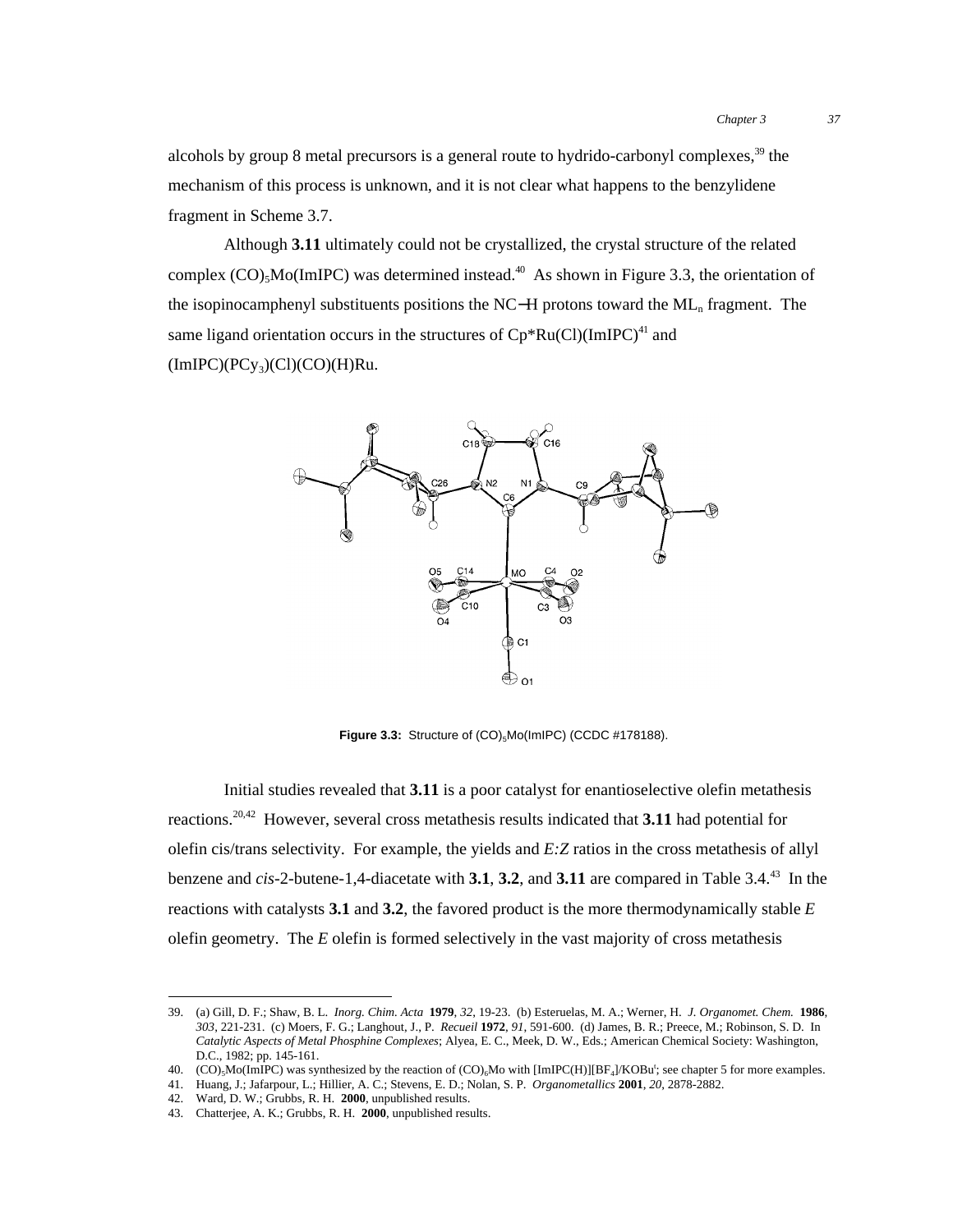reactions, as well as in ring-closing metathesis reactions that form macrocycles.<sup>44</sup> For this reason, it would be highly desirable to develop a "cis-selective catalyst" that could overcome thermodynamic factors and provide *Z* olefins in higher yields.

**Table 3.4:** Cross metathesis with catalysts **3.1**, **3.2**, and **3.11**. Conditions: 5 mol % catalyst, 0.5 M CH<sub>2</sub>Cl<sub>2</sub>, reflux for 12 hours.

| OAc<br>$\ddot{}$<br>Ac(                                        |                       | OAc   |
|----------------------------------------------------------------|-----------------------|-------|
| Catalyst                                                       | <b>Isolated yield</b> | E:Z   |
| $(PCy_3)_2$ (CI) <sub>2</sub> Ru=CHPh (3.1)                    | 77%                   | 3:1   |
| $(H_2$ IMes)(PCy <sub>3</sub> )(CI) <sub>2</sub> Ru=CHPh (3.2) | 82%                   | 7 : 1 |

(ImIPC)(PCy<sub>3</sub>)(Cl)<sub>2</sub>Ru=CHPh (**3.11**) 69% 1 : 1

The activity of **3.11** was investigated in greater detail because of this interesting lead. The "inherent" selectivities of catalysts **3.1**, **3.2**, and **3.11** were determined using the stoichiometric and irreversible reaction with 2,3-dihydrofuran.<sup>45,46</sup> As illustrated in Scheme 3.8, this reaction provides the alkoxy-substituted carbene products  $[Ru] = CH(OCH, CH, CH=CHPh)$ . The crystal structure of  $(H_2Mes)(PCy_3)(Cl)_2Ru=CH(OCH_2CH_2CH=CHPh)$ , which crystallized as the *E* isomer, is shown in Figure 3.4 for illustrative purposes.

The *E*: *Z* ratio of the pendant olefin reflects the "inherent" selectivity of various catalysts and can be measured by <sup>1</sup>H or <sup>31</sup>P{<sup>1</sup>H} NMR spectroscopy.<sup>45</sup> With (ImIPC)(PCy<sub>3</sub>)(Cl)<sub>2</sub>Ru=CHPh (**3.11**), this ratio is  $\sim$ 2:1, which is enriched in *E* olefin compared to **3.1** ( $\sim$  3:1 ratio) and **3.2** ( $\sim$  4:1 ratio). The differences in these ratios are consistent with the results in Table 3.4. Furthermore, the rate of the reaction with dihydrofuran provides a measure of the initiation properties of these catalysts. This reaction with **3.11** is complete within 30 minutes at room temperature, whereas it takes **3.1** three hours and **3.2** eight hours to reach 100% conversion. The differences in these reaction times indicates that **3.11** initiates qualitatively much faster than either **3.1** (already considered a fast initiator) or **3.2**.

 <sup>44.</sup> Examples: (a) Blackwell, H. E.; O'Leary, D. J.; Chatterjee, A. K.; Washenfelder, R. A.; Bussmann, D. A.; Grubbs, R. H. *J. Am. Chem. Soc.* **2000**, *122*, 58-71. (b) Chatterjee, A. K.; Morgan, J. P.; Scholl, M.; Grubbs, R. H. *J. Am. Chem. Soc.* **2000**, *122*, 3783-3784.

<sup>45.</sup> Wu, Z.; Nguyen, S. T. Grubbs, R. H.; Ziller, J. W. *J. Am. Chem. Soc.* **1995**, *117*, 5503-5511.

<sup>46.</sup> Sanford, M. S.; Grubbs, R. H. **2000**, unpublished results.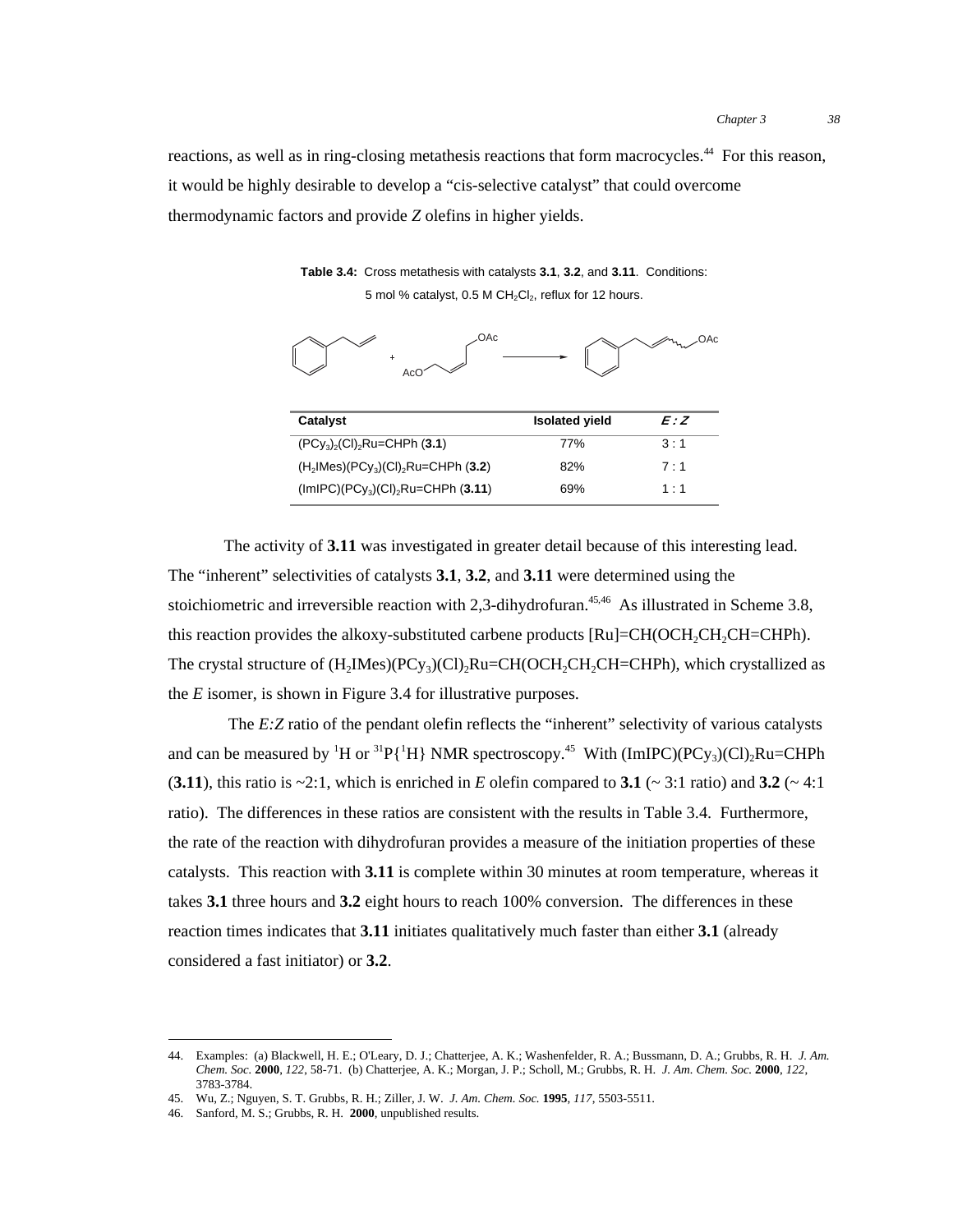*Chapter 3 39*



**Scheme 3.8**



Figure 3.4: Structure of  $(H_2$ IMes)(PCy<sub>3</sub>)(CI)<sub>2</sub>Ru=CH(OCH<sub>2</sub>CH<sub>2</sub>CH=CHPh) (CCDC #157844).

However, further studies revealed that **3.11** has a short lifetime under turnover conditions. The reactivity profiles of catalysts **3.1**, **3.2**, and **3.11** in the ring-closing metathesis of 4,4-dicarboethoxy-2-methyl-1,6-heptadiene are shown in Figure **3.5**. With **3.11**, the conversion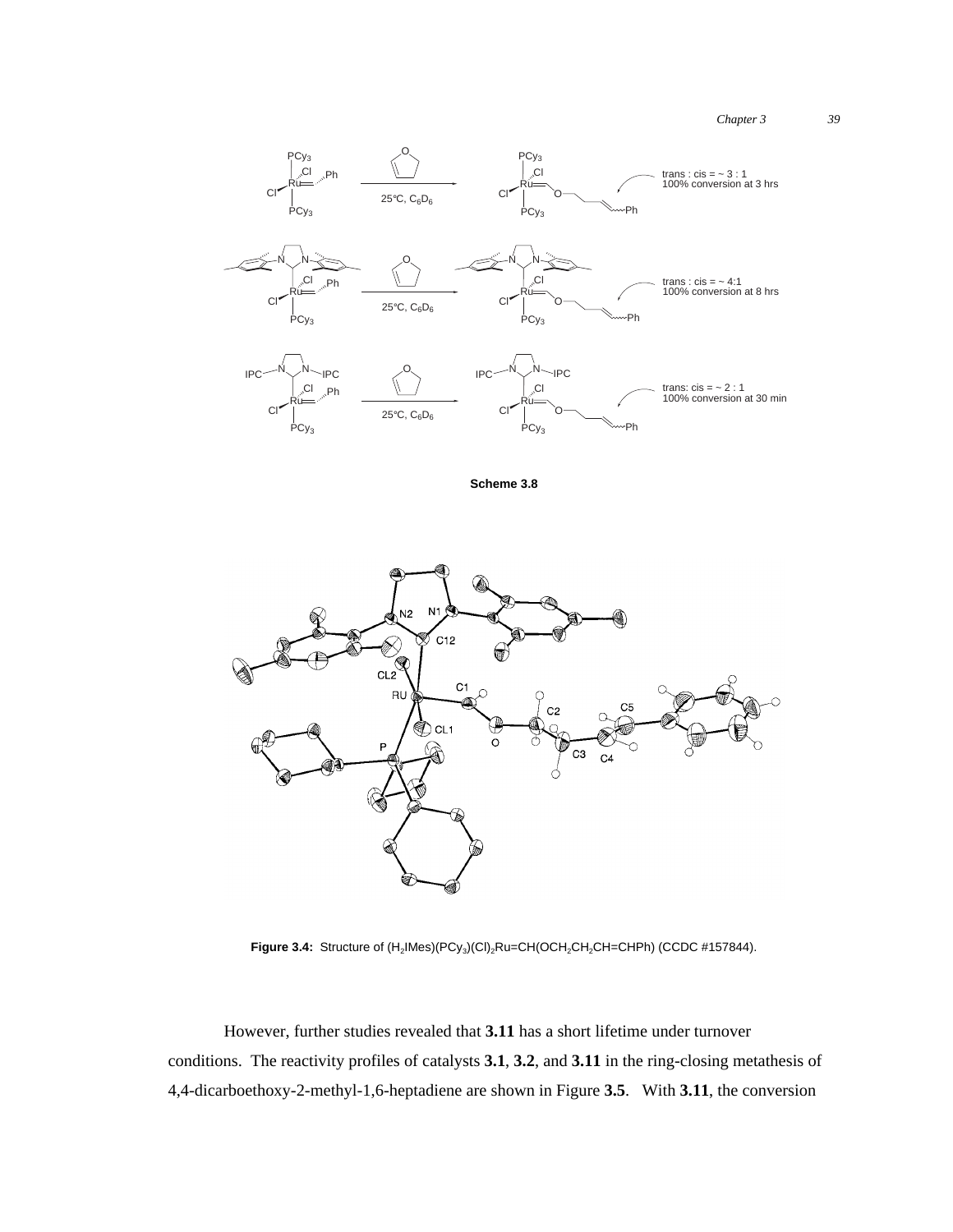to ring-closed product levels off after ~1000 seconds due to catalyst decomposition. In addition, the reaction of **3.11** with ethylene leads to complete disappearance of the alkylidene within two hours at room temperature. This reaction is not clean, and a variety of resonances in the −13 to −25 ppm range are present. Thus, despite the fast initiation of **3.11**, its overall activity is only moderate, *i.e.*, intermediate between **3.1** and **3.2**. The instability of both **3.11** and the putative propagating species  $[(\text{ImIPC})(\text{Cl})_2\text{Ru=CHR}]$  may be caused by the electronics of the N-alkyl substituents and/or by steric influence of the NC−H isopinocamphenyl protons that are directed toward the  $[Cl_2Ru=C]$  plane.



**Figure 3.5**

Catalyst **3.11** does indeed provide a higher ratio of *E* olefin compared to other ruthenium alkylidenes, but it is likely that this selectivity is due to a fortuitous combination of fast initiation and fast decomposition properties. In this situation, all of the catalyst decomposes after a number of turnovers and so becomes unavailable for the re-metathesis of product. As a result, a kinetic rather than thermodynamic product distribution is isolated.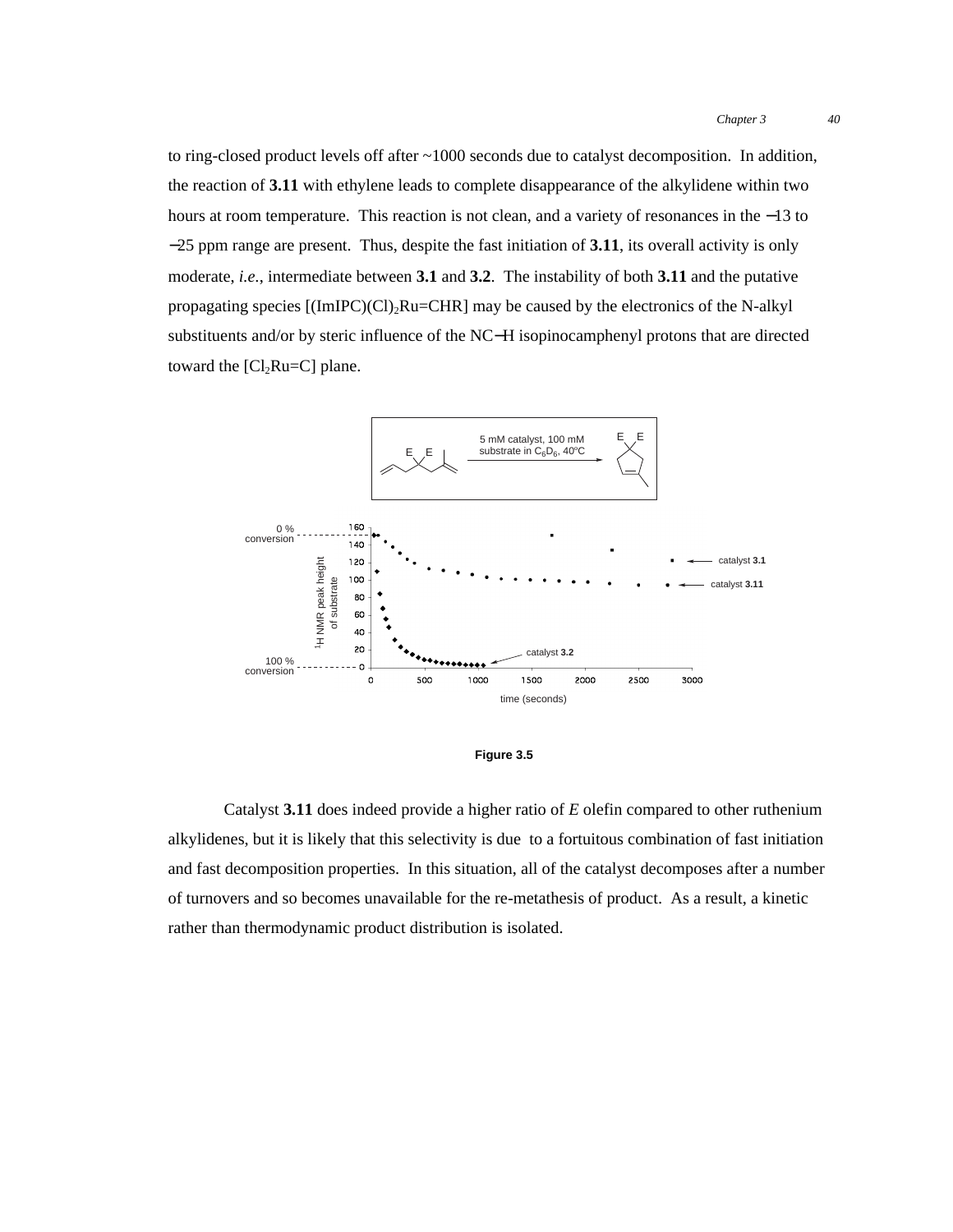### **II. Ruthenium alkylidene complexes with heterocyclic N-donor ligands**

Previous work has shown that the reaction of (PPh<sub>3</sub>)<sub>2</sub>(TFA)<sub>2</sub>Ru=CHCH=CPh<sub>2</sub> (TFA = trifluoroacetate) with 1-vinylimidazole initially produces a mono(imidazole) species in which the imidazole is coordinated trans to the vinylcarbene ligand (Scheme 3.9).<sup>45</sup> However, the ultimate product is the bis(imidazole) complex  $(PPh<sub>3</sub>)(1-vinylimidazole)$ <sub>2</sub>(TFA)<sub>2</sub>Ru=CHCH=CPh<sub>2</sub>. This result provided the first evidence that heterocyclic N-donor ligands could be used to stabilize ruthenium alkylidene complexes. Further studies showed that the reaction of  $(PCy<sub>3</sub>)<sub>2</sub>(Cl)<sub>2</sub>Ru=CHPh (3.1)$  with an excess of pyridine (py) cleanly furnishes an 18-electron bis(pyridine) complex  $(PCy<sub>3</sub>)(py)<sub>2</sub>(Cl)<sub>2</sub>Ru=CHPh$  (Scheme 3.9).<sup>47</sup>





 $(H_2IMes)(py)_{2}(Cl)_{2}Ru=CHPh$  can be synthesized in a similar fashion from **3.2** and pyridine, and this complex is a precursor for a variety of  $(H_2Mes)(L)(Cl)_2Ru=CHPh$ compounds.<sup>48,49</sup> The purpose of this study was to extend the range of ruthenium alkylidene complexes coordinated with pyridine and other N-donor ligands.

**Pyridine-coordinated ruthenium vinylcarbene complexes.** As illustrated in Scheme

 <sup>47.</sup> Dias, E. L. Ph.D. Dissertation; California Institute of Technology: Pasadena, CA, 1998.

<sup>48.</sup> Sanford, M. S.; Love, J. A.; Grubbs, R. H. *Organometallics* **2001**, *20*, 5314-5318.

<sup>49.</sup> In addition, a bis(pyridine) derivative with a chiral N-heterocyclic carbene ligand has been reported, as well as two ruthenium alkylidene complexes with tethered pyridine ligands. (a) Denk, K.; Fridgen, J.; Herrmann, W. A. *Adv. Synth. Catal.* **2002**, *344*, 666-670. (b) Seiders, T. J.; Ward, D. W.; Grubbs, R. H. *Org. Lett.* **2001**, *3*, 3225-3228. (c) van der Schaaf, P. A.; Kolly, R.; Kirner, H.-J.; Rime, F.; Mühlebach, A.; Hafner, A. *J. Organomet. Chem.* **2000**, *606*, 65-74.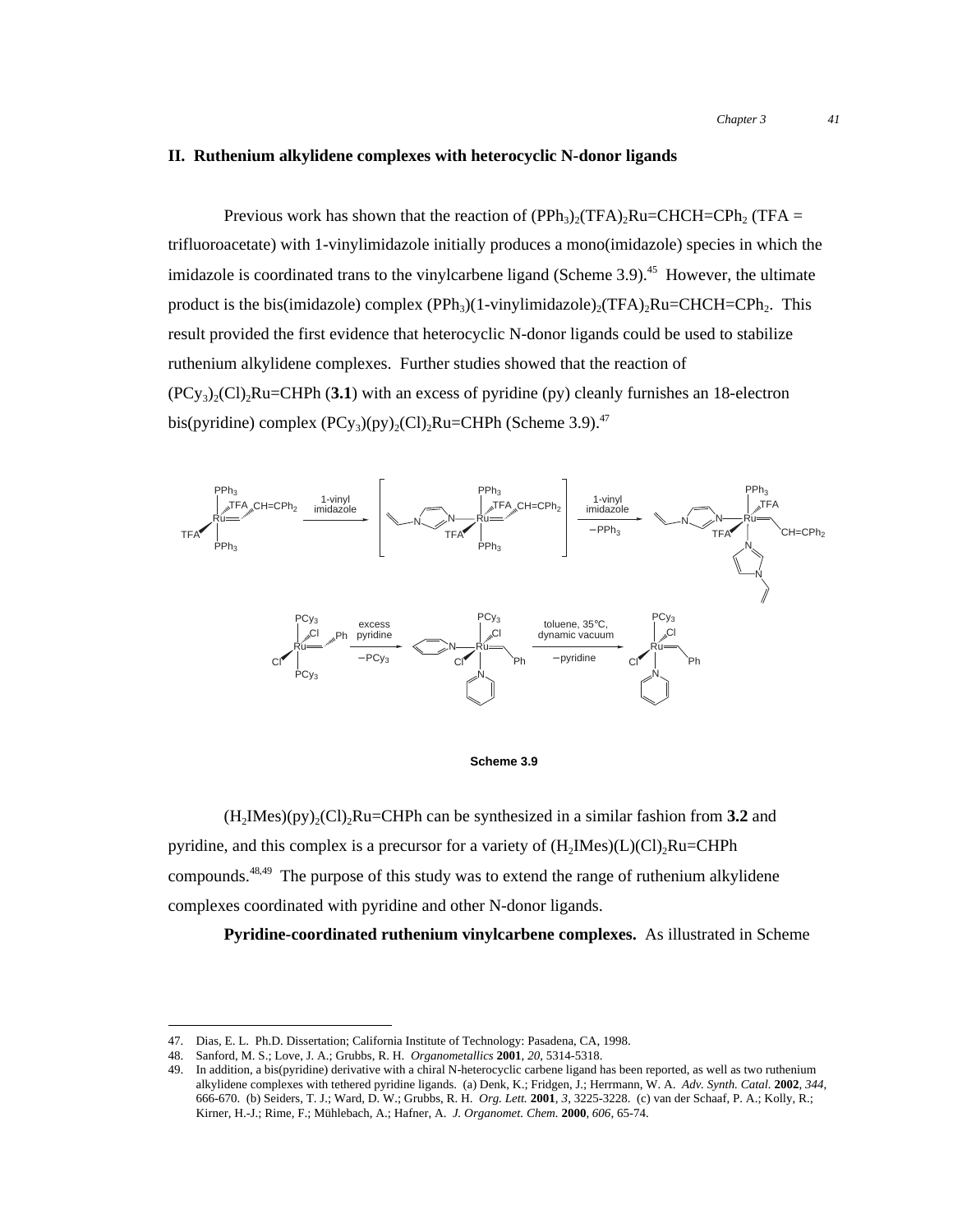3.10, reaction of the diphenylvinylcarbene complex  $(PCy_3)_2$  $(Cl)_2$ Ru=CHCH=CPh<sub>2</sub>  $(3.16)^{50}$  with excess pyridine furnishes the bis(pyridine) product  $(PCy_3)(py)_2(Cl)_2Ru=CHCH=CPh_2$  (3.17). Like the benzylidene analog  $(PCy_3)(py)_2(Cl)_2Ru=CHPh$ , complex **3.17** is characterized by a <sup>1</sup>H NMR doublet at  $\delta$  20.2 ( ${}^{3}J_{\rm HP}$  = 12 Hz) for the Ru=CH<sub>α</sub> proton, a <sup>13</sup>C{<sup>1</sup>H} NMR resonance at  $\delta$ 312.7 for the carbene carbon, and a  ${}^{31}P[{^1}H]$  NMR resonance at  $\delta$  30.2 for the tricyclohexylphosphine ligand. The vinyl proton appears as a doublet at  $\delta$  8.8 ( ${}^{3}J_{\text{HH}} = 12$  Hz).





The crystal structure of **3.17** is shown in Figure 3.6. The diphenylvinylcarbene ligand [C(1)−C(2)−C(3)] is tilted ~30° out of the Cl(1)−Ru−Cl(2)−C(1) plane, with the diphenyl substituent directed away from the tricyclohexylphosphine. In comparison, the vinylcarbene moiety in the structure of  $(PCy_3)_{2}(Cl)_{2}Ru=CHCH=CPh_{2} (3.16)$  is oriented fully in the Cl–Ru–Cl–C<sub>α</sub> plane,<sup>50</sup> whereas in the structures of (PPh<sub>3</sub>)<sub>2</sub>(Cl)<sub>2</sub>Ru=CHCH=CPh<sub>2</sub> and  $(PPh_3)_2$ (Cl)<sub>2</sub>Ru=CHCH=CMe<sub>2</sub>,<sup>51,52</sup> it is oriented fully in the P–Ru–P–C<sub>α</sub> plane. These changes are likely due to the different steric requirements of the pyridine and phosphine ligands. Another notable feature is that the Ru–N bond located trans to the vinylcarbene is significantly longer [by  $0.136(2)$  Å] than that located trans to the tricyclohexylphosphine. A similar effect occurs in  $(H<sub>2</sub>Mes)(py)<sub>2</sub>(Cl)<sub>2</sub>Ru=CHPh$  and can be ascribed to the strong structural trans influence of the alkylidene ligand.<sup>48</sup>

Reaction of  $(PCy_3)_2$ (Cl)<sub>2</sub>Ru=CHCH=CMe<sub>2</sub> (3.18)<sup>53</sup> with pyridine provides the dimethylvinylcarbene derivative  $(PCy_3)(py)_2(Cl)_2Ru=CHCH=CMe_2 (3.19)$  (Scheme 3.10), but this isolated material decomposes within one hour at room temperature when redissolved in  $C_6D_6$ . As a result, **3.19** has been characterized only by  ${}^{1}H$  and  ${}^{31}P\{{}^{1}H\}$  NMR spectroscopy. The  ${}^{1}H$  NMR of **3.19** is similar to **3.17** except for the absence of the phenyl resonances and the presence of two methyl

 <sup>50.</sup> Nguyen, S. T.; Grubbs, R. H.; Ziller, J. W. *J. Am. Chem. Soc.* **<sup>1993</sup>**, *115*, 9858-9859.

<sup>51.</sup> Nguyen, S. T.; Johnson, L. K.; Grubbs, R. H.; Ziller, J. W. *J. Am. Chem. Soc.* **1992**, *114*, 3974-3975.

<sup>52.</sup> Volland, M. A. O.; Rominger, F.; Eisenträger, F.; Hofmann, P. *J. Organomet. Chem.* **2002**, *641*, 220-226.

<sup>53.</sup> Wilhelm, T. E.; Belderrain, T. R.; Brown, S. N.; Grubbs, R. H. *Organometallics* **1997**, *16*, 3867-3869.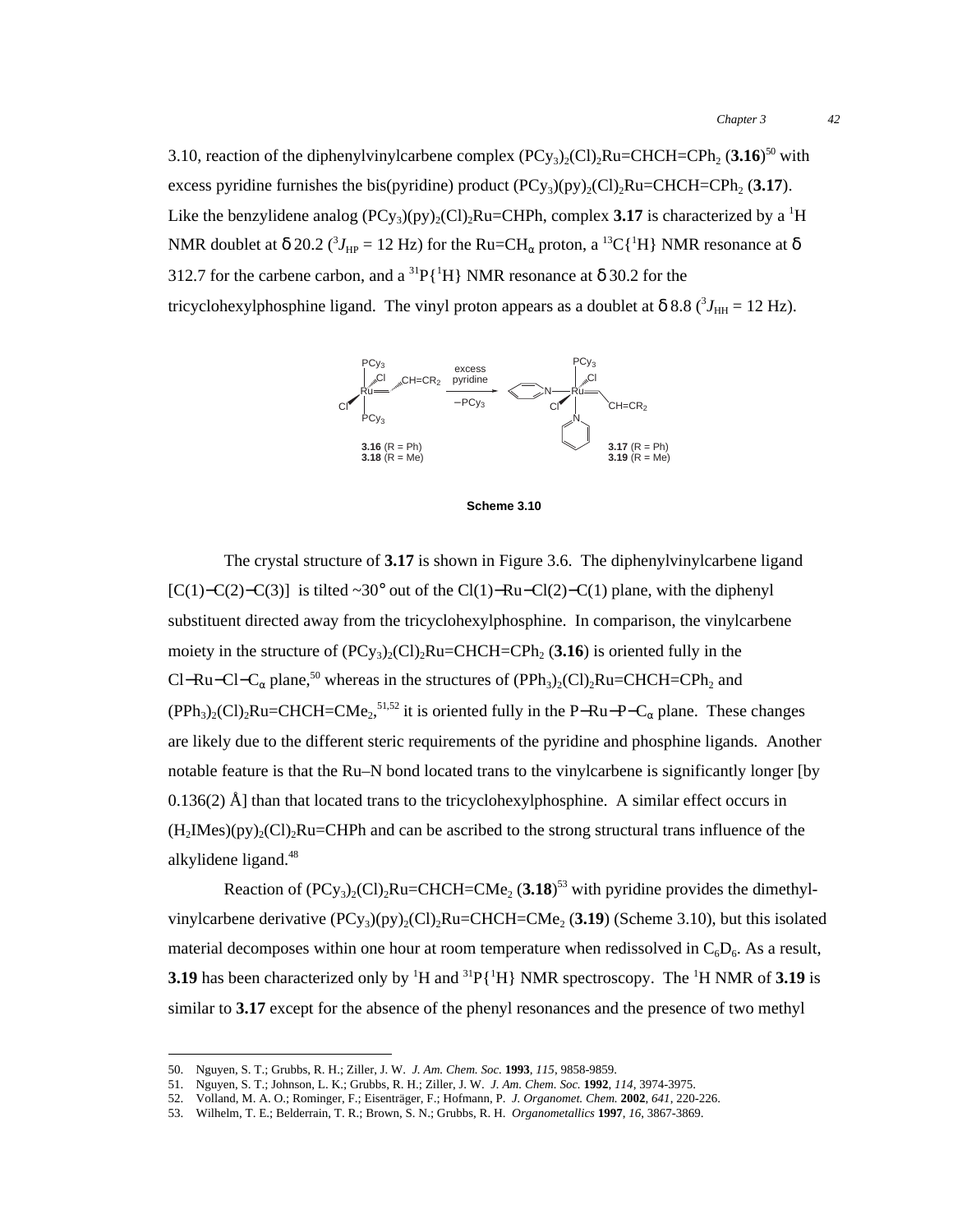*Chapter 3 43*



**Figure 3.6:** Structure of  $(PCy_3)(py)_2$ (Cl)<sub>2</sub>Ru=CHCH=CPh<sub>2</sub> (3.17) · py (CCDC #178708). Displacement ellipsoids are drawn at 50% probability; hydrogen atoms are drawn at arbitrary scale. Selected bond distances [Å] and angles [deg]: Ru–C(1) 1.877(2), Ru–N(1) 2.319(1), Ru–N(2) 2.183(1), Ru–P 2.3743(4), Ru–Cl(1) 2.4128(4), Ru–Cl(2) 2.3939(4), C(1)–C(2) 1.426(2), C(2)–C(3) 1.366(2), C(3)–C(4) 1.482(2), C(3)–C(10) 1.486(2), P–C(26) 1.865(2), P–C(32) 1.872(2), P–C(38) 1.859(2), C(1)–Ru–N(1) 171.76(6), Cl(1)–Ru–Cl(2) 174.92(1), N(2)–Ru–P 177.89(4), Ru–C(1)–C(2) 126.7(1), C(1)–C(2)–C(3) 127.6(2), C(4)–C(3)–C(10) 118.0(1).

signals at  $\delta$  1.26 and 0.75. Although previous work has shown that the dimethylvinylcarbene ligand can be deprotonated to yield vinylvinyl species,  $4a,28$  this product is not present in the decomposition of **3.19**. The only identifiable byproduct is free pyridine.

Presumably, these substitution reactions of one phosphine ligand with two pyridine ligands occur through an associative mechanism, by analogy to the conversions of  $(PPh<sub>3</sub>)(TFA)<sub>2</sub>Ru=CHCH=CPh<sub>2</sub>$  to  $(PPh<sub>3</sub>)(1-vinylimidazole)<sub>2</sub>(TFA)<sub>2</sub>Ru=CHCH=CPh<sub>2</sub>$  (Scheme  $1)^{45}$  and  $(H_2Mes)(PCy_3)(Cl)_2Ru=CHPh$  to  $(H_2Mes)(py)_2(Cl)_2Ru=CHPh<sup>48</sup>$  In this mechanism, one pyridine first binds trans to the alkylidene, followed by phosphine dissociation and coordination of the second pyridine.

**Imidazole-coordinated ruthenium benzylidene complexes.** Surprisingly, reaction of  $(PCy_3)_2$ (Cl)<sub>2</sub>Ru=CHPh (3.1) with 1-methyl imidazole (1-MeIm) does not provide  $(PCy_3)$ (1- $Melm_2(Cl)_2Ru=CHPh$  by analogy to the transformations in Scheme 3.9, but instead yields the cationic tris(imidazole) complex [(PCy3)(1-MeIm)3(Cl)Ru=CHPh][Cl] (**3.20**) (Scheme 3.11). By <sup>1</sup>H NMR, this unexpected product features a Ru=CH<sub>α</sub> resonance at  $\delta$  20.42 (d, <sup>3</sup>J<sub>HP</sub> = 11 Hz), as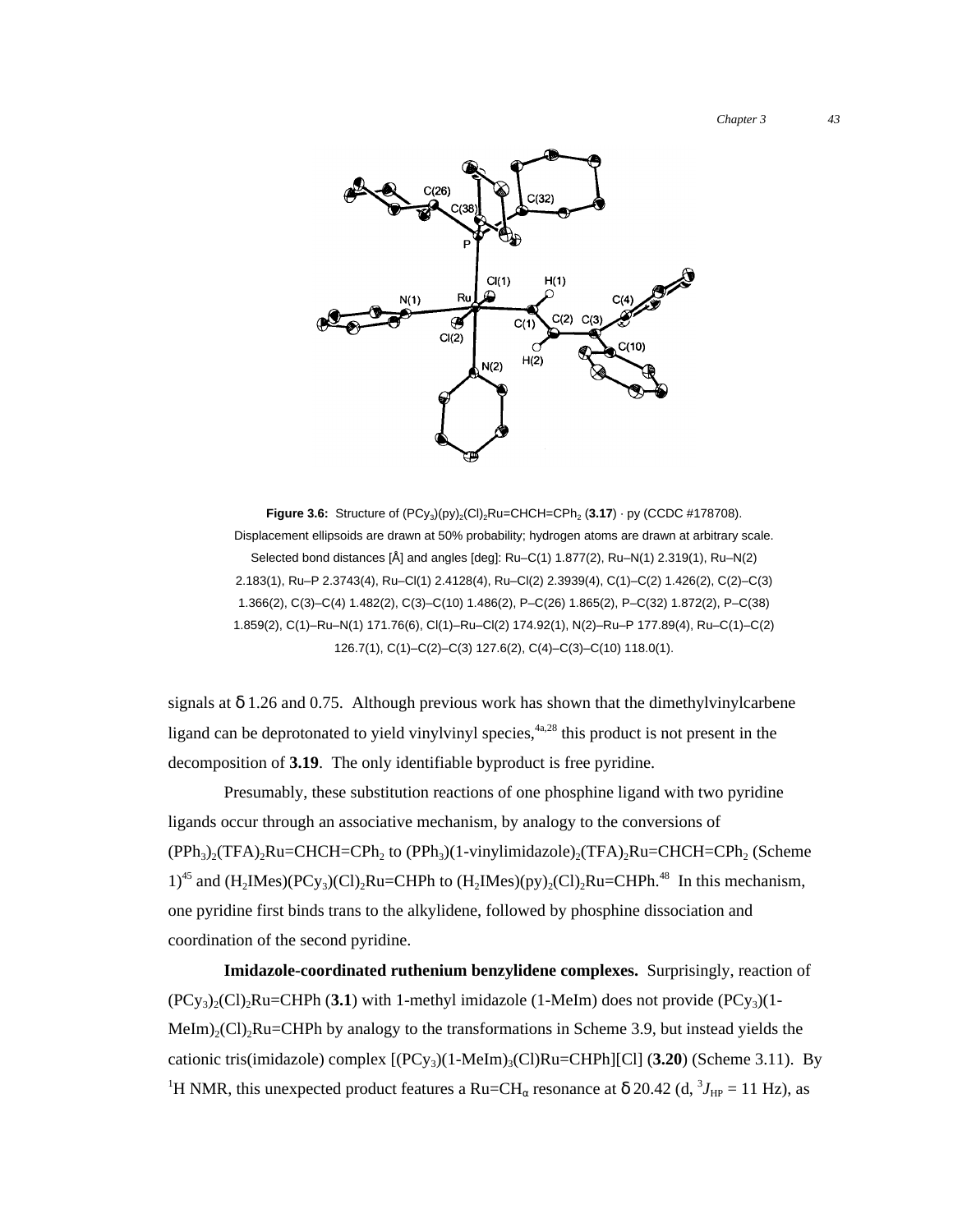well as two methyl resonances at  $\delta$  3.70 and 3.53 in a 2:1 ratio which are consistent with two equivalent and one inequivalent 1-MeIm ligands. Complex **3.20** also exhibits a distinctive <sup>13</sup>C{<sup>1</sup>H} NMR resonance at  $\delta$  324.97 for the carbene carbon and a <sup>31</sup>P{<sup>1</sup>H} NMR resonance at  $\delta$ 22.77 for the tricyclohexylphosphine ligand. This product is insoluble in aromatic solvents, but it is soluble in chlorinated solvents and methanol.





In the formation of **3.20**, halide abstraction or displacement is achieved by the neutral 1 methylimidazole ligand. The mild conditions for this transformation are uncommon but not unprecedented for other substitutionally labile ruthenium precursors; for example, reaction of  $(binap)(PPh<sub>3</sub>)(Cl)<sub>2</sub>Ru with acetonitrile at room temperature provides the cationic tris(acetonitrile)$ complex  $[(\text{binap})(\text{MeCN})_{3}(C)]$ Ru $[[C]]^{54}$  In comparison, other cationic ruthenium carbene complexes, such as  $[(Tp)(PCy_3)(H_2O)Ru=CHPh][BF_4]$  and  $[(p-cymene)(PPh_3)(Cl)-$ Ru=C=C=CPh<sub>2</sub>][PF<sub>6</sub>], are typically synthesized by the abstraction of a halide ligand with Ag<sup>+</sup>.<sup>55,56</sup>

The identity of **3.20** was confirmed by x-ray diffraction (Figure 3.7). Unfortunately, the quality of this structure is poor because the crystal is twinned and contains multiple disordered dichloromethane solvent molecules. The Ru=C distance in **3.20** [1.874(6) Å (average values for molecules A and B)] is somewhat longer than is usually found in neutral, five-coordinate ruthenium benzylidene complexes  $[e.g., 1.838(2)$  Å in 3.1. This has also been observed in the related complex  $[(Tp)(PC_{y3})(H_2O)Ru=CHPh][BF_4] [1.878(4) Å].^{55}$  The Ru–Cl distance  $[2.570(2)$ Å (avg A and B)] is substantially elongated compared to those in **3.1** [2.390(1) Å (avg)], presumably because of electronic effects from the trans benzylidene ligand. The Cl−Ru−C(1) angle is distorted by  $\sim 10^{\circ}$  from linearity away from the bulky tricyclohexylphosphine ligand.

 <sup>54.</sup> Fogg, D. E.; James, B. R. *Inorg. Chem.* **<sup>1997</sup>**, *36*, 1961-1966.

<sup>55.</sup> Sanford, M. S.; Henling, L. M.; Grubbs, R. H. *Organometallics* **1998**, *17*, 5384-5389.

<sup>56.</sup> Fürstner, A.; Picquet, M.; Bruneau, C.; Dixneuf, R. H. *Chem. Commun.* **1998**, 1315-1316.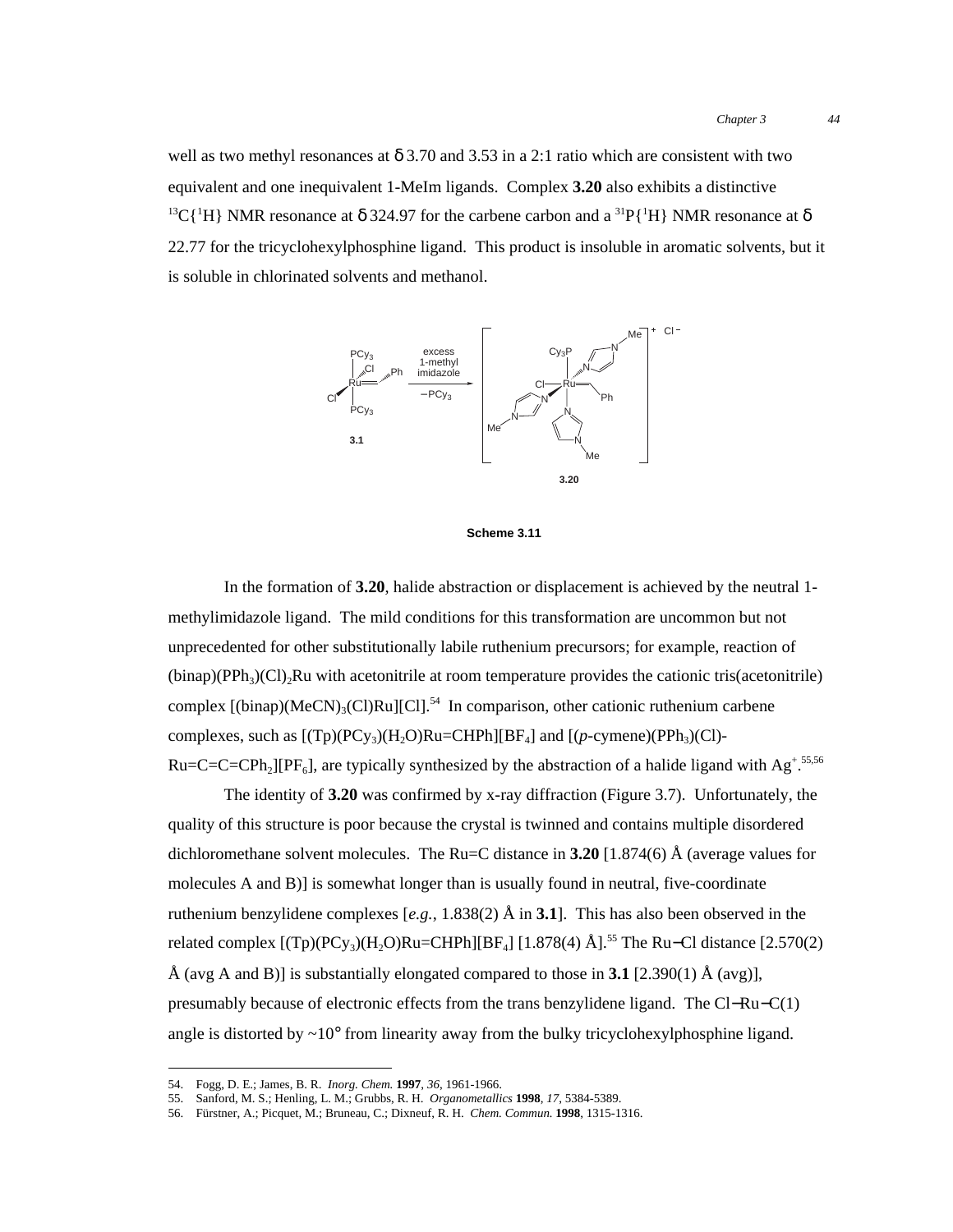The Ru–N(1) and Ru–N(3) distances [2.114(5) and 2.110(5) Å, respectively (avg A and B)] are within the range of Ru–N distances in the homoleptic 1-methylimidazole dication [(1- MeIm)<sub>6</sub>Ru]<sup>2+</sup> [2.098(4)–2.113(4) Å].<sup>57</sup> However, the Ru–N(5) bond located trans to the tricyclohexylphosphine ligand is elongated by  $\sim 0.02$  Å. This distance [2.140(6) (avg A and B)] is comparable to that for a similar Ru−N bond [2.131(7) Å] situated trans to the triphenylphosphine ligand in  $(PPh_3)(1-Melm)<sub>2</sub>(Cl)<sub>3</sub>Ru.<sup>58</sup>$ 



**Figure 3.7:** Structure of the cationic portion of  $[(PCy<sub>3</sub>)(1-Melm)<sub>3</sub>(Cl)Ru=CHPh][Cl]$  (3.20) · 2.33 CH<sub>2</sub>Cl<sub>2</sub> (molecule A) (CCDC #180988). Displacement ellipsoids are drawn at 50% probability. Selected bond distances [Å] and angles [deg]: Ru–C(1) 1.887(6), Ru–N(1) 2.109(5), Ru–N(3) 2.113(5), Ru–N(5) 2.138(6), Ru–Cl(1) 2.582(2), Ru–P 2.408(2), P–C(20) 1.853(6), P–C(26) 1.859(7), P–C(32) 1.870(7), N(1)–Ru–N(3) 176.4(2), P–Ru–N(5) 175.8(2), C(1)–Ru–Cl(1) 170.7(2).

A similar transformation using 1,5-dicyclohexylimidazole provides  $[(PCy<sub>3</sub>)(1,5-dicyclo$ hexylimidazole) $_3$ (Cl)Ru=CHPh][Cl], but no reaction occurs with more sterically hindered derivatives, such as 1,3,4-triphenyl-2-methylimidazole. In the case of 1,2-dimethylimidazole,

 <sup>57.</sup> (a) Baird, I. R.; Rettig, S. J.; James, B. R.; Skov, K. A. *Can. J. Chem.* **<sup>1998</sup>**, *76*, 1379-1388. (b) Clarke, M. J.; Bailey, V. M.; Doan, P. E.; Hiller, C. D.; LaChance-Galang, K. J.; Daghlian, H.; Mandal, S.; Bastos, C. M.; Lang, D. *Inorg. Chem.* **1996**, *35*, 4896-4903.

<sup>58.</sup> Batista, A. A.; Polato, E. A.; Queiroz, S. L.; Nascimento, O. R.; James, B. R.; Rettig, S. J. *Inorg. Chim. Acta.* **1995**, *230*, 111- 117.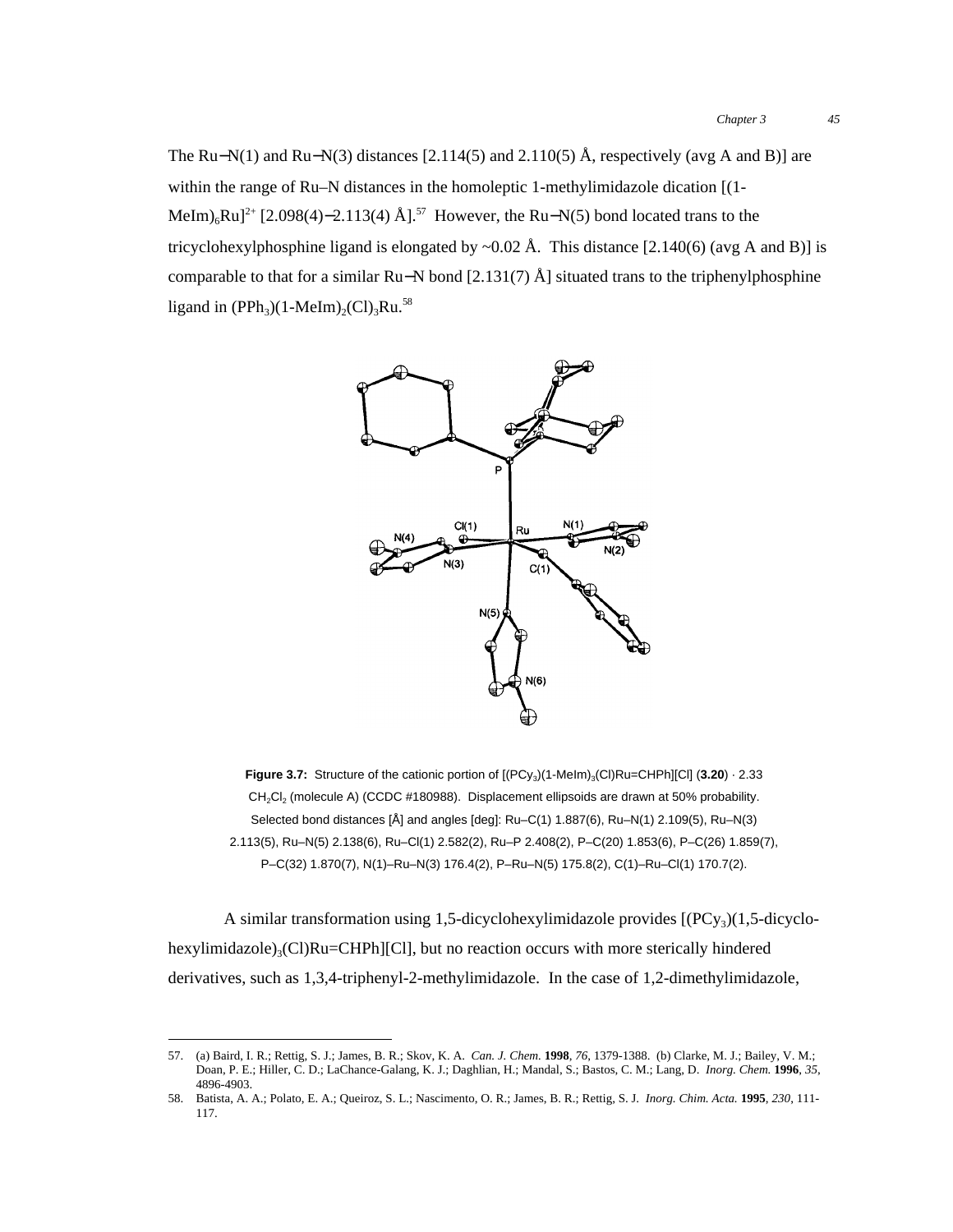several new species appear as small doublets in the  $Ru=CH_{\alpha}$  region of the  $^1H$  NMR spectrum, but these decompose in solution within a day at room temperature.

 $[(PC_{y3})(1-MeIm)_{3}(Cl)Ru=CHPh][Cl]$  (3.20) is slightly active in the ring-closing metathesis of diethyl diallylmalonate. With a catalyst loading of 5 mol% in 0.05 M CD<sub>2</sub>Cl<sub>2</sub>, the reaction went to 52% conversion after 2.5 hours at 40°C. At this time, no carbene  $H_{\alpha}$  signals were present and the reaction did not continue, consistent with catalyst decomposition. Although **3.20** does not react with ethylene at room temperature, when heated at 70°C for 30 minutes, the benzylidene Ru=CH<sub>α</sub> resonance disappears and several resonances from δ –4 to –5 appear, which indicate the presence of ruthenium hydride decomposition products.

In contrast to  $(PCy_3)_2(Cl)_2Ru=CHPh$  (3.1), the reaction of  $(H_2Mes)(PCy_3)(Cl)_2Ru=CHPh$ (**3.2**) with excess 1-methylimidazole provides simply the imidazole-coordinated complex  $(H<sub>2</sub>IMes)(1-MeIm)$ <sub>2</sub> $Cl<sub>2</sub>Ru=CHPh$ , not a cationic tris(imidazole) product. (H<sub>2</sub>IMes)(1-MeIm)<sub>2</sub>(Cl)<sub>2</sub>Ru=CHPh is characterized by a <sup>1</sup>H NMR alkylidene resonance at  $\delta$  20.00 (s). This reactivity difference is consistent with the decreased substitutional lability of the chloride ligands of **3.2** compared to **3.1**, and it causes halide abstraction to be less favored for **3.2** than **3.1**. 26

The reaction of **3.1** with excess 1-vinylimidazole at room temperature affords a green material that is insoluble in benzene and hexanes but soluble in dichloromethane. Both <sup>1</sup>H and <sup>31</sup>P NMR show the presence of three products, each containing a carbene and a tricyclohexylphosphine ligand: <sup>1</sup>H  $\delta$  20.44 (d,  ${}^{3}J_{HP} = 11$  Hz) and  ${}^{31}P\{{}^{1}H\}$   $\delta$  23.21 (s) (major product); <sup>1</sup>H  $\delta$ 20.47 (d,  ${}^{3}J_{\text{HP}} = 12 \text{ Hz}$ ) and  ${}^{31}P\{{}^{1}H\}$   $\delta$  29.99 (s) (minor product);  ${}^{1}H$   $\delta$  20.37 (d,  ${}^{3}J_{\text{HP}} = 12 \text{ Hz}$ ) and <sup>31</sup>P{<sup>1</sup>H}  $\delta$  32.11 (s) (minor product). In addition, the <sup>1</sup>H NMR contains multiple resonances for the cyclohexyl groups on  $PCy_3$  and coordinated 1-vinylimidazole. Based on the solubility properties of this material and by analogy to the reaction of  $(PCy_3)_{2}(Cl)_{2}Ru=CHPh$  with 1methylimidazole, the most likely product is a cationic tris(imidazole) complex  $[(PC_{y3})(1-\)$ vinylimidazole)<sub>3</sub>(Cl)Ru=CHPh][Cl]. The sets of minor NMR resonances may be due to different conformations of the 1-vinylimidazole and benzylidene ligands.

The reaction of **3.2** with excess 1-vinylimidazole initially provides a bright green solution that contains  $(H_2Mes)(1-vinylimidazole)_2(Cl)_2Ru=CHPh (3.21)$ , which displays a <sup>1</sup>H NMR alkylidene resonance at  $\delta$  20.12 (s) (Scheme 3.12). After approximately one hour at room temperature, another species begins to form, with a <sup>1</sup>H NMR alkylidene resonance at  $\delta$  16.00 (s).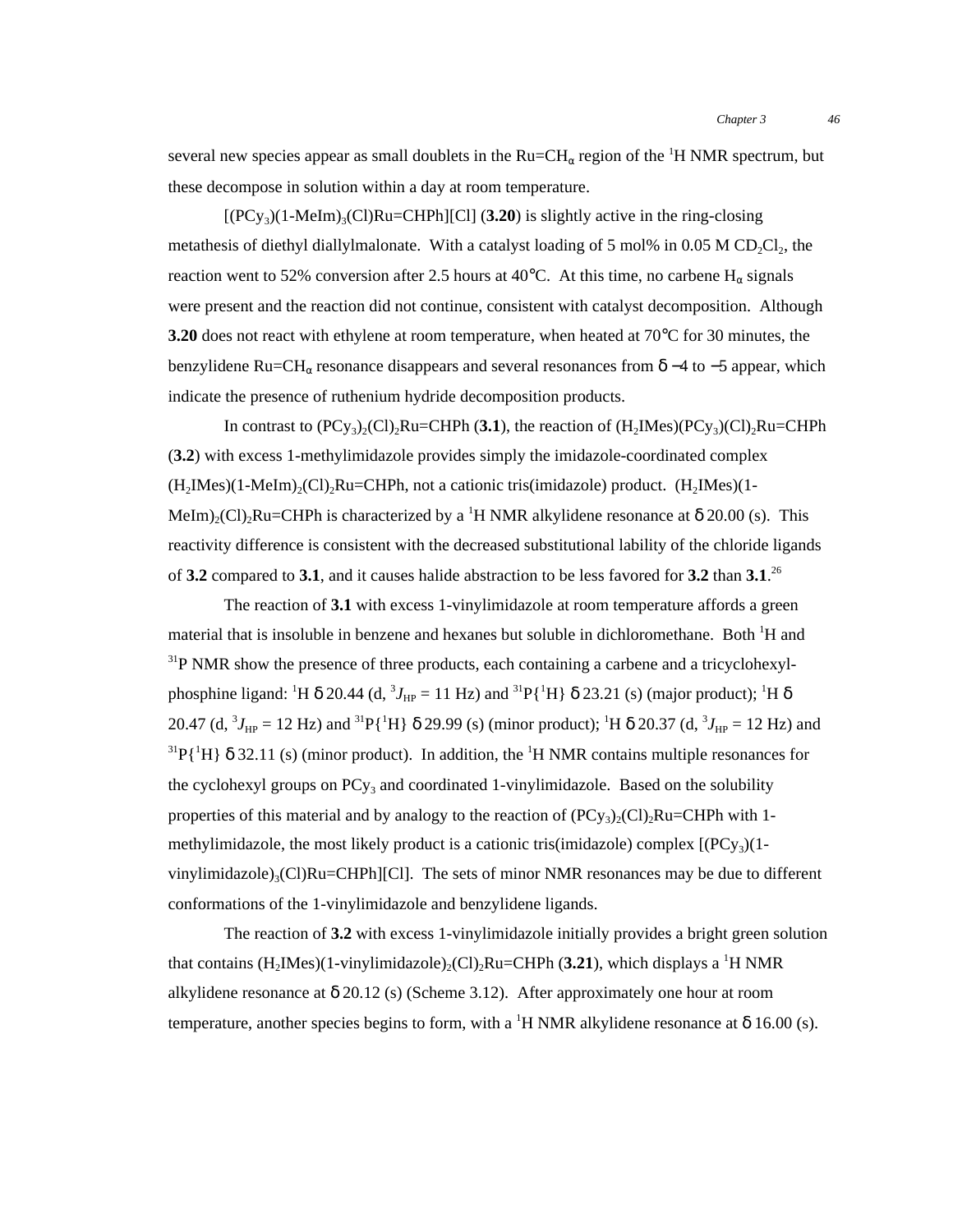This upfield chemical shift is typical of alkoxy- and amino-substituted carbenes,<sup>45,59</sup> and it is consistent with  $(H_2IMes)(1-vinylimidazole)_{2}(Cl)_{2}Ru=CH(N_2C_3H_3)$  (3.22) (Scheme 3.12). This product is the result of one cross metathesis turnover of **3.21** with 1-vinylimidazole. Heating this reaction at 65°C for twelve hours provides a murky green solution, and  ${}^{1}H$  NMR confirms complete conversion to **3.22**. Unfortunately, this product decomposes during isolation attempts.



**Scheme 3.12**

### **III. Ruthenium complexes with cyclic carbene ligands**

Ruthenium olefin metathesis catalysts with cyclic carbene ligands have received little attention. The first examples were the cyclopropane and cyclobutane derivatives  $(PPh<sub>3</sub>)(Cl)<sub>2</sub>Ru=C(CH<sub>2</sub>)$ ,  $(x = 2, 3)$ , which were synthesized by reaction of the vinylcarbene  $(PPh<sub>3</sub>)(Cl)<sub>2</sub>Ru=CHCH=CPh<sub>2</sub>$  with methylene cyclopropane or methylene cyclobutane.<sup>45</sup> Unfortunately, the resulting triphenylphosphine-coordinated alkylidenes were inactive for subsequent metathesis. The aim of this study was to synthesize cyclic carbene complexes coordinated with N-heterocyclic carbenes and determine whether these more σ-donating ligands activate the cyclic carbene moiety for olefin metathesis. Cyclic carbene complexes of this type would be formed during the dimerization of methylene cyclopropane or methylene cyclobutane to the tetrasubstituted olefins dicyclopropylidene and dicyclobutylidene, respectively. These transformations are challenging due to steric effects, and the successful dimerization of methylene cyclobutane has been reported only with the  $Re_2O_7/Al_2O_3/PbEt_4$  catalyst system.<sup>60</sup>

Cyclic carbene complexes with NHC ligands can be synthesized by the cross metathesis of **3.2** with 1,1-disubstituted olefin. As shown in Scheme 3.13, **3.2** reacts with an excess of

 <sup>59.</sup> (a) Louie, J.; Grubbs, R. H. *Organometallics* **<sup>2002</sup>**, *21*, 2153-2164. (b) Katayama, H.; Urushima, H.; Nishioka, T.; Wada, C.; Nagao, M.; Ozawa, F. *Angew. Chem., Int. Ed.* **2000**, *39*, 4513-4515.

<sup>60.</sup> Finkel'shtein, E. S.; Bykov, V. I.; Portnykh, E. B. *J. Mol. Cat.* **1992**, *76*, 33-52.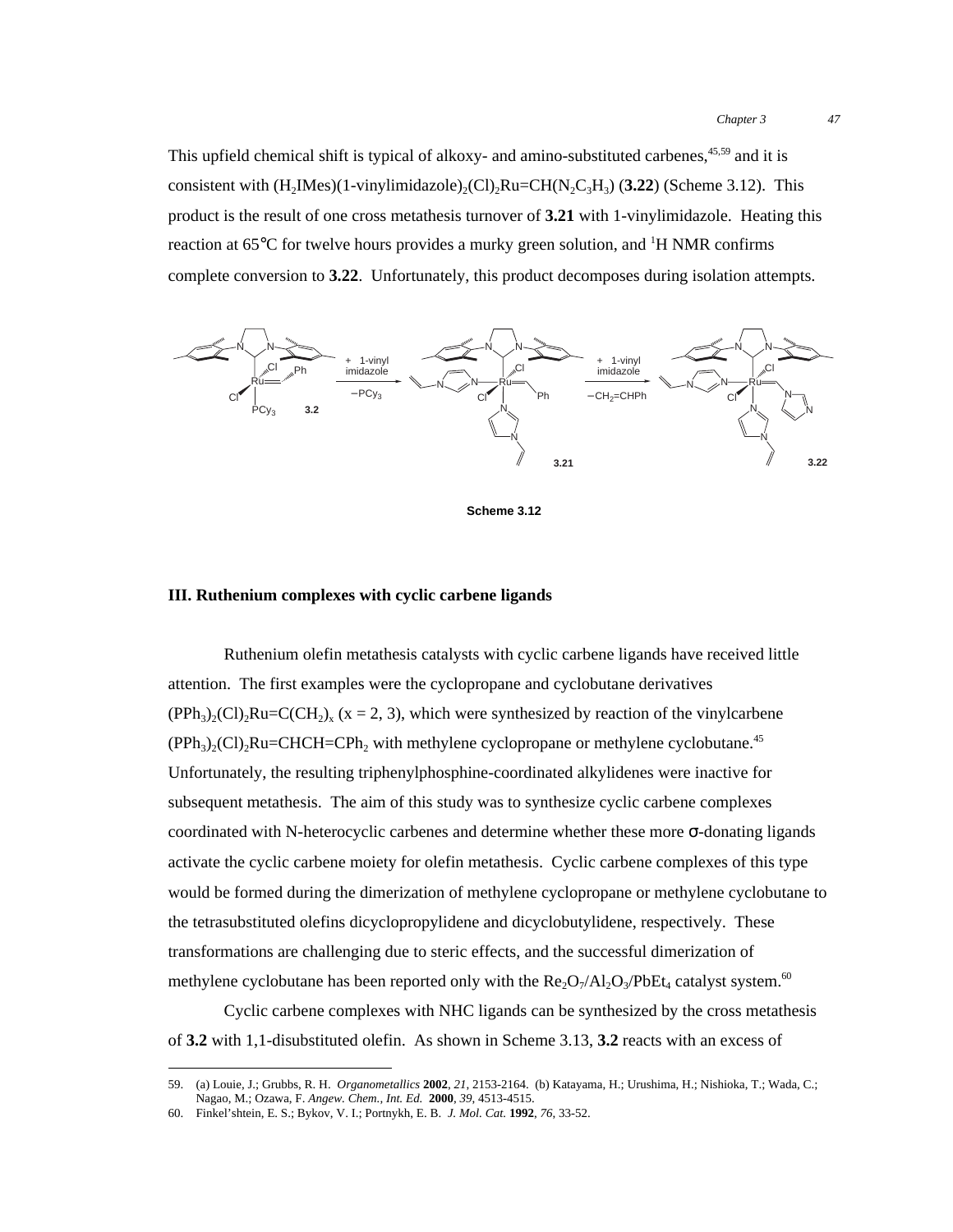methylene cyclobutane at room temperature to provide the cyclobutane-substituted alkylidene complex  $3.23$  in 65% isolated yield. An unusual feature of this complex is the <sup>13</sup>C NMR resonance of the alkylidene carbon at  $\delta$  340.9, which is positioned further downfield than the typical ruthenium alkylidene (δ 310−280). However, a similar chemical shift is displayed by  $(PPh_3)_{2}(Cl)_{2}Ru=C(CH_2)_{3}$  (δ 344.5).<sup>45</sup> In addition, the fact that the cyclobutane moiety is characterized by four distinct multiplets in the <sup>1</sup>H NMR spectrum is consistent with hindered rotation about the ruthenium−carbene bond.



**Scheme 3.13**

The ethylidene complex **3.24** can be synthesized in a similar fashion from **3.2** and *cis*-2-butene.<sup>61</sup> However, the related dimethyl-substituted derivative  $(H_2Mes)(PCy_3)(Cl)_2Ru=C(CH_3)_2$ , which has been observed in the reaction of 3.2 with isobutylene, is unstable to isolation.<sup>61</sup>

The initiation rate of **3.23** was determined to be  $7.2 \times 10^{-5}$  s<sup>-1</sup> at 35°C by using the stoichiometric reaction with ethyl vinyl ether. This rate is several times slower than that of **3.2** at the same temperature  $(4.6 \times 10^{-4} \text{ s}^{-1})^{25}$  Although it is difficult to identify the electronic impact of a cyclobutane alkylidene versus a benzylidene ligand, it is likely that the compact cyclobutane ring contributes to the reduced phosphine lability in **3.23**. 62 Nevertheless, this complex is active for subsequent olefin metathesis, in contrast to the bis(triphenylphosphine) derivative  $(PPh<sub>3</sub>)<sub>2</sub>(Cl)<sub>2</sub>Ru= C(CH<sub>2</sub>)<sub>3</sub>$ . When **3.23** (or **3.2**) and neat methylenecyclobutane are heated at 70<sup>o</sup>C in a sealed ampoule, a small amount of the bicyclobutylidene dimer is produced. Unfortunately, it was not possible to get an accurate product yield because of volatility problems.

Another cyclic carbene complex, **3.25**, can be synthesized by the cross metathesis of **3.2** with 2-methylene-1,3-dioxepane (Scheme 3.14). In contrast, the reaction of **3.2** with 1,1 diethoxyethylene is unsuccessful, presumably due to the slightly greater steric bulk of this acyclic

 <sup>61.</sup> **3.24** also has been observed in the reaction of **3.2** with 2-methyl-2-butene. Chatterjee, A. K.; Sanders, D. P.; Grubbs, R. H. *Organic Lett.* **2002**, *4*, 1939-1942.

<sup>62.</sup> Importantly, there is excellent agreement between  $k_{init}$  values determined by <sup>1</sup>H NMR with the ethyl vinyl ether reaction and phosphine dissociation rates determined by  ${}^{31}P({}^{1}H)$  NMR magnetization transfer. See reference 25b.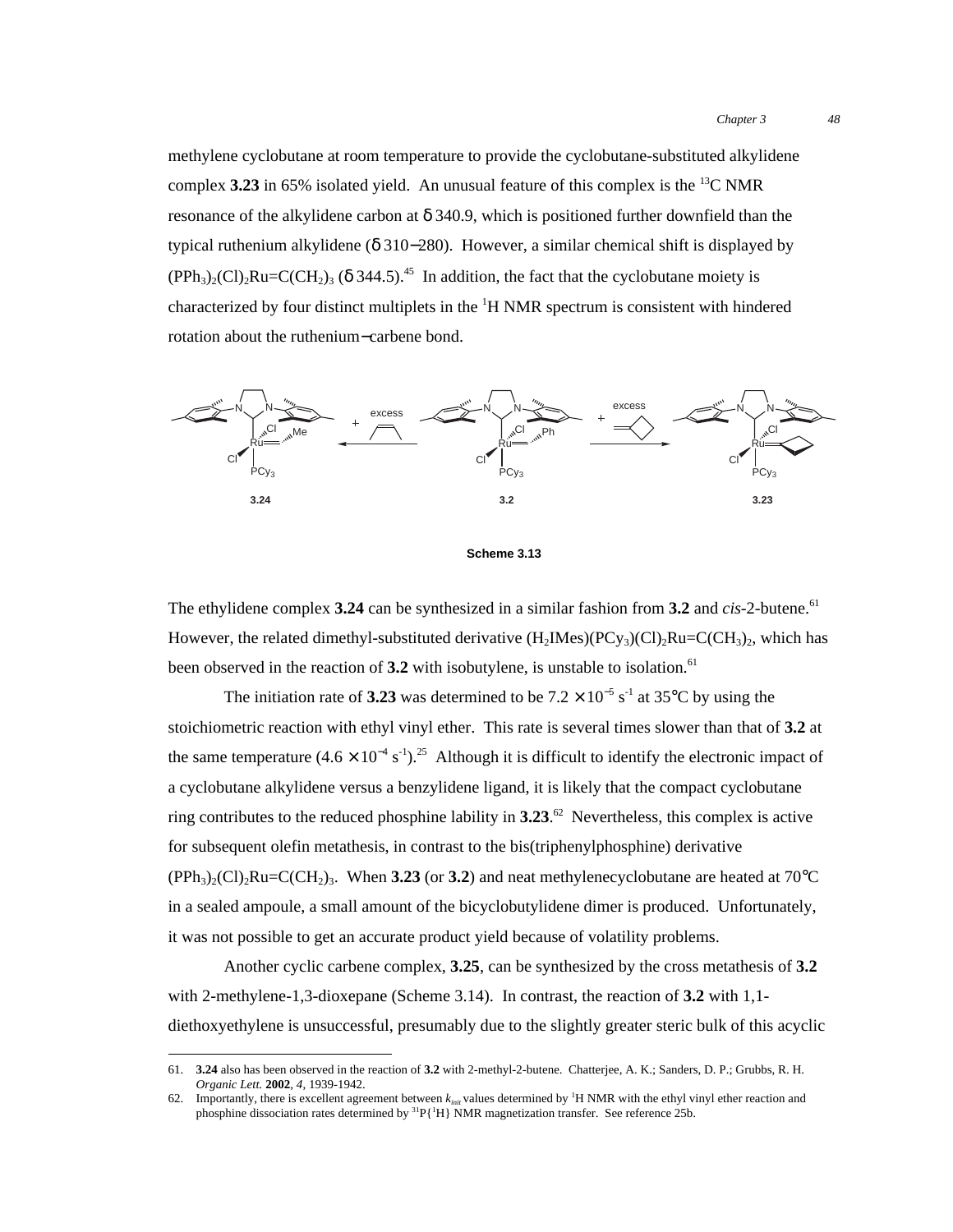olefin compared to 2-methylene-1,3-dioxepane. Attempts to make a cyclic amino carbene derivative, effectively a bis(NHC) complex with an NHC ligand in the apical site, by reaction of **3.2** with 2-methylene-1,3-dimethyl-imidazolidine<sup>63</sup> were also unsuccessful. In this case, the product mixture contained two ruthenium hydride species with characteristic <sup>1</sup>H NMR resonances at  $\delta$  –24.88 (d, *J* = 21 Hz) and –27.65 (d, *J* = 21 Hz). The <sup>31</sup>P{<sup>1</sup>H} NMR spectrum contained three new resonances at  $\delta$  33.3 (s), 43.9 (d, *J* = 13), and 47.3 (d, *J* = 11), and the <sup>13</sup>C{<sup>1</sup>H} NMR spectrum indicated the presence of four NHC carbon centers. It is possible that one of these products is the bis(NHC) complex  $(H_2Mes)(H_2Mes)(PCy_3)(Cl)(H)Ru$  (where  $H_2Mse = 1,3$ dimethyl-imidazolidine-2-ylidene), but this assignment has not yet been confirmed.



**Scheme 3.14**

The crystal structures of **3.23**, **3.24**, and **3.25** are shown in Figures 3.8, 3.9, and 3.10, and the structures of  $(PCy_3)_2(Cl)_2Ru=CHMe$  and  $(PCy_3)_2(Cl)_2Ru=CHPh$  (3.1) are included for comparison (Figures 3.11 and 3.12). A compilation of selected bond lengths and angles is provided in Table 3.5. The orientation of the alkylidene ligand in  $(PPh<sub>3</sub>)<sub>2</sub>(Cl)<sub>2</sub>Ru=C(CH<sub>2</sub>)<sub>3</sub>$  is dramatically different from that in all the other complexes. The cyclobutane ring of  $(PPh_3)_2(Cl)_2Ru=C(CH_2)_3$  is tilted out of the [Cl<sub>2</sub>Ru=C] plane, such that the Cl–Ru–C<sub>α</sub>–C<sub>β</sub> dihedral angle equals 59°. In contrast, the alkylidene ligands in **3.1**, **3.2**, **3.23**, **3.24**, and **3.25** are oriented approximately in the  $\lbrack Cl_2Ru=Cl_2$  plane. The  $\lbrack Ru=Cl_2$  distances lie within the range of 1.812 to 1.839 Å, but there is no clear trend in these or other values as the ligands are systematically varied.

 <sup>63.</sup> Gruseck, U.; Heuschmann, M. *Chem. Ber.* **<sup>1987</sup>**, *120*, 2053-2064.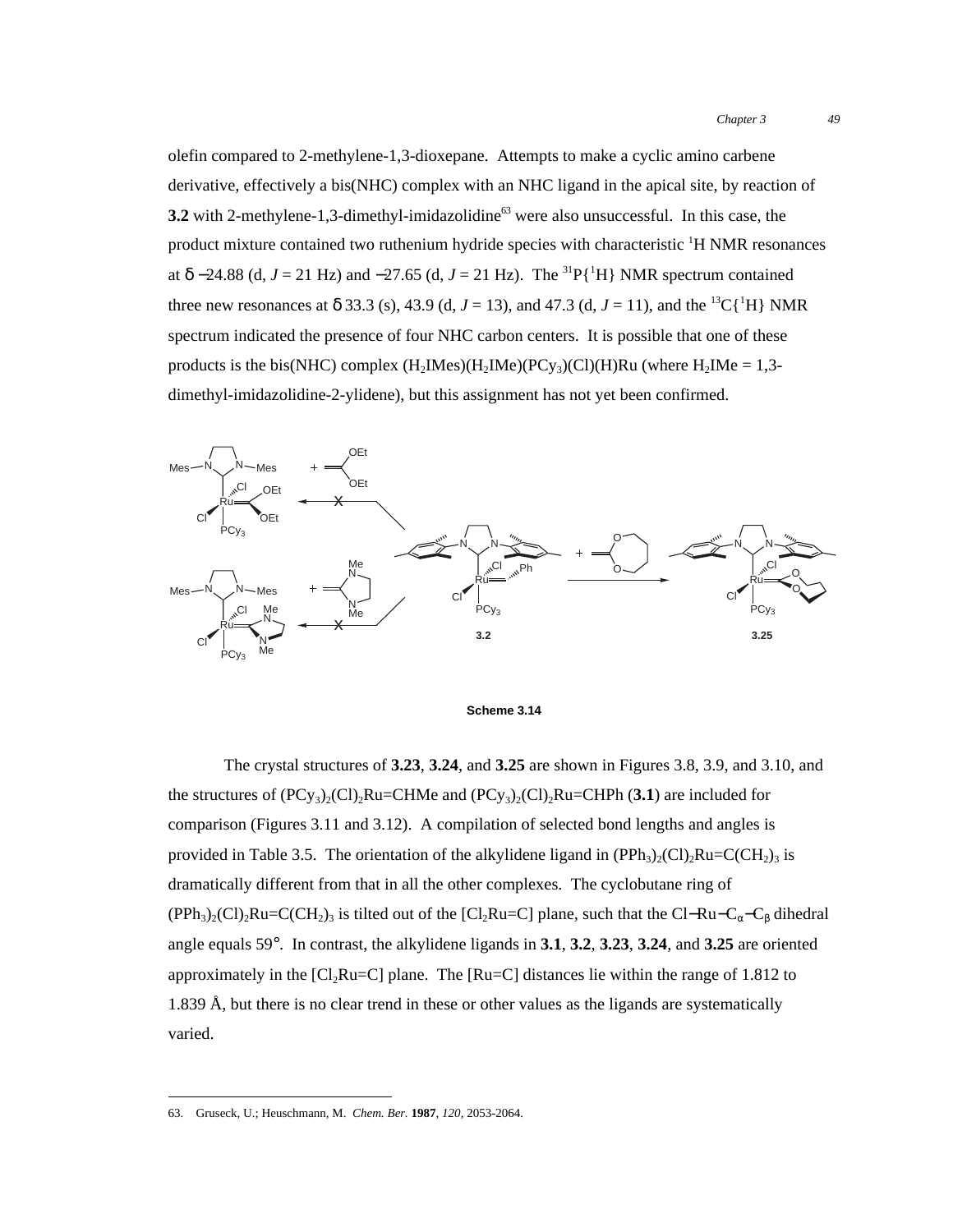*Chapter 3 50*

| Complex                                                                                   |     | $Ru=C$   | $Ru-CI_{avg}$ | Ru-P                     | $Ru-CN2$ | CI-Ru-CI  | $L-Ru-P$  |
|-------------------------------------------------------------------------------------------|-----|----------|---------------|--------------------------|----------|-----------|-----------|
| $(PPh_3)$ <sub>2</sub> $(Cl)_2$ Ru=C $(CH_2)_3$                                           |     | 1.830(4) | 2.361(1)      | $2.381(1)_{avg}$         |          | 150.4(1)  | 170.9(1)  |
| $(H_2$ IMes $)(PCy_3)(Cl)_2$ Ru=C $(CH_2)_3$ (3.23)                                       |     | 1.812(2) | 2.406(1)      | 2.481(1)                 | 2.070(2) | 178.79(6) | 157.79(6) |
| $(PCy_3)_2$ (CI) <sub>2</sub> Ru=CHMe                                                     | [b] | 1.816(2) | 2.406(1)      | $2.415(1)_{\text{avg}}$  |          | 173.65(2) | 161.74(2) |
| $(H_2$ IMes $)(PCy_3)(Cl)_2$ Ru=CHMe (3.24)                                               |     | 1.812(2) | 2.406(1)      | 2.481(1)                 | 2.070(2) | 178.14(2) | 157.79(6) |
| $(PCy_3)$ <sub>2</sub> $(Cl)$ <sub>2</sub> $Ru=CH(OEt)$                                   |     | 1.812(5) | 2.382(1)      | $2.379(1)_{\text{ava}}$  |          | 173.50(4) | 164.67(4) |
| $(H_2$ IMes $)(PCy_3)(Cl)_2$ Ru=C[O <sub>2</sub> (CH <sub>2</sub> ) <sub>4</sub> ] (3.25) |     | 1.825(2) | 2.389(1)      | 2.433(1)                 | 2.097(2) | 168.18(2) | 168.17(7) |
| $(PCy_3)_{2}(Cl)_{2}Ru=CHPh (3.1)$                                                        |     | 1.838(2) | 2.390(1)      | $2.416(1)_{\text{avg}}$  |          | 168.21(2) | 161.90(2) |
| $(PCy_3)$ <sub>2</sub> $(Cl)$ <sub>2</sub> $Ru=CH(\rho-CIC_6H_4)$                         |     | 1.839(1) | 2.398(1)      | 2.416 $(1)_{\text{ava}}$ |          | 167.6(1)  | 161.1(1)  |
| $(H2$ IMes $)(PCy3)(Cl)2Ru=CHPh (3.2)$                                                    | [e] | 1.835(2) | 2.395(1)      | 2.425(1)                 | 2.085(2) | 167.71(2) | 163.73(6) |
|                                                                                           |     |          |               |                          |          |           |           |

**Table 3.5:** Comparison of selected bond distances (Å) and angles (deg).

[a] Reference 45; [b] this work; [c] reference 59a; [d] reference 64; [e] reference 28.



Figure 3.8: Structure of  $(H_2|Mes)(PCy_3)(Cl)_2Ru=C(CH_2)_3$  (3.23) (CCDC #183905). Displacement ellipsoids are drawn at 50% probability. Selected bond distances [Å] and angles [deg] in addition to those in Table 3.5: C(1)–C(4) 1.529(3), C(1)–C(2) 1.532(3), C(2)–C(3) 1.541(3), C(3)–C(4) 1.539(3), C(4)–C(1)–Ru 134.2(2), C(2)–C(1)–Ru 134.9(2).

64. Schwab, P.; Grubbs, R. H.; Ziller, J. W. *J. Am. Chem. Soc.* **<sup>1996</sup>**, *118*, 100-110.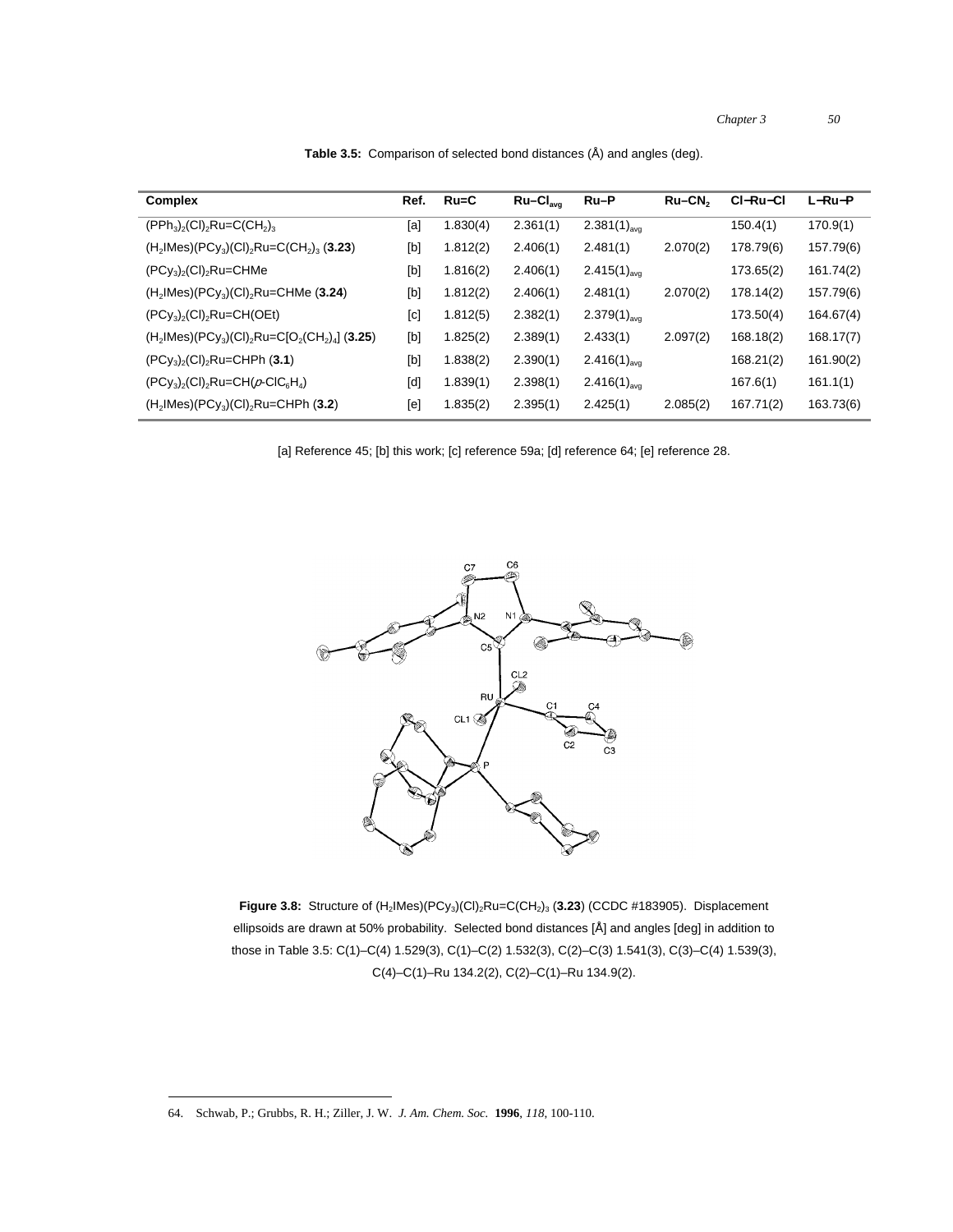

Figure 3.9: Structure of  $(H_2|Mes)(PCy_3)(Cl)_2Ru=CHMe$  (3.24) (CCDC #190914). Displacement ellipsoids are drawn at 50% probability. Selected bond distances [Å] and angles [deg] in addition to those in Table 3.5: N(1)–C(3) 1.344(2), N(1)–C(4) 1.475(2), N(2)–C(3) 1.348(2), N(2)–C(5) 1.476(2),  $C(1)-C(2)$  1.485(2),  $C(4)-C(5)$  1.506(3),  $C(2)-C(1)-Ru$  133.4(1),  $N(1)-C(3)-N(2)$  106.8(1).



**Figure 3.10:** Structure of  $(H_2 | Mes)(PCy_3)(Cl)_2 Ru = C[O_2(CH_2)_4]$  (3.25) (CCDC #178954). Displacement ellipsoids are drawn at 50% probability. Selected bond distances [Å] and angles [deg] in addition to those in Table 3.5: O(1)–C(1) 1.352(3), O(1)–C(5) 1.460(3), O(2)–C(1) 1.336(3), O(2)–C(2) 1.440(3), N(1)–C(6) 1.350(3), N(2)–C(6) 1.357(3), C(2)–C(3) 1.521(4), C(3)–C(4) 1.477(4), O(2)–C(1)–Ru 123.6(2), O(1)–C(1)–Ru 122.6(2), N(1)–C(6)–N(2) 106.7(2).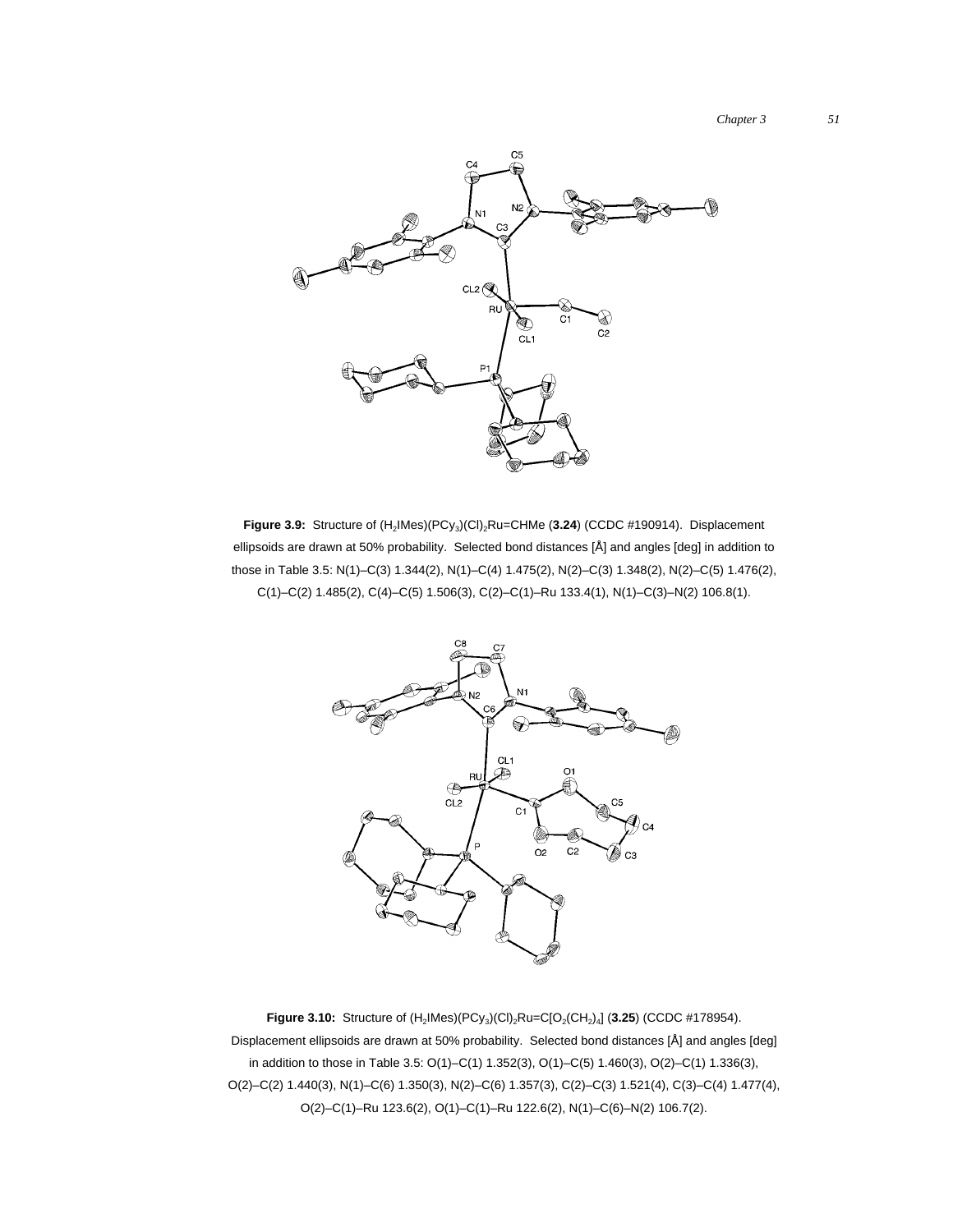

Figure 3.11: Structure of  $(PCy_3)_2$ (Cl)<sub>2</sub>Ru=CHMe (CCDC #167134). Displacement ellipsoids are drawn at 50% probability. Selected bond distances [Å] and angles [deg] in addition to those in Table 3.5: C(1)–C(2) 1.482(3), C(2)–C(1)–Ru 132.7(2).



**Figure 3.12:** Structure of  $(PCy_3)_2$ (Cl)<sub>2</sub>Ru=CHPh (3.1) (CCDC #150275).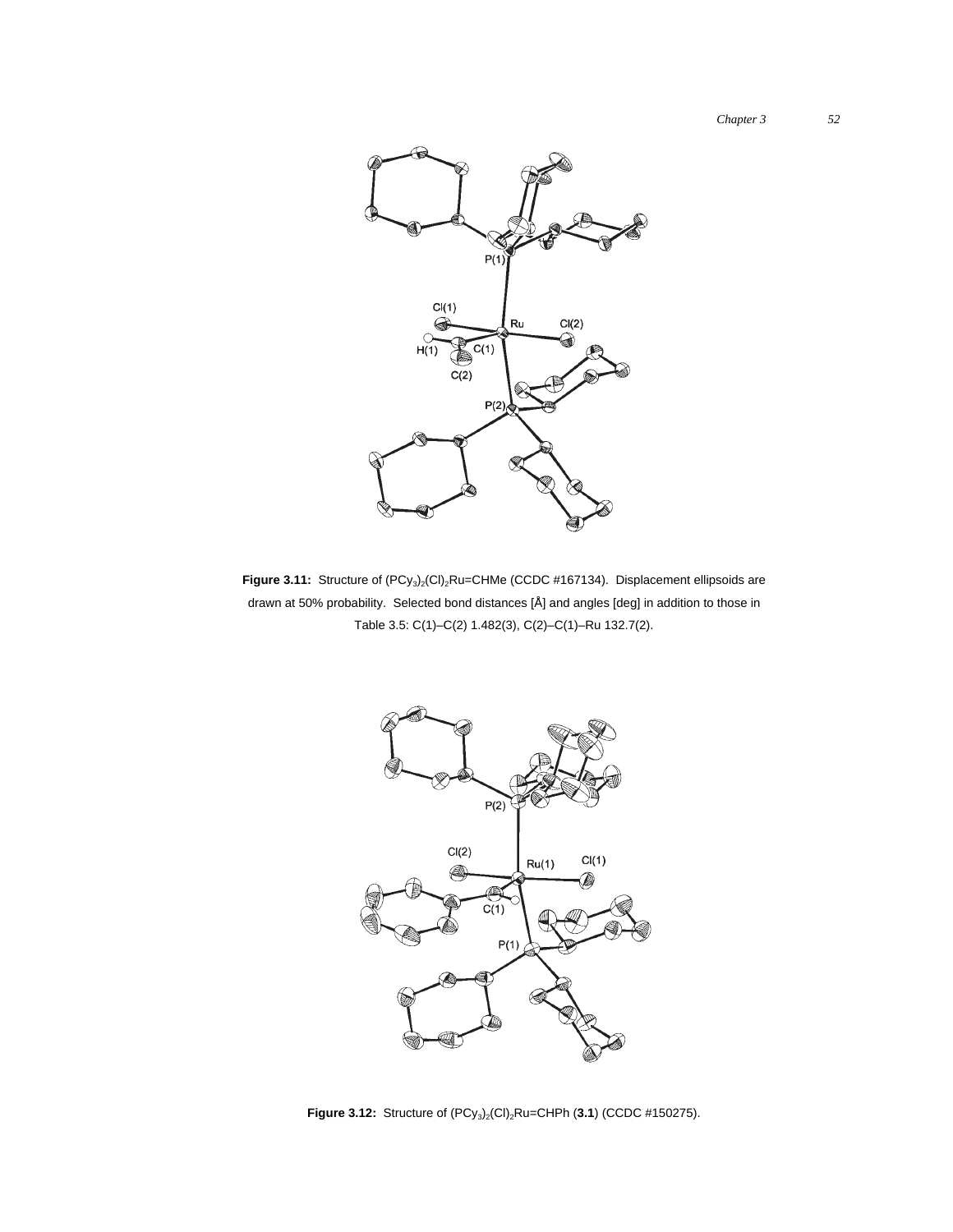### **Conclusions**

The results in this chapter highlight the diversity of ruthenium carbene complexes that can be synthesized within the  $L_2X_2Ru=CHR$  framework. The examples include derivatives coordinated with a variety of NHC, phosphine, pyridine, imidazole, and cyclic carbene ligands. It is clear that small changes in ligand architecture have a large impact on the catalytic stability and activity of these complexes, and kinetic studies reveal important information about these effects.

The synthesis of  $(Ph_3Tri)(PCy_3)(Cl)_2Ru=CHR (R = Ph, CH=CMe_2)$  from  $(PCy<sub>3</sub>)(Cl)$ <sub>2</sub>Ru=CHR and Ph<sub>3</sub>Tri(H)(OMe) provided the first example of NHC adducts in organometallic synthesis, and it paved the way for the application of this useful methodology in other cases. The synthesis of bis(NHC) complexes  $(H<sub>2</sub>Imes)(Imes)(Cl)<sub>2</sub>Ru=CHPh$  and  $(H<sub>2</sub>IMes)<sub>2</sub>(Cl)<sub>2</sub>Ru=CHPh was achieved by using the substitutionally labile pyridine derivative$  $(H<sub>2</sub>Mes)(py)<sub>2</sub>(Cl)<sub>2</sub>Ru=CHPh.$  Their reactivity with free phosphine provides evidence for how bis(NHC) olefin metathesis catalysts enter the catalytic cycle, *i.e.*, by NHC dissociation. The ruthenium benzylidene coordinated with an isopinocamphenyl-substituted NHC ligand,  $(ImIPC)(PC_{y3})(Cl)_2Ru=CHPh$ , provides greater *Z* olefin selectivity in cross-metathesis reactions. However, the origin of this selectivity appears to be the instability of the catalyst itself, which leads to kinetic product distributions.

A variety of new pyridine- and imidazole-coordinated ruthenium alkylidene complexes have been prepared, but this ligand substitution leads to mediocre activity in the ring-closing metathesis of diethyl diallylmalonate. In addition, the properties of cyclic carbene derivatives have been studied and preliminary results indicate that ruthenium catalysts are capable of dimerizing terminal olefins to tetrasubstituted olefin products.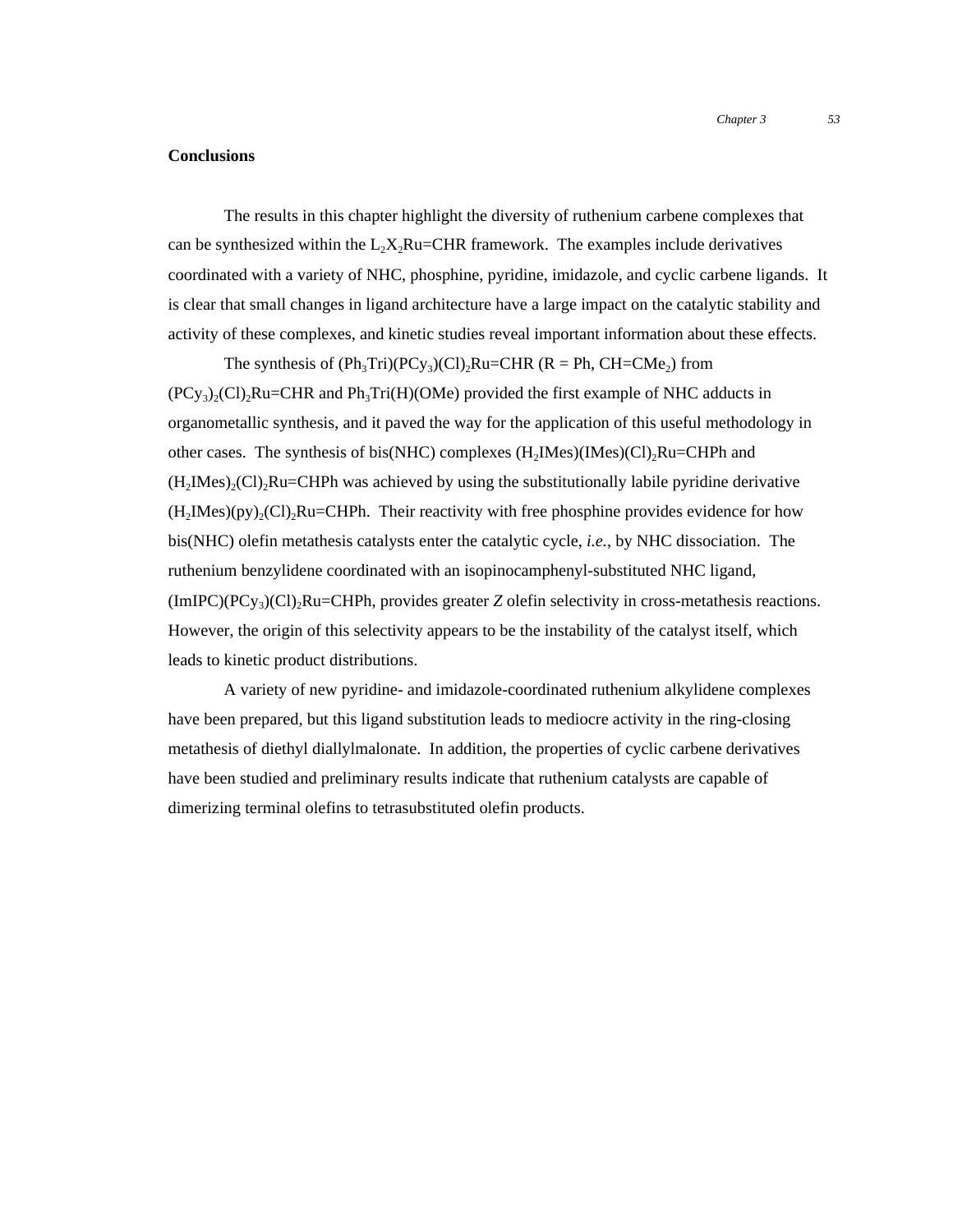### **Experimental**

**General considerations:** All manipulations involving organometallic complexes were performed using a combination of glovebox, high vacuum, and Schlenk techniques under a nitrogen atmosphere, unless otherwise specified. Solvents were dried and degassed by standard procedures. NMR spectra were obtained on Varian Inova 500 and Mercury 300 spectrometers. <sup>1</sup>H NMR chemical shifts are reported in ppm relative to  $\text{SiMe}_4$  ( $\delta$  = 0) and referenced internally with respect to the protio solvent impurity.  $^{13}$ C NMR spectra were referenced internally with respect to the solvent resonance. <sup>31</sup>P NMR spectra were referenced using  $H_3PO_4$  ( $\delta = 0$ ) as an external standard. Coupling constants are in hertz. IR spectra were recorded on a Perkin-Elmer Paragon 1000 spectrophotometer; the data are reported in reciprocal centimeters. Elemental analyses were measured by Midwest Microlab, Indianapolis, IN. Mass spectral analysis was performed at the Southern California Mass Spectrometry Facility (University of California at Riverside). Silica gel for the purification of organometallic complexes was obtained from TSI Scientific, Cambridge, MA (60 Å, pH 6.5-7.0).

 $(H_2Mes)(PCy_3)(Cl)_2Ru=CHPh,$ <sup>4</sup>  $(H_2Mes)(py)_2(Cl)_2Ru=CHPh,$ <sup>48</sup>  $H_2Mes(H)(CCl_3),$ <sup>4a,19</sup> IMes,<sup>65</sup> IAda,<sup>11c</sup> (PCy<sub>3</sub>)<sub>2</sub>(Cl)<sub>2</sub>Ru=CHMe,<sup>64</sup> and 4,4-dicarboethoxy-2-methyl-1,6-heptadiene<sup>66</sup> were prepared by literature procedures. *N*-phenylbenzamide phenylhydrazone,  $[Ph_3Tri(H)][ClO_4]$ , and  $Ph_3Tri(H)(OMe)$  were prepared by the methods of Enders and coworkers.<sup>5</sup> Although no problems were encountered during the preparation and use of the perchlorate salt, suitable care and precautions should be taken when handling this potentially hazardous material. $67$  $(PCy_3)_{2}(Cl)_{2}Ru=CHPh$ ,  $(PCy_3)_{2}(Cl)_{2}Ru=CHCH=CPh_2$ ,  $(PCy_3)_{2}(Cl)_{2}Ru=CHCH=CMe_2$ , and other chemicals were obtained from commercial sources.

Crystallographic data (excluding structure factors) for the structures in this chapter have been deposited with the Cambridge Crystallographic Data Centre. Deposition numbers are included in the figure captions. These data can be obtained free of charge via http://www.ccdc. cam.ac.uk/conts/retrieving.html (or by e-mail: deposit@ccdc.cam.ac.uk). Structure factors are also available by e-mail (xray@caltech.edu).

 <sup>65.</sup> Arduengo, A. J.; Dias, H. V. R.; Harlow, R. L.; Kline, M. *J. Am. Chem. Soc.* **<sup>1992</sup>**, *114*, 5530-5534.

<sup>66.</sup> Kirkland, T. A.; Grubbs, R. H. *J. Org. Chem.* **1997**, *62*, 7310-7318.

<sup>67.</sup> (a) Wolsey, W. C. *J. Chem. Ed.* **1973**, *50*, A335-A337. (b) Muse, L. A. *J. Chem. Ed.* **1972**, *49*, A463-A466. (c) Everett, K.; Graf, F. A. In *CRC Handbook of Laboratory Safety*, 2nd Edition; N. V. Steere, Ed.; CRC Press: Boca Raton, FL, 1971; pp. 265- 276.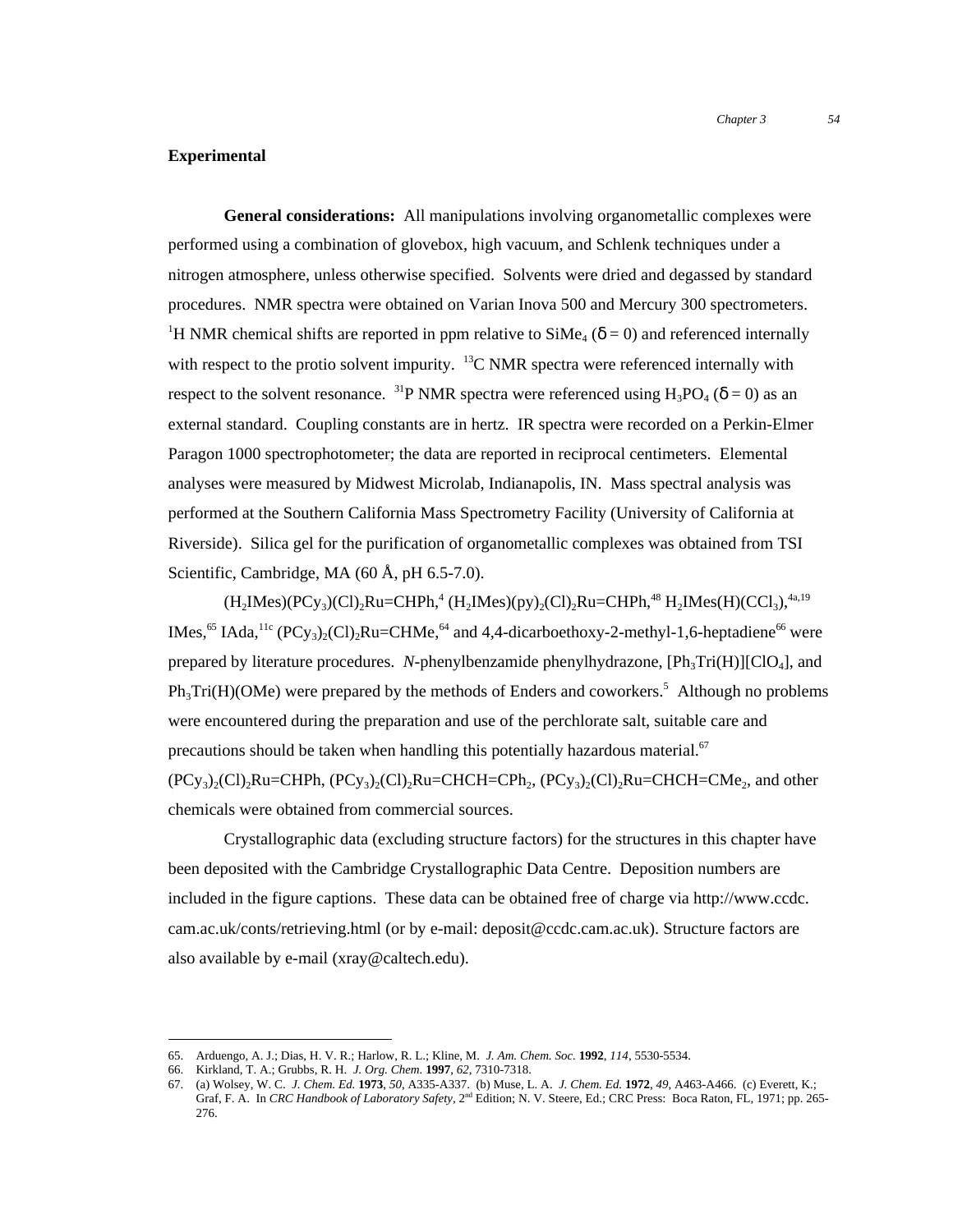**Synthesis and characterization of**  $(Ph_3Tri)(PCy_3)(Cl)_2Ru=CHPh (3.3):$  A Schlenk flask was charged with 0.500 g (0.608 mmol) of  $(PCy_3)_2$ (Cl)<sub>2</sub>Ru=CHPh (3.1), 0.195 g (0.592) mmol) of  $Ph<sub>3</sub>Tri(H)(OMe)$ , and 17 mL toluene. The reaction was stirred first at room temperature for 20 min and then at 80°C for 10-20 min. The resulting brown solution was pumped down under vacuum. 100 mL pentane was added to the residue and gently warmed to

dissolve most of the material. Upon cooling to −78°C, a tan-colored precipitate formed. The supernatant was filtered off by cannula and the solid dried under vacuum to yield  $0.293$  g of  $3.3$  as a brown solid (59%). <sup>1</sup>H NMR (CD<sub>2</sub>Cl<sub>2</sub>, 499.9 **3.3** MHz):  $\delta$  19.56 [d,  ${}^{3}J_{HP} = 8$ , Ru=CH, major isomer (~60%)], 19.37 [d,  ${}^{3}J_{HP} = 6.5$ , Ru Cl Cl N N  $Ph - N \swarrow N$  - Ph Ph PC<sub>y3</sub> Ph

Ru=CH, minor isomer (~40%)], 8.21 [d,  $J = 7.5$ , CH<sub>arv</sub>], 7.85 [br d,  $J = 6.5$ , CH<sub>arv</sub>], 7.71 [t,  $J =$ 7.5, CHaryl], 7.58 [m, CHaryl], 7.44 [t, *J* = 7.5, CHaryl], 7.40 [m, CHaryl], 7.31 [m, CHaryl], 7.21 [t, *J* = 8, CHaryl], 7.11-6.99 [m, CHaryl], 6.88 [br, CHaryl], 2.11 [q, *J* = 11.5, PCy3], 1.59 [br m, PCy3], 1.31-1.01 [m, PCy<sub>3</sub>]. <sup>13</sup>C{<sup>1</sup>H} NMR (CD<sub>2</sub>Cl<sub>2</sub>, 125.7 MHz): δ 308.24 [m, Ru=C], 304.91 [m,  $Ru=Cl$ , 192.79  $[d, {}^{2}J_{CP} = 89$ ,  $Ru=CN_{2}$ ], 191.22  $[d, {}^{2}J_{CP} = 92$ ,  $Ru=CN_{2}$ ], 154.88  $[d, {}^{3}J_{CP} = 3$ , *ipso*-CHPh], 154.02 [d,  ${}^{3}J_{CP} = 4$ , *ipso*-CHPh], 151,23 [s, Ph<sub>3</sub>Tri], 151.09 [s, Ph<sub>3</sub>Tri], 141.84 [s, Ph<sub>3</sub>Tri], 140.31 [s, Ph<sub>3</sub>Tri], 136.83 [s, Ph<sub>3</sub>Tri], 135.95 [s, Ph<sub>3</sub>Tri], 131.18 [br], 130.88 [s], 130.77 [br], 130.70 [s], 130.59 [s], 130.56 [s], 130.36 [br], 130.16 [br], 130.13 [s], 130.11 [s], 129.75 [s], 129.68 [s], 129.61 [s], 129.49 [s], 129.02 [s], 128.99 [s], 128.97 [s], 128.77 [s], 128.65 [s], 128.62 [s], 128.57 [s], 128.51 [s], 126.81 [s], 126.78 [s], 125.14 [s], 125.77 [s], 33.17 [d,  $J_{CP} = 16$ , PCy<sub>3</sub>], 33.08 [d, *J*<sub>CP</sub> = 16, PCy<sub>3</sub>], 28.23 [d, *J*<sub>CP</sub> = 10, PCy<sub>3</sub>], 28.18 [d, *J*<sub>CP</sub> = 10, PCy<sub>3</sub>], 26.81 [s, PCy<sub>3</sub>], 26.78 [s, PCy<sub>3</sub>]. <sup>31</sup>P{<sup>1</sup>H} NMR (C<sub>6</sub>D<sub>6</sub>, 161.9 MHz):  $\delta$  24.14 [s, minor isomer], 23.04 [s, major isomer]. HRMS analysis (FAB)  $m/z$ : calcd [M<sup>+</sup>] 839.2476, found 839.2450. Anal. Calcd. for C45H54N3Cl2PRu: C, 64.35%; H, 6.48%; N, 5.00%. Found: C, 64.64%; H, 6.31%; N, 5.04%.

 $(Ph<sub>3</sub>Tri)(PCy<sub>3</sub>)(Cl)<sub>2</sub>Ru=CHCH=CMe<sub>2</sub> (3.5):$  Synthesized analogously to 3.3 but starting with (PCy<sub>3</sub>)<sub>2</sub>(Cl)<sub>2</sub>Ru=CHCH=CMe<sub>2</sub>. <sup>1</sup>H NMR (CD<sub>2</sub>Cl<sub>2</sub>, 499.9 MHz): δ 19.56 [dd, <sup>3</sup>J<sub>HP</sub> = 5.5,  ${}^{3}J_{\text{HH}} = 11$ , Ru=CH, major isomer (~60%)], 19.37 [dd,  ${}^{3}J_{\text{HP}} = 2.5$ ,  ${}^{3}J_{\text{HH}} = 11$ , Ru=CH, minor



isomer (~40%)], 8.63 [d, *J* = 8, CHaryl], 8.00 [d, *J* = 8, CHaryl], 7.97 [d, *J* = 8, CH<sub>ary</sub>], 7.85 [d,  ${}^{3}J_{\text{HH}} = 11$ , RuCH–CH, (major isomer)], 7.71 [d,  ${}^{3}J_{\text{HH}} =$ CH=CMe<sub>2</sub> 11, RuCH–CH, minor isomer], 7.35 [t, *J* = 7.5, CH<sub>aryl</sub>], 7.29 [br d, *J* = 7.5, CHaryl], 7.13 [m, CHaryl], 7.00 [m, CHaryl], 6.85-6.66 [m, CHaryl], 2.44 [q, *J* = 11.5, PCy<sub>3</sub>], 1.89 [m, PCy<sub>3</sub>], 1.70 [m, PCy<sub>3</sub>], 1.63 [m, PCy<sub>3</sub>], 1.42 [m,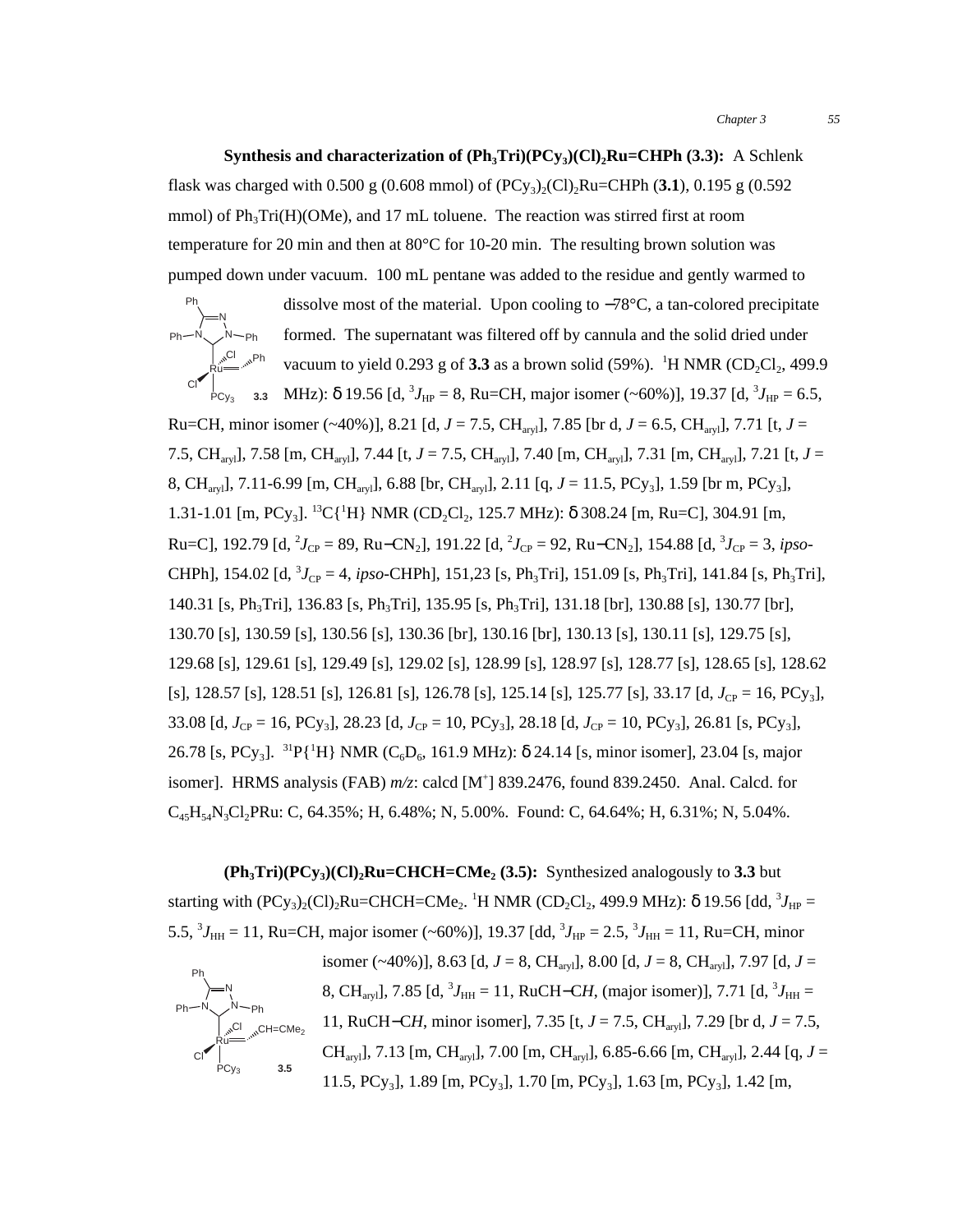$PCy_3$ ], 1.23 [m,  $PCy_3$ ], 1.01 [s, Me<sub>2</sub>vinyl, major isomer], 0.98 [s, Me<sub>2</sub>vinyl, minor isomer], 0.80 [s, Me<sub>2</sub>vinyl, major isomer], 0.78 [s, Me<sub>2</sub>vinyl, minor isomer]. <sup>13</sup>C{<sup>1</sup>H} NMR (CD<sub>2</sub>Cl<sub>2</sub>, 125.7 MHz): δ 297.72 [m, Ru=C], 294.33 [m, Ru=C], 194.90 [d, <sup>2</sup>J<sub>CP</sub> = 81, Ru–CN<sub>2</sub>, minor isomer], 193.51 [d,  ${}^{2}J_{CP}$  = 85, Ru–CN<sub>2</sub>, major isomer], 155.09 [d,  ${}^{3}J_{CP}$  = 2, RuCH*C*H, minor isomer], 153.83 [d, <sup>3</sup>J<sub>CP</sub> = 3, RuCH*C*H, major isomer], 146.89, 146.80, 141.09, 140.91, 136.98, 136.28, 135.69, 134.71, 133.11, 132.17, 132.03, 131.39, 130.90, 130.85, 130.78, 130.74, 130.70, 130.37, 130.23, 130.07, 130.01, 129.89, 129.84, 129.71, 129.64, 129.58, 129.39, 128.98, 128.85, 127.46, 126.70, 126.58 [br s], 126.14, 125.66, 122.72, 121.35 [br s], 32.92 [d,  $J_{CP} = 17$ , PCy<sub>3</sub>], 32.81 [d,  $J_{CP} = 16$ , PCy<sub>3</sub>], 29.29 [s, PCy<sub>3</sub>], 29.27 [s, PCy<sub>3</sub>], 28.25 [d,  $J_{CP} = 10.5$ , PCy<sub>3</sub>], 27.82 [s, CH<sub>3</sub>, major isomer], 27.80 [s, CH<sub>3</sub>, minor isomer], 26.88 [s, PCy<sub>3</sub>], 20.96 [s, CH<sub>3</sub>, minor isomer], 20.90 [s, CH<sub>3</sub>, major isomer]. <sup>31</sup>P{<sup>1</sup>H} NMR (C<sub>6</sub>D<sub>6</sub>, 161.9 MHz): δ 28.11 [s, minor isomer], 26.43 [s, major isomer]. HRMS analysis (FAB)  $m/z$ : calcd [M<sup>+</sup>] 817.2632, found 817.2645.

**Formation of**  $(\text{Ph}_3\text{Tri})(\text{PPh}_3)(\text{Cl})_2\text{Ru}=\text{CHPh}(3.9)$ **:** A screw cap NMR tube was charged with 0.010 g (0.013 mmol) of (PPh<sub>3</sub>)<sub>2</sub>(Cl)<sub>2</sub>Ru=CHPh, 0.004 g (0.012 mmol) of  $Ph_3Tri(H)(OMe)$ , and 0.6 mL of  $C_6D_6$ . The solution remained green in color throughout the reaction. <sup>1</sup>H and <sup>31</sup>P NMR spectra were recorded after 7 hrs at 40°C. <sup>1</sup>H NMR (299.9 MHz): δ 19.37 [d,  ${}^{3}J_{HP} = 16$ , Ru=CH, major isomer], 19.28 [d,  ${}^{3}J_{HP} = 12$ , Ru=CH, minor isomer], 8.68 [d, J  $= 7.5$ ], 8.05 [m], 7.88 [d, J = 7.5], 7.76-7.58 [several m], 7.39 [m], 7.20-6.68 [several m], 6.43 [m].  ${}^{31}P{^1H}$  NMR (161.9 MHz): δ 31.26 [s], 30.90 [s].

**Synthesis and characterization of**  $(H_2Mes)_{2}(Cl)_2Ru=CHPh (3.8):$  A small ampoule was charged with 0.175 g (0.270 mmol) of  $(H_2Mes)(py)_2(Cl)_2Ru=CHPh$ , 0.173 g (0.406 mmol)



of  $H_2$ IMes( $H$ )(CCl<sub>3</sub>), and 8 mL of benzene. The reaction mixture was heated at 80 $^{\circ}$ C for 20 hrs. The solution was then concentrated to ~1.5 mL and purified by column chromatography in air (silica gel, 5:1 pentane/THF). The brown fraction was stripped of solvent, and the resulting material was redissolved in a minimum amount of benzene and lyophilized to yield 0.125 g (0.143 mmol) of **3.8** as a fluffy, pale brown solid (53%). Crystals for x-ray analysis were

obtained by slow evaporation of a dichloromethane solution.  ${}^{1}H NMR (CD_2Cl_2, 25°C, 499.9)$ MHz): δ 18.95 [s, 1H, Ru=CH], 8.81 [d, *J* = 8, 1H, Ph], 7.18 [tt, *J* = 1 and 7, 1H, Ph], 6.94 [dt, *J*  $= 1$  and 7, 1H, Ph], 6.81 [br s, 4H, *m*-CH<sub>Mes</sub>], 6.74 [dt, *J* = 1 and 7, 1H, Ph], 6.55 [br s, 2H, *m*-CH<sub>Mes</sub>], 5.97 [d, *J* = 7.5, 1H, Ph], 5.58 [br s, 2H, *m*-CH<sub>Mes</sub>], 3.56 [br s, 6H, CH<sub>2</sub>CH<sub>2</sub>], 3.42 [br s,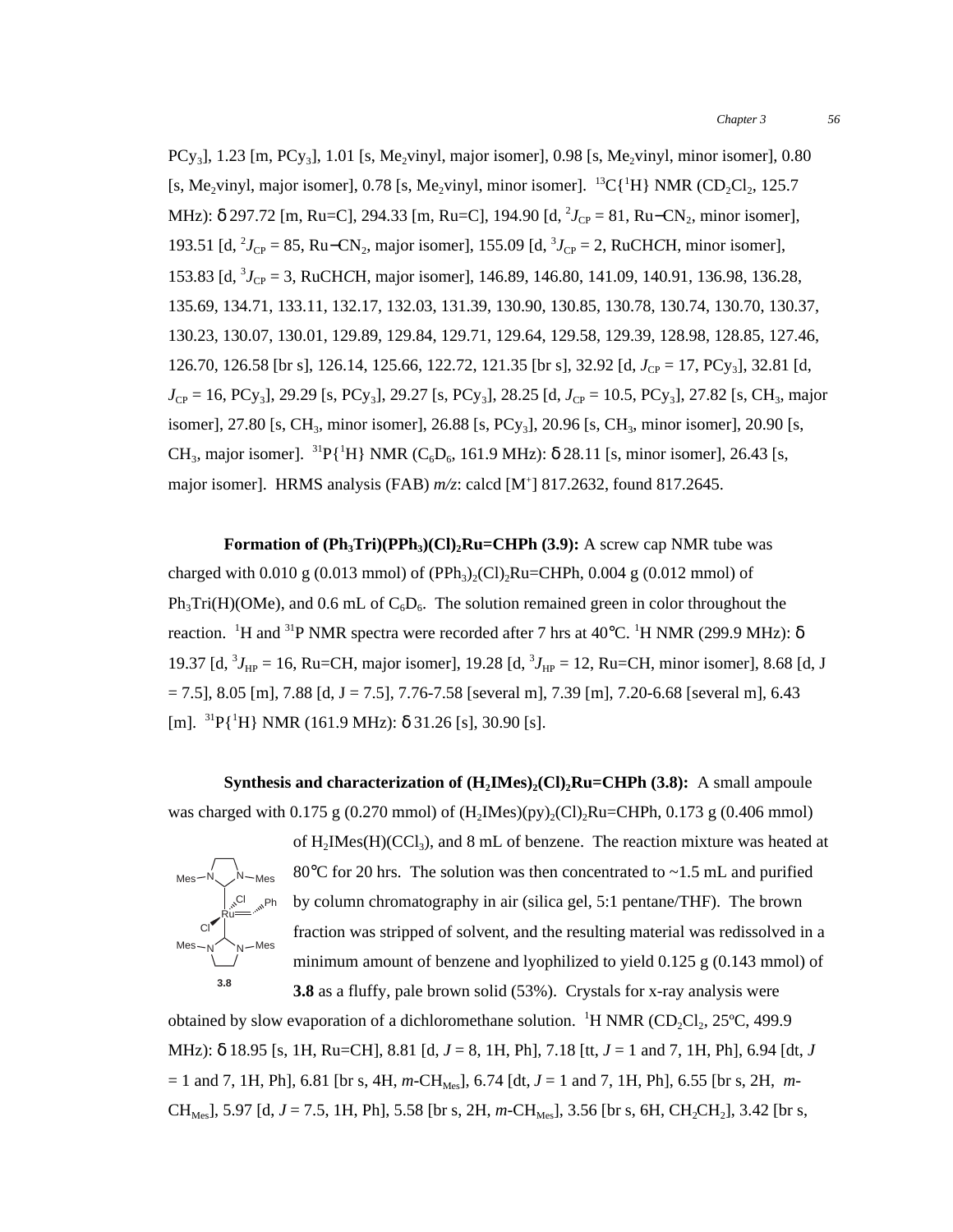2H, CH<sub>2</sub>CH<sub>2</sub>], 2.48 [br s, 6H, Me], 2.21 [br m, 18H, Me], 1.90 [br s, 6H, Me], 1.82 [br s, 6H, Me]. <sup>1</sup>H NMR (CD<sub>2</sub>Cl<sub>2</sub>, −15°C, 499.9 MHz): δ 18.81 [s, 1H, Ru=CH], 8.74 [d, *J* = 8, 1H, Ph], 7.16 [tt,  $J = 1$  and 7, 1H, Ph], 6.93 [dt,  $J = 1$  and 7, 1H, Ph], 6.80 [s, 4H,  $m\text{-CH}_{\text{Mes}}$ ], 6.73 [dt,  $J = 1$ and 7, 1H, Ph], 6.52 [s, 2H,  $m$ -CH<sub>Mes</sub>], 5.91 [d, J = 8, 1H, Ph], 5.52 [s, 2H,  $m$ -CH<sub>Mes</sub>], 3.55 [m, 6H,  $CH_2CH_2$ ], 3.39 [m, 2H, CH<sub>2</sub>CH<sub>2</sub>], 2.46 [s, 6H, Me], 2.21 [s, 6H, Me], 2.17 [s, 6H, Me], 2.11 [s, 6H, Me], 1.87 [s, 6H, Me], 1.78 [s, 6H, Me]. <sup>13</sup>C{<sup>1</sup>H} NMR (CD<sub>2</sub>Cl<sub>2</sub>, 125.7 MHz): δ 296.32 and 296.04 [Ru=C], 221.19 [RuCN2], 150.79 and 150.77 [*ipso*-CPh], 138.26 [br], 137.60 [br], 137.19 [br], 136.41 [br], 136.40, 131.61 and 131.59, 130.49 [br], 129.77 and 129.75 [CH<sub>Mes</sub>], 129.16 [br], 127.12 [CH<sub>Mes</sub>], 126.79 [CH<sub>Mes</sub>], 126.55 [CH<sub>Mes</sub>], 53.56 [br, NCH<sub>2</sub>CH<sub>2</sub>N], 52.34 [br, NCH<sub>2</sub>CH<sub>2</sub>N], 21.50 [br m, CH3], 19.29 [br m, CH3]. IR (KBr pellet): 2937 [w], 2914 [m], 2954 [w], 1609 [w],  $1478$  [m, v<sub>CN</sub>], 1441 [w], 1417 [m], 1379 [w], 1266 [s], 1239 [m], 1176 [w], 1035 [w], 896 [w], 849 [w], 738 [w], 686 [w], 642 [w], 577 [w]. Anal. Calcd. for  $C_{49}H_{58}N_4Cl_2Ru$ : C, 67.26%; H, 6.68%; N, 6.40%. Found: C, 67.24%; H, 6.71%; N, 6.21%.

**Reaction of**  $(H_2IMes)_{2}(Cl)_{2}Ru=CHPh$  **with**  $PCy_{3}$ **:** A screw cap NMR tube was charged with 0.015 g of **3.8**, 0.015 g of PC<sub>Y<sub>3</sub></sub>, and 0.8 mL  $C_6D_6$ . This solution was heated in a 80<sup>o</sup>C oil bath and periodically monitored by  ${}^{1}H$  and  ${}^{31}P\{{}^{1}H\}$  NMR.

**Reaction of 3.8 with**  $(PCy_3)_2(Cl)_2Ru=CHPh$ **:** A screw cap NMR tube was charged with 0.008 g of **3.8**, 0.008 g of  $(PCy_3)_{2}(Cl)_{2}Ru=CHPh (3.1)$ , and 0.8 mL of  $C_6D_6$ . This solution was heated in a 70°C oil bath and periodically monitored by <sup>1</sup>H and <sup>31</sup>P NMR. After 23 hrs, the  $(PC_{y_3})_2$ (Cl)<sub>2</sub>Ru=CHPh : **3.8** : **3.2** ratio was 0.5 : 1.0 : 0.2; after 47 hrs, the ratio was 0.0 : 1.0 : 0.8.

**Reaction of (H<sub>2</sub>IMes)<sub>2</sub>(Cl)<sub>2</sub>Ru=CHPh with ethylene:** A J. Young NMR tube was charged with  $\sim 0.015$  g of 3.8 and 0.8 mL of  $C_6D_6$ . The headspace in the tube was replaced with 1 atm ethylene. This solution was heated in a 60ºC oil bath for 24 hrs. No reaction was observed by  ${}^{1}$ H or  ${}^{31}$ P NMR.

**ROMP reactions:** An NMR tube with septum cap was charged with 0.60 mL of a catalyst stock solution (5 mM in  $CD_2Cl_2$ , 0.003 mmol catalyst per run) in the glovebox. The tube was equilibrated at  $25^{\circ}$ C in the NMR probe. Then 110  $\mu$ L of COD (0.90 mmol, 1500 mM) was injected into the tube. The reaction was monitored by measuring the increasing <sup>1</sup>H NMR signals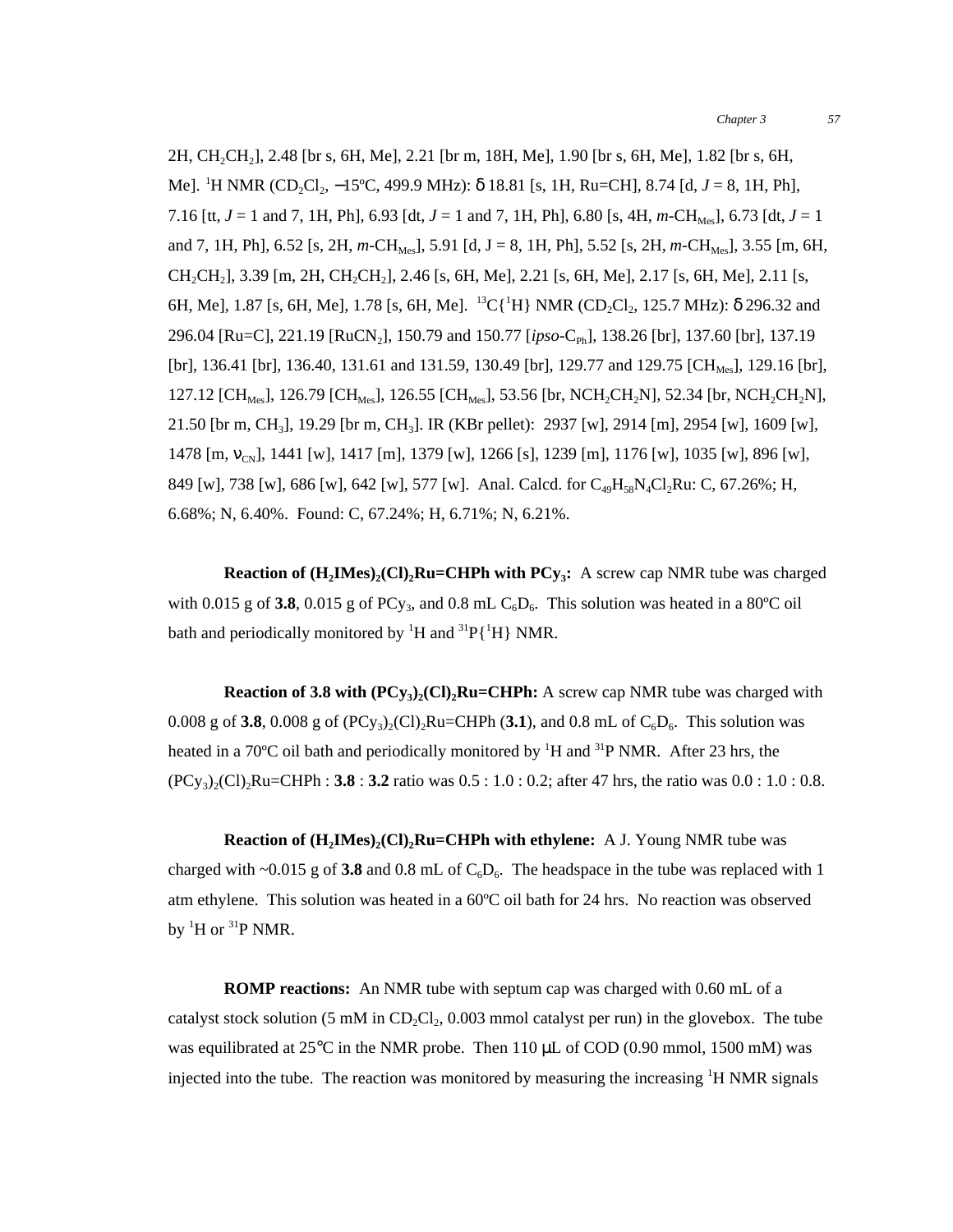of the product over at least three half lives. The data were fit to a first-order exponential with Varian kinetics software.<sup>68</sup>

**Generation of**  $(Idda)(PPh<sub>3</sub>)(Cl)$ **, Ru=CHPh**  $(3.10)$ **:** A J. Young NMR tube was charged with  $0.010 \text{ g } (0.013 \text{ mmol})$  of (PPh<sub>3</sub>)<sub>2</sub>(Cl)<sub>2</sub>Ru=CHPh, 0.005 g (0.015 mmol) of IAda:, and 1 mL of  $C_6D_6$ . After 1.5 hr at room temperature, NMR spectra showed 79% conversion to **3.10**. Characteristic resonances: <sup>1</sup>H NMR ( $C_6D_6$ , 299.9 MHz):  $\delta$  21.48 [s, Ru=CH<sub>α</sub>]. <sup>31</sup>P{<sup>1</sup>H} NMR ( $C_6D_6$ , 121.4 MHz): δ 35.8 [s].

### **Synthesis and characterization of**  $(ImIPC)(PCy_3)(Cl)_2Ru=CHPh (3.11)$ **:** In a

nitrogen-filled glovebox, a large Schlenk flask was charged with 0.475 g [IPCimid(H)][BF<sub>4</sub>]  $(1.120 \text{ mmol})$ ,  $0.131 \text{ g } KOBu^t$   $(1.120 \text{ mmol})$ , and  $30 \text{ mL}$  anhydrous, degassed benzene. This mixture was stirred at room temperature for 6 hrs. Then a solution of 0.400 g of **3.1** (0.486 mmol) in 15 mL benzene was added, and the reaction was stirred for 30 min at room temperature, during which time the mixture changed from purple to brown. The reaction was concentrated to a



silica gel column  $(1.5\times16'')$ . The product was quickly eluted with 5:1 heptane:ether. The second, brown band was collected and stripped of solvent. The oily residue that remained was

third of its original volume under vacuum and transferred to a

redissolved in a minimum amount of benzene and lyophylized to yield 0.080 g of **3.11** as a brown powder (19%). <sup>1</sup>H NMR (299.817 MHz, 20°C, CD<sub>2</sub>Cl<sub>2</sub>): δ 20.583 and 20.577 [two s, two orientations of Ru=CH<sub>α</sub>], 8.54 [br s], 7.60 [t, J = 7], 7.34 (t, J = 8], 5.16 (qt, J = 5], 3.46–3.96 [m], 2.86 (t, *J* = 12], 2.34−2.50 [m], 1.44−2.20 [m], 1.43 (s), 1.41 (s), 0.82−1.31 [m], 1.26 [s], 1.12 [s], 1.01 [s], 0.57 [d, *J* = 7], 0.25 [s]. <sup>1</sup>H NMR (299.817 MHz, −70°C, CD<sub>2</sub>Cl<sub>2</sub>): δ 20.32 [s, Ru=CHα], 9.07 [d, *J* = 8], 7.87 [t, *J* = 7], 7.59 [t, *J* = 7], 7.35 [m], 4.92 [br], 3.30−3.90 [m], 2.69 [m], 2.44−0.78 [m], 1.33 [s], 1.16 [s], 1.02 [s], 0.90 [s], 0.88 [s], 0.86 [s], 0.80 [s], 0.78 [s], 0.43 [s], 0.11 [br d, *J* = 6]. <sup>31</sup>P{<sup>1</sup>H} NMR (121.39 MHz, 25<sup>o</sup>C, CD<sub>2</sub>Cl<sub>2</sub>):  $\delta$  21.72 [s]. <sup>31</sup>P{<sup>1</sup>H} NMR  $(121.39 \text{ MHz}, -65^{\circ}\text{C}, \text{CD}, \text{Cl}_2): \delta 21.95 \text{ [s]}, 21.16 \text{ [s]}.$ 

**Formation of**  $(PCy_3)(L)(CO)(C)(H)Ru:$  In a glovebox, a vial was charged with 0.020 g of  $(L)(PC_{y3})(Cl)$ -Ru=CHPh,  $\sim$  2 mL of MeOH, and 5 drops of CH<sub>2</sub>Cl<sub>2</sub>. This mixture was stirred

 <sup>68.</sup> VNMR 6.1B Software; Varian Associates, Inc.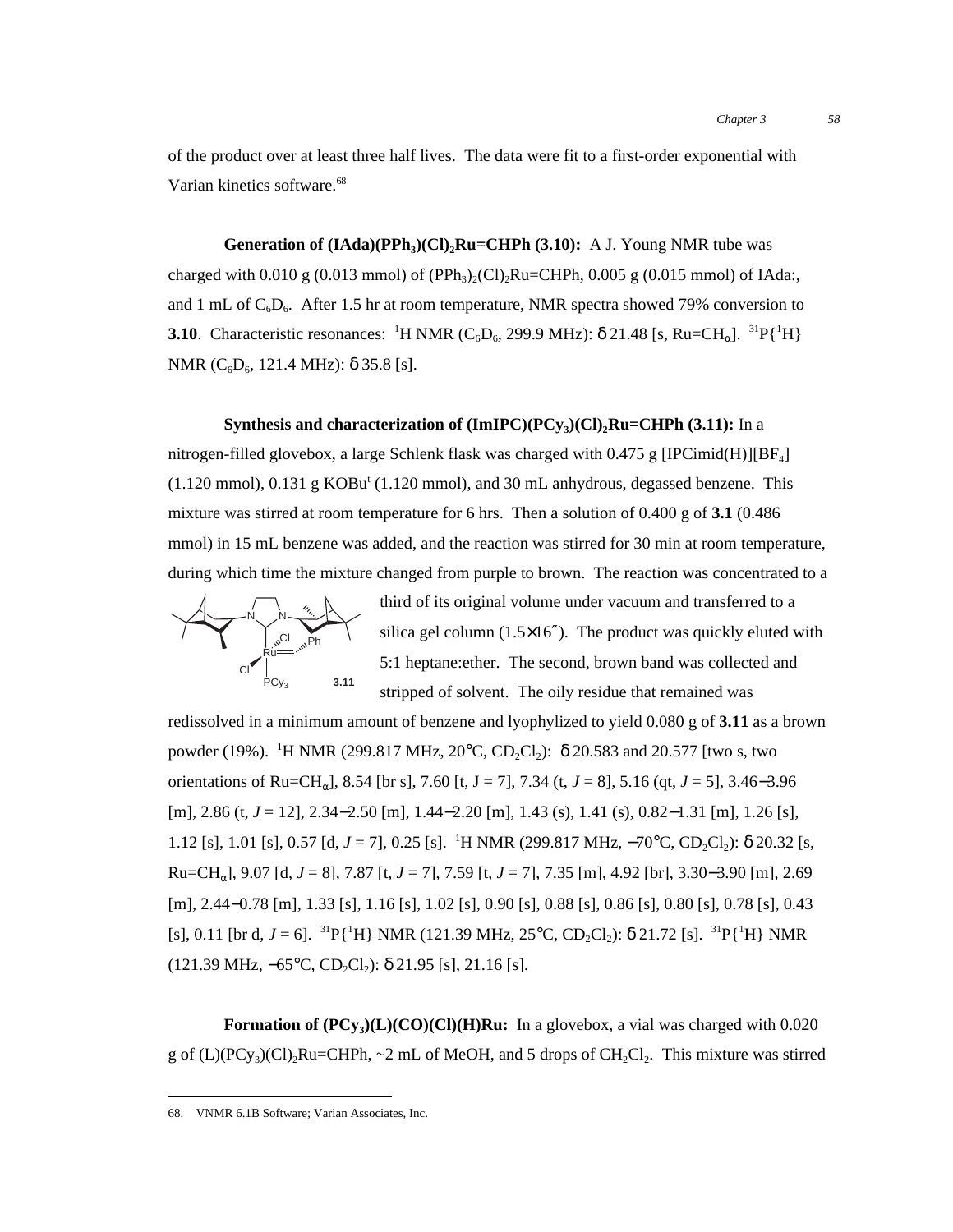at room temperature for 12 hrs. Then the yellow-orange supernatant was decanted into a Schlenk flask and pumped down under vacuum. In all cases, <sup>1</sup>H and <sup>31</sup>P NMR showed partial conversion



to the  $(PCy_3)(L)(CO)(Cl)(H)Ru$  product, unreacted ruthenium benzylidene starting material, and other unidentified side products. Characteristic resonances for (ImIPC)(PCy3)(CO)(Cl)(H)Ru (**3.12**):

<sup>1</sup>H NMR (C<sub>6</sub>D<sub>6</sub>, 299.9 MHz): δ –24.63 [d, <sup>2</sup>J<sub>HP</sub> = 23, Ru–H, one isomer], –24.70 [d, <sup>2</sup>J<sub>HP</sub> = 25, Ru−H, another isomer]. <sup>13</sup>C{<sup>1</sup>H} NMR (125.7 MHz, C<sub>6</sub>D<sub>6</sub>): δ 214.8 [d, <sup>2</sup>J<sub>CP</sub> = 89, NCN], 202.6 [m, CO, one isomer], 202.2 [m, CO, another isomer], 59.8 [d, J = 7, NCH2CH2N], 58.0 [d, J = 15, NCH2CH2N]. IR (KBr pellet): 1903.4 cm<sup>-1</sup> ( $v_{\text{CO}}$ ). Characteristic resonances for  $(H_2$ IMes)(PCy<sub>3</sub>)(CO)(Cl)(H)Ru (**3.14**): <sup>1</sup>H NMR (C<sub>6</sub>D<sub>6</sub>, 299.9 MHz): δ −24.90 [d, <sup>2</sup>J<sub>HP</sub> = 21, Ru−H], 6.86 [s, *m*−H on Mes], 6.81 [s, *m*−H on Mes], 2.67 [s, Me], 2.13 [s, Me]. <sup>31</sup>P{<sup>1</sup>H} NMR  $(C_6D_6$ , 121.4 MHz): δ 47.12 [s]. <sup>1</sup>H and <sup>31</sup>P{<sup>1</sup>H} NMR data for **3.13** and **3.15** match those reported in references 38 and 69.

**Formation of**  $(ImIPC)(PCy_3)(CO)_2(CI)(H)Ru: A J. Young NMR$  **tube was charged** with ~0.005 g of  $(ImIPC)(PC_y)$ (CO)(Cl)(H)Ru (3.12) and 0.7 mL of  $C_6D_6$ . The headspace in the tube was replaced with 1 atm of carbon monoxide. The solution changed instantly from yellow to almost colorless. Characteristic resonances for  $(ImIPC)(PCy_3)(CO)_2(CI)(H)Ru:$ <sup>1</sup>H NMR  $(C_6D_6,$ 299.9 MHz): δ –4.39 [d, <sup>2</sup>J<sub>HP</sub> = 22, Ru–H, one isomer], –4.52 [d, <sup>2</sup>J<sub>HP</sub> = 23, Ru–H, another isomer].

**Characterization of**  $(PCy_3)(py)_2$ **(Cl)<sub>2</sub>Ru=CHCH=CPh<sub>2</sub> (3.17): <sup>1</sup>H NMR (299.9 MHz,**  $C_6D_6$ : δ 20.18 [app t, Ru=CH, <sup>3</sup> $J_{HP}$  = 12], 9.17 [br, py], 9.09 [br, py], 8.81 [d, CH,  $J_{HH}$  = 12], 7.70 [d, Ph, *J*<sub>HH</sub> = 7], 7.47 [d, Ph, *J*<sub>HH</sub> = 7], 7.46 [d, Ph, *J*<sub>HH</sub> = 8], 7.22 [m, Ph], 7.10 [m, Ph], 6.97 [br, py], 6.86 [t, Ph,  $J_{HH} = 8$ ], 6.69 [br, py], 6.56 [br, py], 6.32 [br, py], 2.38 [br q, PCy<sub>3</sub>,  $J_{HP} = 10$ ], 2.14 [br d, PCy<sub>3</sub>,  $J_{HP} = 11$ ], 1.70 [br, PCy<sub>3</sub>], 1.59 [br, PCy<sub>3</sub>], 1.13 [br m, PCy<sub>3</sub>]. <sup>31</sup>P{<sup>1</sup>H} NMR (121.4 MHz,  $C_6D_6$ ): δ 30.21 [s]. <sup>13</sup>C{<sup>1</sup>H} NMR (125.7 MHz,  $C_6D_6$ ): δ 312.73 [m, Ru=C], 159.81



[s, py or CH=CPh<sub>2</sub>], 158.79 [s, py or CH=CPh<sub>2</sub>], 155.64 [s, py or  $CH=CPh_2$ ], 153.79 [br, py or CH=CPh<sub>2</sub>], 151.66 [br, py or CH=CPh<sub>2</sub>], <sup>CH=CPh</sup>2  $\,$  147.80 [s, py or CH=CPh<sub>2</sub>], 144.86 [s, py or CH=CPh<sub>2</sub>], 142.92 [s, py or CH=CPh<sub>2</sub>], 137.68 [s, py or CH=CPh<sub>2</sub>], 136.15 [s, py or CH=CPh<sub>2</sub>],

 <sup>69.</sup> Moers, F. G.; Ten Hoedt, R. W. M.; Langhout, J. P. *J. Inorg. Nucl. Chem.* **<sup>1974</sup>**, *36*, 2279-2282.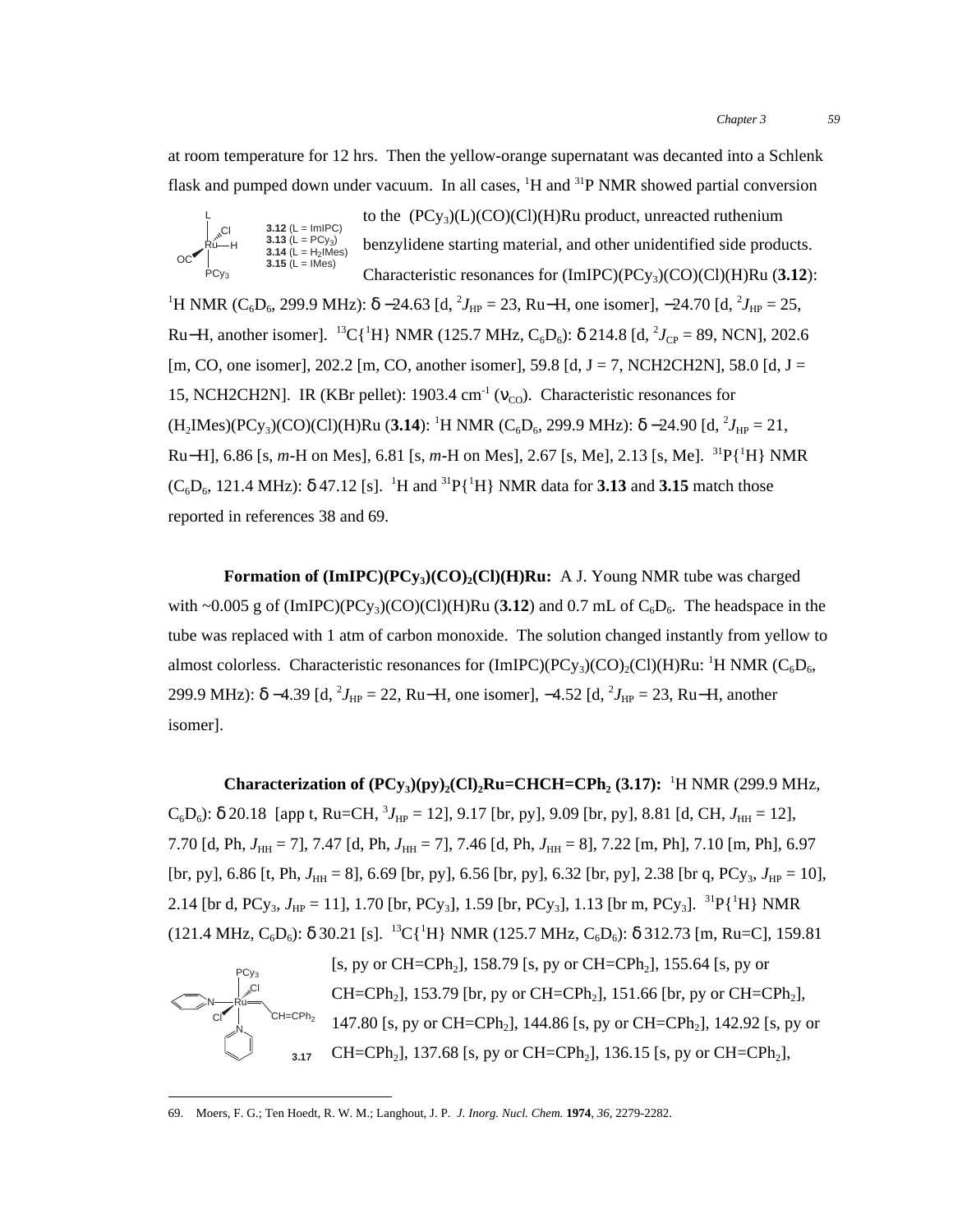130.15 [s, py or CH=CPh<sub>2</sub>], 129.63 [s, py or CH=CPh<sub>2</sub>], 128.98 [s, py or CH=CPh<sub>2</sub>], 128.84 [s, py or CH=CPh<sub>2</sub>], 128.74 [s, py or CH=CPh<sub>2</sub>], 128.69 [s, py or CH=CPh<sub>2</sub>], 123.88 [br, py or CH=CPh<sub>2</sub>], 123.30 [br, py or CH=CPh<sub>2</sub>], 123.27 [s, py or CH=CPh<sub>2</sub>], 122.87 [s, py or CH=CPh<sub>2</sub>], 37.00 [d, PCy<sub>3</sub>,  $J_{CP} = 16$ ], 36.10 [d, PCy<sub>3</sub>,  $J_{CP} = 19$ ], 29.99 [s, PCy<sub>3</sub>], 28.66 [d, PCy<sub>3</sub>,  $J_{CP} = 10$ ]. Anal. Calcd. for  $C_{43}H_{55}N_2Cl_2PRu$ : C, 64.33%; H, 6.90%; N, 3.49%. Found: C, 64.38%; H, 6.95%; N, 3.63%.

**Characterization of**  $(PCy_3)(py)_2(Cl)_2Ru=CHCH=CMe_2 (3.19)$ **:** As soon as the isolated product is dissolved in  $C_6D_6$ , the solution begins to change from green to orange-red in color.



The NMR data for **3.19** was obtained within 10 minutes of preparing the sample. As decomposition progressed, free pyridine was observed by <sup>1</sup>H NMR. <sup>1</sup>H NMR (499.9 MHz, C<sub>6</sub>D<sub>6</sub>): δ 20.18 [app t, 1H, <sup>3</sup>J<sub>HP</sub> = 10,

Ru=CH], 9.14 [br s, 4H, py], 8.07 [d, 1H,  $^{3}J_{\text{HH}} = 12$ , CH], 6.68 [br s, 3H, py], 6.43 [br m, 3H, py], 2.54 [qt, 3H,  $J_{HP} = 12$ , PCy<sub>3</sub>], 2.27 [d, 6H,  $J_{HP} = 12$ , PCy<sub>3</sub>], 1.91 [qt, 6H, *J*<sub>HP</sub> = 12, PCy<sub>3</sub>], 1.78 [d, 6H, *J*<sub>HP</sub> = 11, PCy<sub>3</sub>], 1.62 [m, 4H, PCy<sub>3</sub>], 1.26 [s, 3H, Me], 1.23 [m, 8H, PCy<sub>3</sub>], 0.75 [s, 3H, Me]. <sup>31</sup>P{<sup>1</sup>H} NMR (121.4 MHz, C<sub>6</sub>D<sub>6</sub>): δ 37.17 [s]. **3.19**

### **Synthesis and characterization of**  $[(PCy<sub>3</sub>)(1-MeIm)<sub>3</sub>(Cl)Ru=CHPh][Cl]$  **(3.20):** A

Schlenk flask was charged with  $0.500 \text{ g } (0.608 \text{ mmol})$  of  $(PCy_3)_2$ (Cl)<sub>2</sub>Ru=CHPh (3.1) and 15 mL of toluene. 0.250 g (3.045 mmol) of 1-methylimidazole was added with stirring. After 1 hr, the reaction mixture was allowed to settle, and the yellow supernatant was decanted from the green precipitate. This material was washed with 30 mL of toluene and dried under vacuum to provide 0.437 g of **3.20** as a bright green powder (~96%). The isolated material always included solvent



that was not removed by vacuum; thus, a satisfactory elemental analysis could not be obtained. <sup>1</sup>H NMR (499.9 MHz,  $CD_2Cl_2$ ):  $\delta$ 20.42 [d, 1H,  ${}^{3}J_{\text{HP}} = 11$ , Ru=CH], 8.55 [s, 2H, Im], 7.65 [d, 3H, *J*<sub>HH</sub> = 9, Ph], 7.47 [s, 1H, Im], 7.21 [t, 2H, *J*<sub>HH</sub> = 8, Ph], 6.99 [s, 2H, Im], 6.85 [s, 2H, Im], 6.53 [s, 1H, Im], 5.66 [s, 1H, Im], 3.70 [s, 6H, Me], 3.53 [s, 3H, Me], 1.89 [br, 6H, PCy<sub>3</sub>], 1.69 [d,  $J_{HP}$  =

11, 6H, PCy<sub>3</sub>], 1.59 [m, 6H, PCy<sub>3</sub>], 1.34 [q,  $J_{HP} = 13$ , 6H, PCy<sub>3</sub>], 1.16 [m, 3H, PCy<sub>3</sub>], 0.88 [m, 6H, PCy<sub>3</sub>]. <sup>13</sup>C{<sup>1</sup>H} NMR (125.7 MHz, CD<sub>2</sub>Cl<sub>2</sub>): δ 324.97 [m, Ru=C], 152.35 [s, Ph], 141.92 [d, *J*<sub>CP</sub>  $=$  35, trans Im], 139.93 [d,  $J_{CP}$  = 9], 138.21 [m], 132.38 [s], 132.19 [s], 132.06 [br], 130.15 [m], 129.60 [d, *J* = 9], 128.57 [m], 121.45 [d,  $J_{CP}$  = 18, trans Im], 120.28 [d,  $J_{CP}$  = 33, trans Im], 36.00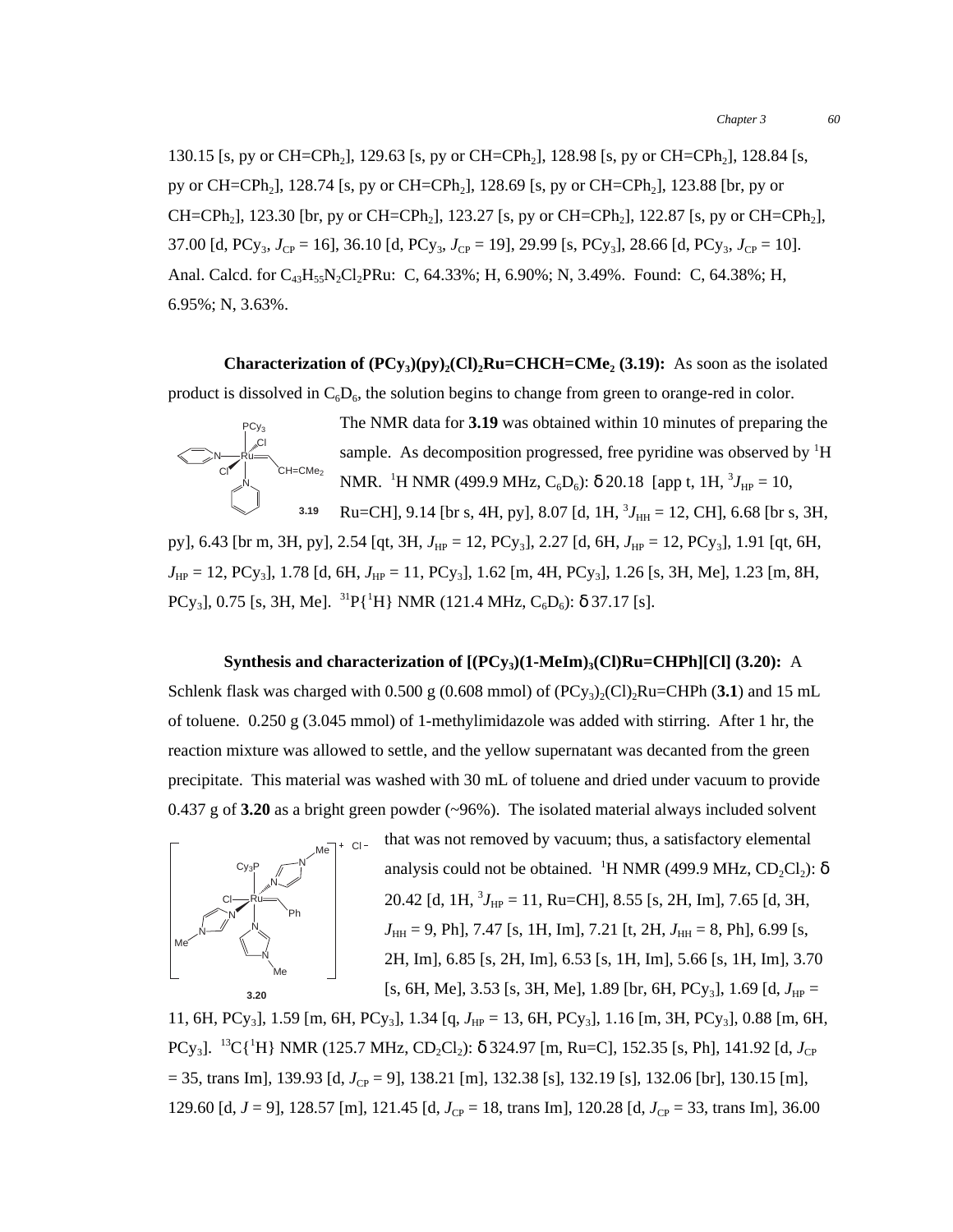$[d, J_{CP} = 15, PCy_3]$ , 35.13 [s, Me], 34.91 [s, Me], 29.55 [m, PCy<sub>3</sub>], 28.46 [m, PCy<sub>3</sub>], 27.12 [s, PCy<sub>3</sub>], 26.78 [s, PCy<sub>3</sub>]. <sup>31</sup>P{<sup>1</sup>H} NMR (121.4 MHz, CD<sub>2</sub>Cl<sub>2</sub>):  $\delta$  22.77 [s]. HRMS analysis (FAB) *m/z*: calcd [M<sup>+</sup> ] 753.3114, found 753.3147.

**Synthesis and characterization of**  $(H_2IMes)(PCy_3)(Cl), Ru=C(CH_2), (3.23)$ **:** In the glovebox, a 20 mL vial was charged with 0.120 g of 3.2, 1 mL of methylene cyclobutane (excess), and 15 mL of hexanes. This pink-brown solution was stirred at room temperature overnight, then cooled at −10°C for 24 hours. The solution was decanted from the brown,



microcrystalline solid at the bottom of the vial. This solid was dried under vacuum to provide  $0.075$  g of 3.23 (65%). <sup>1</sup>H NMR (CD<sub>2</sub>Cl<sub>2</sub>, 499.85 MHz): δ 6.96 [d, 2H, *J* = 0.5, *m*-H], 6.95 [d, 2H, *J* = 0.5, *m*-

 $Pcy<sub>3</sub>$  **3.23** H], 3.86 [m, 4H, NCH<sub>2</sub>CH<sub>2</sub>N], 2.66 [m, 2H, CH<sub>2</sub>], 2.57 [s, 6H, Me of Mes], 2.49 [s, 6H, Me of Mes], 2.39 [m, 1H, CH2], 2.34 [s, 3H, Me of Mes], 2.29 [s, 3H, Me of Mes], 2.12 [m, 3H, PCy<sub>3</sub>], 1.98 [m, 2H, CH<sub>2</sub>], 1.83 [m, 1H, CH<sub>2</sub>], 1.63 [br, PCy<sub>3</sub>], 1.56 [br, 12H, PCy<sub>3</sub>], 1.20-1.06 [br m, 15H, PCy<sub>3</sub>]. <sup>13</sup>C{<sup>1</sup>H} NMR (CD<sub>2</sub>Cl<sub>2</sub>, 125.71 MHz): δ 340.89 [d, <sup>2</sup>J<sub>CP</sub> = 6,  $Ru=C_{\alpha}$ ], 219.23 [d, <sup>2</sup>J<sub>CP</sub> = 72, NCN], 139.53 [s, Mes], 138.98 [s, Mes], 138.81 [s, Mes], 138.72 [s, Mes], 138.10 [s, Mes], 135.05 [s, Mes], 130.34 [s, Mes], 130.01 [s, Mes], 64.54 [s, CH<sub>2</sub>( $\beta$ )], 52.79 [d, <sup>4</sup> $J_{PC}$  = 3, NCH<sub>2</sub>CH<sub>2</sub>N], 52.76 [d, <sup>4</sup> $J_{PC}$  = 4, NCH<sub>2</sub>CH<sub>2</sub>N], 33.71 [d,  $J_{PC}$  = 16, PCy<sub>3</sub>], 29.42  $[s, CH_2(Y)], 28.18$  [d,  $J_{PC} = 10$ ,  $PCy_3]$ , 27.03 [s,  $PCy_3]$ , 23.28 [s, Me], 23.21 [s, Me], 21.43 [s, Me], 21.35 [s, Me], 20.09 [s, Me], 19.16 [s, Me]. <sup>31</sup>P{<sup>1</sup>H} NMR (CD<sub>2</sub>Cl<sub>2</sub>, 121.39 MHz): δ 21.68 [s]. Anal. Calcd. for  $C_{43}H_{65}N_2Cl_2PRu$ : C, 63.53%; H, 8.06%; N, 3.45%. Found: C, 63.64%; H, 8.21%; N, 3.37%.

**NMR initiation kinetics for 3.23:** A screw-cap NMR tube fitted with a rubber septum was charged with  $3.23$  (0.0106 mmol) in 0.6 mL of toluene- $d_8$ . This solution was allowed to equilibrate in the NMR probe at 35°C. Then 30 equivalents of ethyl vinyl ether were injected into the NMR tube by micro-syringe. The reaction was monitored by measuring the peak heights of the starting alkylidene as a function of time over greater than three half lives, and this data was fitted to a first order exponential using Varian kinetics software.<sup>68</sup>

**Synthesis and characterization of**  $(H_2Mes)(PCy_3)(Cl)_2Ru=CHMe$  **(3.24):** A thickwalled glass ampoule was charged with 0.585 g (0.691 mmol) of  $(H_2Mes)(PCy_3)(Cl)_2Ru=CHPh$